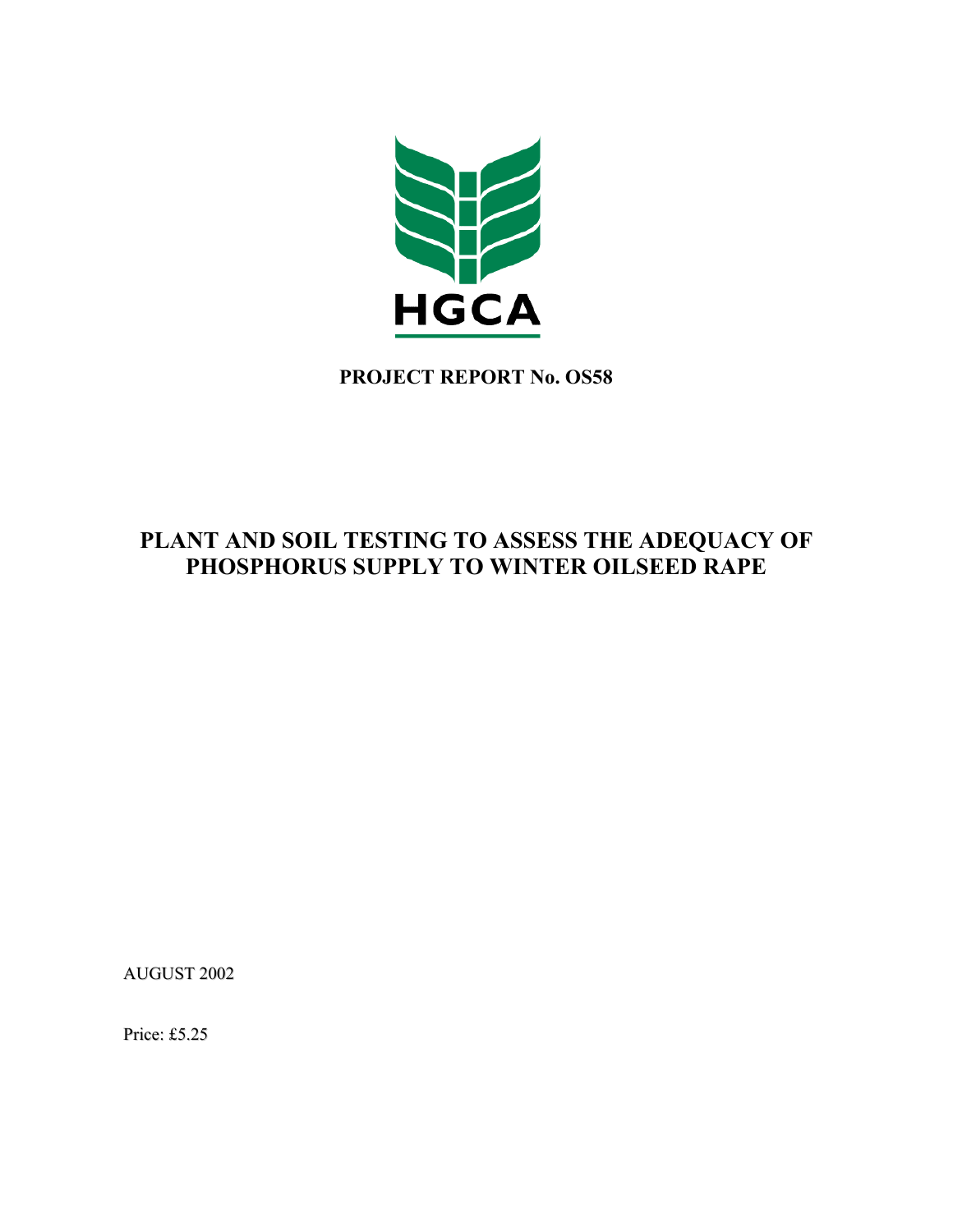## **PROJECT REPORT No. OS58**

# **PLANT AND SOIL TESTING TO ASSESS THE ADEQUACY OF PHOSPHORUS SUPPLY TO WINTER OILSEED RAPE**

by

## P B BARRACLOUGH and B J MAJOR

## Agriculture and Environment Division, IACR-Rothamsted Harpenden, Hertfordshire, AL5 2JQ

This is the final report of a three-year research project which started in April 1999. The work was funded by a grant of £135,191 from HGCA (project no. 1654).

The Home-Grown Cereals Authority (HGCA) has provided funding for this project but has not conducted the research or written this report. While the authors have worked on the best information available to them, neither HGCA nor the authors shall in any event be liable for any loss, damage or injury howsoever suffered directly or indirectly in relation to the report or the research on which it is based.

Reference herein to trade names and proprietary products without stating that they are protected does not imply that they may be regarded as unprotected and thus free for general use. No endorsement of named products is intended nor is any criticism implied of other alternative, but unnamed products.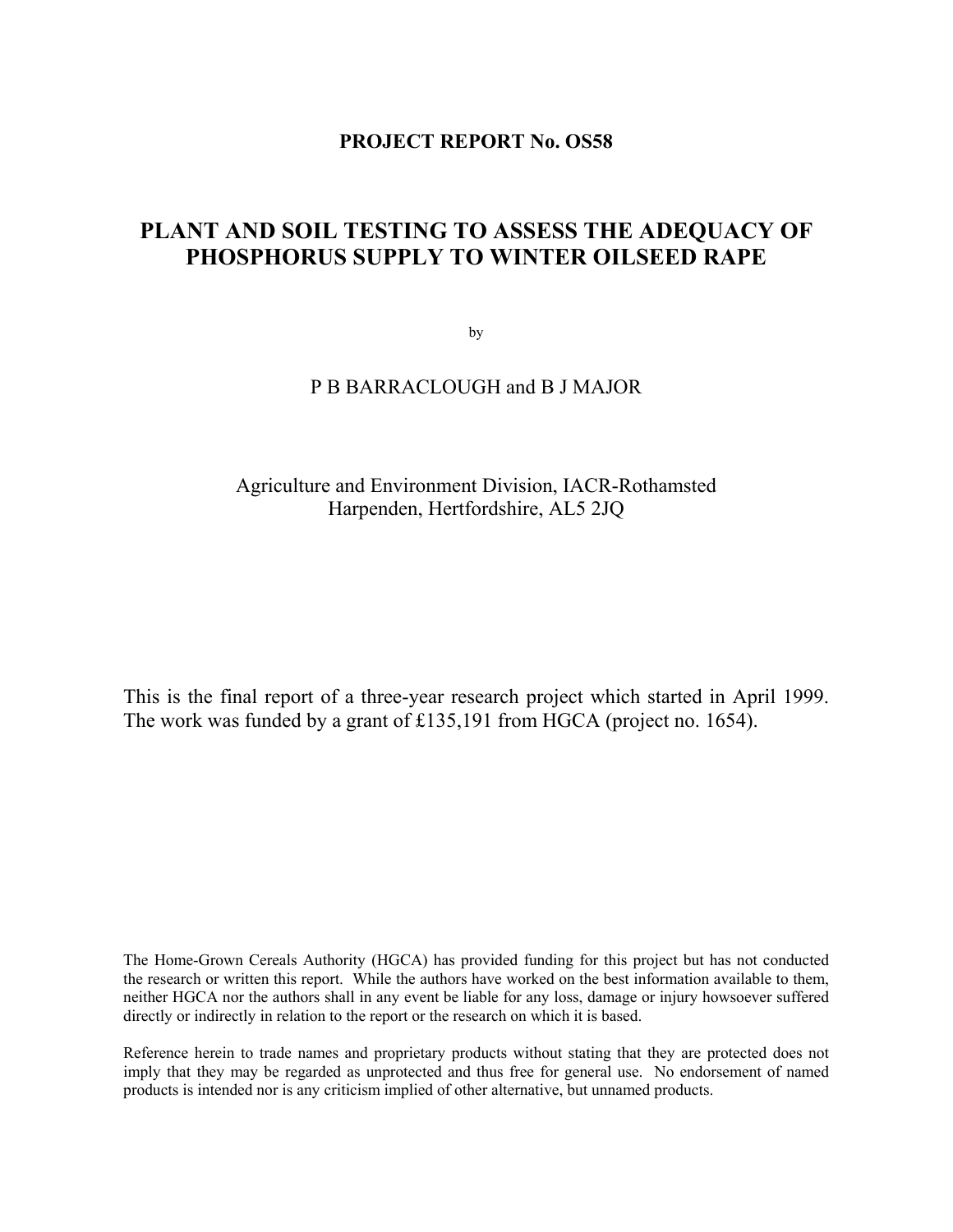### **Contents**

|                                                           | <b>Abstract</b>                                                                                                                                                                                                                                                                                 | 1                          |
|-----------------------------------------------------------|-------------------------------------------------------------------------------------------------------------------------------------------------------------------------------------------------------------------------------------------------------------------------------------------------|----------------------------|
| 1.<br>1.1                                                 | <b>Summary Report</b><br><b>Aims</b>                                                                                                                                                                                                                                                            | $\mathbf{2}$               |
| 1.2<br>1.2.1<br>1.2.2<br>1.2.3                            | <b>Methods</b><br>Field experiments<br>Hydroponic experiments<br>Analytical methods                                                                                                                                                                                                             | 3                          |
| 1.3<br>1.3.1<br>1.3.2<br>1.3.3<br>1.3.4<br>1.3.5<br>1.3.6 | <b>Key results</b><br>Critical soil P for seed yield<br>Canopy growth<br>Yield components<br>Plant testing<br>Critical plant P for seed yield<br>On-farm plant testing                                                                                                                          | 5                          |
| $1.4\phantom{0}$                                          | <b>Implications for levy payers</b>                                                                                                                                                                                                                                                             | 10                         |
| 2.<br>2.1<br>2.1.1<br>2.1.2<br>2.1.3<br>2.1.4             | <b>Main Report</b><br>Development of an on-farm plant testing method<br>Introduction<br>Materials and methods<br>Results and discussion<br>Conclusions                                                                                                                                          | 11                         |
| $2.2\,$<br>2.2.1<br>2.2.2<br>2.2.3<br>2.2.4               | Hydroponics: phosphate distribution and critical concentrations for growth<br>Introduction<br>Materials and methods<br>Results and discussion<br>Conclusions                                                                                                                                    | 17                         |
| 2.3<br>2.3.1<br>2.3.2<br>2.3.3<br>2.3.4                   | Field: critical soil and plant concentrations for seed yield<br>Introduction<br>Materials and methods<br>Results and discussion<br>Conclusions                                                                                                                                                  | 24                         |
| 2.4<br>2.5<br>2.6                                         | <b>Future research</b><br><b>Acknowledgements</b><br><b>References</b>                                                                                                                                                                                                                          | 37<br>37<br>38             |
|                                                           | Appendix A: Weather, husbandry, sampling<br>Appendix B: Equipment and protocol for on-farm plant testing<br>Appendix C: Commercial laboratory analysis of plant P<br>Appendix D: Fertiliser recommendations for winter oilseed rape (MAFF RB 209)<br>Appendix E: Publications from this project | 42<br>43<br>46<br>47<br>48 |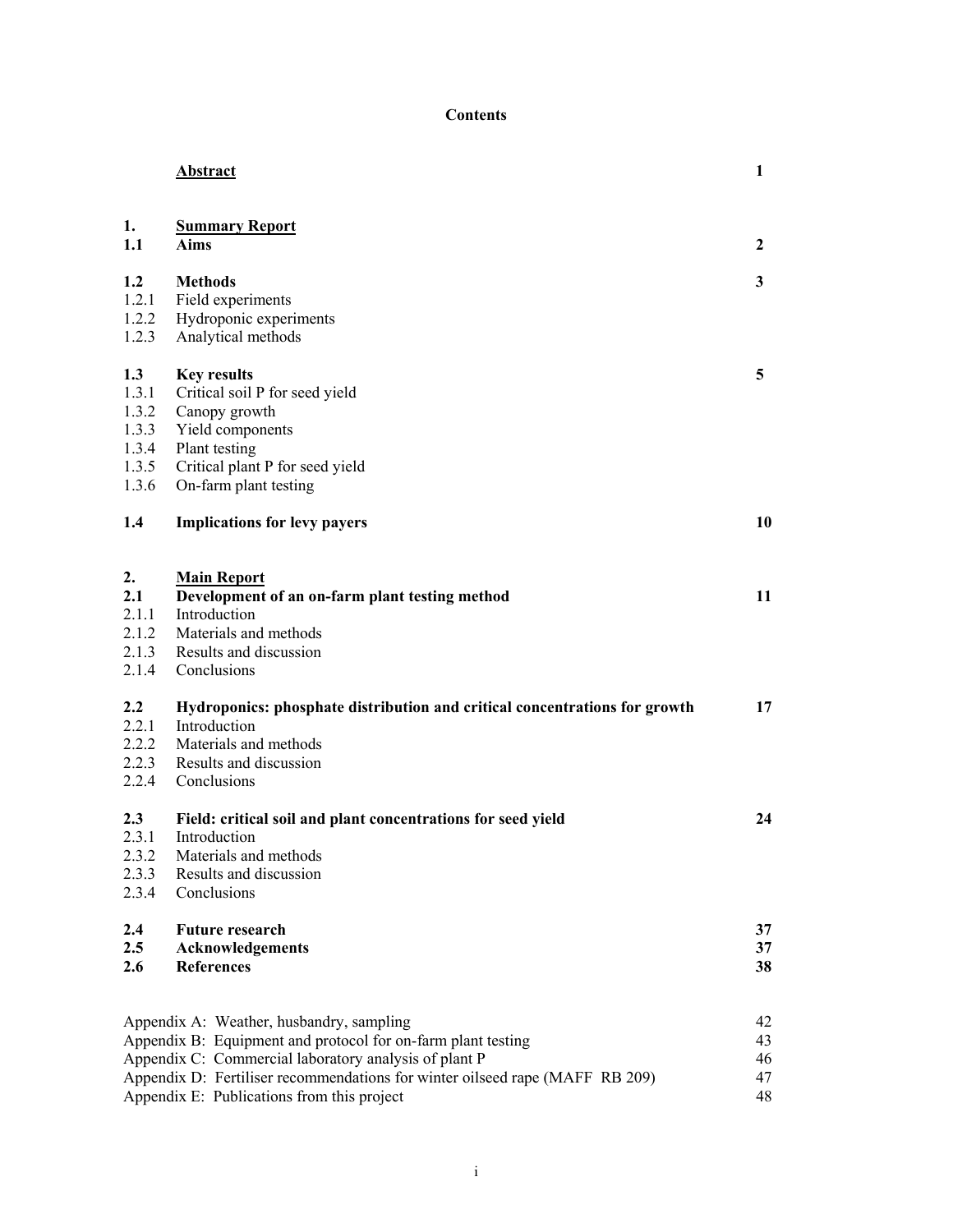#### **Abstract**

Winter oilseed rape is a common cereal break crop in farm rotations, yet relatively little is known about the phosphorus (P) requirements of this crop under UK conditions. With farm profit margins being squeezed and continuing concern for the environment, P fertilisers need to be used more precisely than in the past to ensure that soil supply and crop demand are closely matched at all times.

Soil testing is the usual way of assessing the adequacy of P supply to arable crops and for making fertiliser recommendations, but there is no published information on the response of rape yield to soil P or on critical soil P for maximum seed yield in the UK. Plant testing could also be used to help with fertiliser planning, but again information is lacking on critical plant concentrations for maximum yield under UK conditions.

Maximum rape seed yields  $(4-5 \text{ t} \text{ ha}^{-1})$  were attained with a soil Olsen-P of 9 ppm (top of MAFF Index 0). Yield reductions of 50% were observed where soil P was below 5 ppm. Crops are likely to respond to P fertiliser on Index 0 soils. A much higher soil P level of 27 ppm (bottom of Index 3) was needed for maximum canopy growth. Large autumn canopies may be beneficial where pigeon damage is a recurring problem, but lush canopies were not essential for maximum seed yield. If soils have luxury P levels (Index 3 and above), growers can save money by withholding P in the short-term. But if pigeon damage is a recurring problem, growers may wish to maintain soil P at high Index 2 to encourage autumn canopy growth.

Tissue testing can be used to confirm the adequacy of soil P supply to rape crops. Traditionally, %P in leaf dry matter is used for assessing plant P status, a service offered by commercial testing laboratories. At the rosette stage in the autumn, leaf-blade samples taken from the middle of the plant canopy need a P content of 0.45% for maximum seed yield. Alternatively, growers can do their own tissue tests by measuring how much P has been stored as phosphate in leaf tissue water (the Pi test). Kits are available for carrying out this test. Between the rosette stage in autumn and the yellow bud stage in spring, leaf-blade samples taken from the middle of the plant canopy need Pi values greater than 4 mM for maximum seed yield.

If a plant test indicates P deficiency, even if it is carried out in the autumn, a grower may still not be able to take remedial action for that crop. Crops are unlikely to respond to top-dressings of P in the way that they do to N and S because of the poor mobility of P in soil. Equally, it is uncertain if foliar applications of P can be beneficial on deficient rape. At least the test will alert the grower to the need for action in subsequent crops.

Critical soil P values for high yielding crops of winter wheat  $(10 \text{ t} \text{ ha}^{-1})$  and oilseed rape  $(5 \text{ t} \text{ ha}^{-1})$  are very similar at 9 ppm (Olsen method), and the crops remove similar amounts of P in grain and seed (26 kg ha<sup>-1</sup> P). Therefore, wheat and rape can be considered as identical crops in the rotation when it comes to planning a P fertiliser strategy. If soils are adequately fertilised for wheat, they should also be adequate for rape.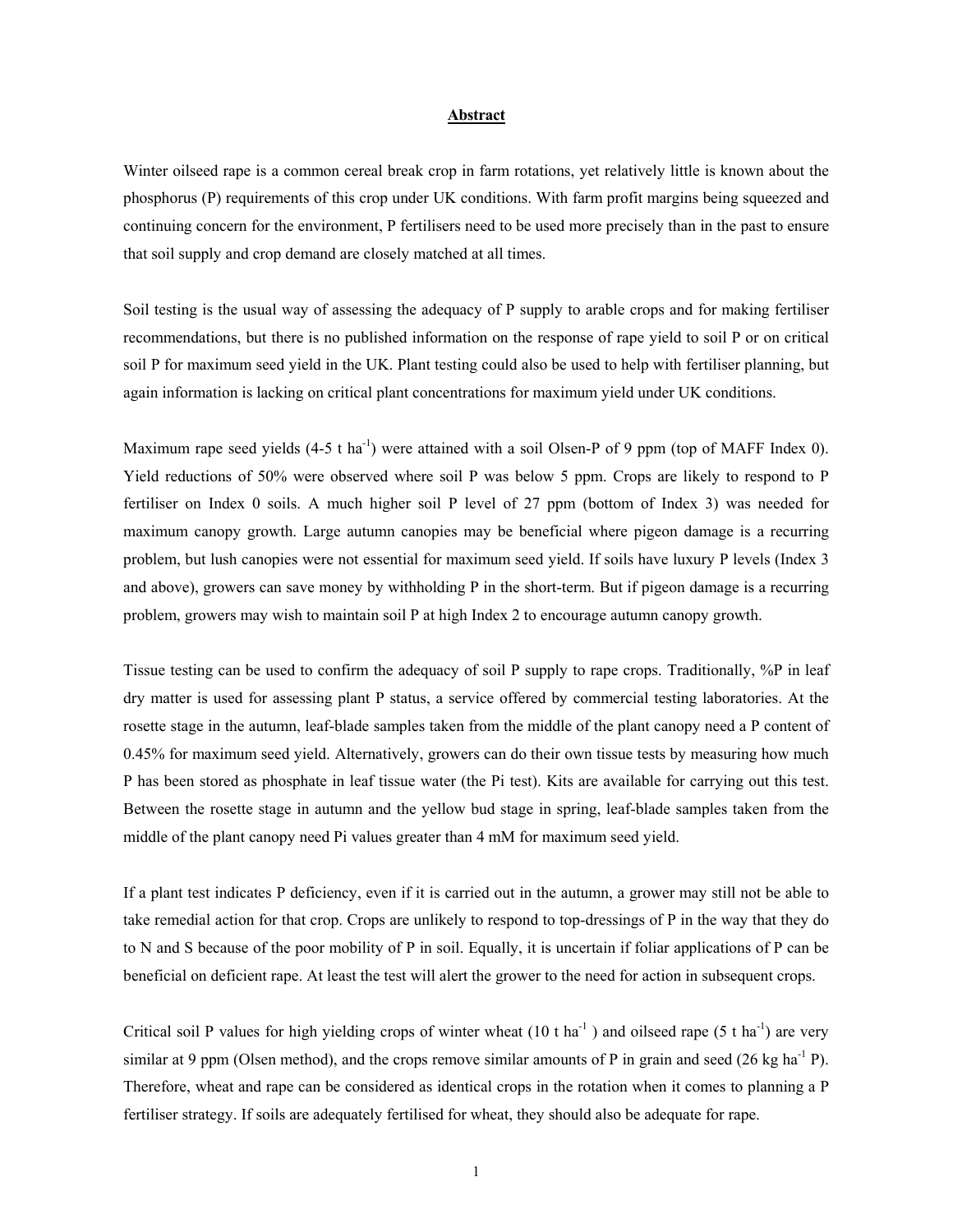#### **1. Summary Report**

### **1.1 Aims**

Winter oilseed rape is a common cereal break crop in farm rotations, yet relatively little is known about the P requirements of this crop under UK conditions. There is a feeling that rape is particularly sensitive to soil P, but there is little hard evidence for this. The P requirements of any crop can easily be met by prophylactic fertilising. This practice has probably contributed to the general P enrichment of soils in England and Wales, with more than half of all arable soils now being at Index 3 or above ( $>25$  ppm). The national cost of P fertiliser for rape is considerable. An average application of 30 kg P/ha with P at 60p /kg will cost £18/ha, giving a national fertiliser bill of £9M pa for 0.5M ha of rape. In the current climate of tight farm profit margins and concern for the environment, fertilisers need to be used much more precisely than in the past to ensure that crop demand and soil supply are closely matched. What is lacking is reliable information on the response of oilseed rape crops to soil P and methods for assessing whether rape crops are adequately supplied with P.

Soil testing is the usual method for assessing the adequacy of P supply to crops and for making fertiliser recommendations. In the MAFF Soil Index System, a soil P Index of 2 (16-25 ppm Olsen-P) is the recommended target for all combinable crops including rape. However, there is no published information on critical soil-P for maximum rape seed yield in the UK. One of the objectives of this project was to establish a critical benchmark soil-P value for the growth and yield of oilseed rape. A weakness of soil testing is that critical soil values depend on soil type, and a comprehensive testing programme involving representative soils is very difficult to set up and run. Soil testing indicates the potential availability of a nutrient, it does not tell you if the nutrient is getting into the plant to satisfy crop requirements; that requires a plant test.

As with soil testing, there is no published information on critical plant P concentrations for maximum rape seed yield in the UK. A second aim of this project was to develop a reliable plant test for confirming the adequacy of soil P supply to rape crops independent of soil type. Traditional plant tests are based on total-P in dry matter (%P), but this is difficult to interpret because of complications from plant growth stage and interactions with other nutrients. The 'storage pool' offers an alternative approach to plant testing. Generally, plants over-supplied with P store the excess as simple inorganic orthophosphate ions (Pi) in cell vacuoles, and this has proved to be a far more useful diagnostic indicator of the P status of wheat than total-P (HGCA Topic Sheet No. 19). In this project, we wanted to see if Pi could also be used to indicate the P status of rape and to develop a Pi plant test suitable for on-farm use.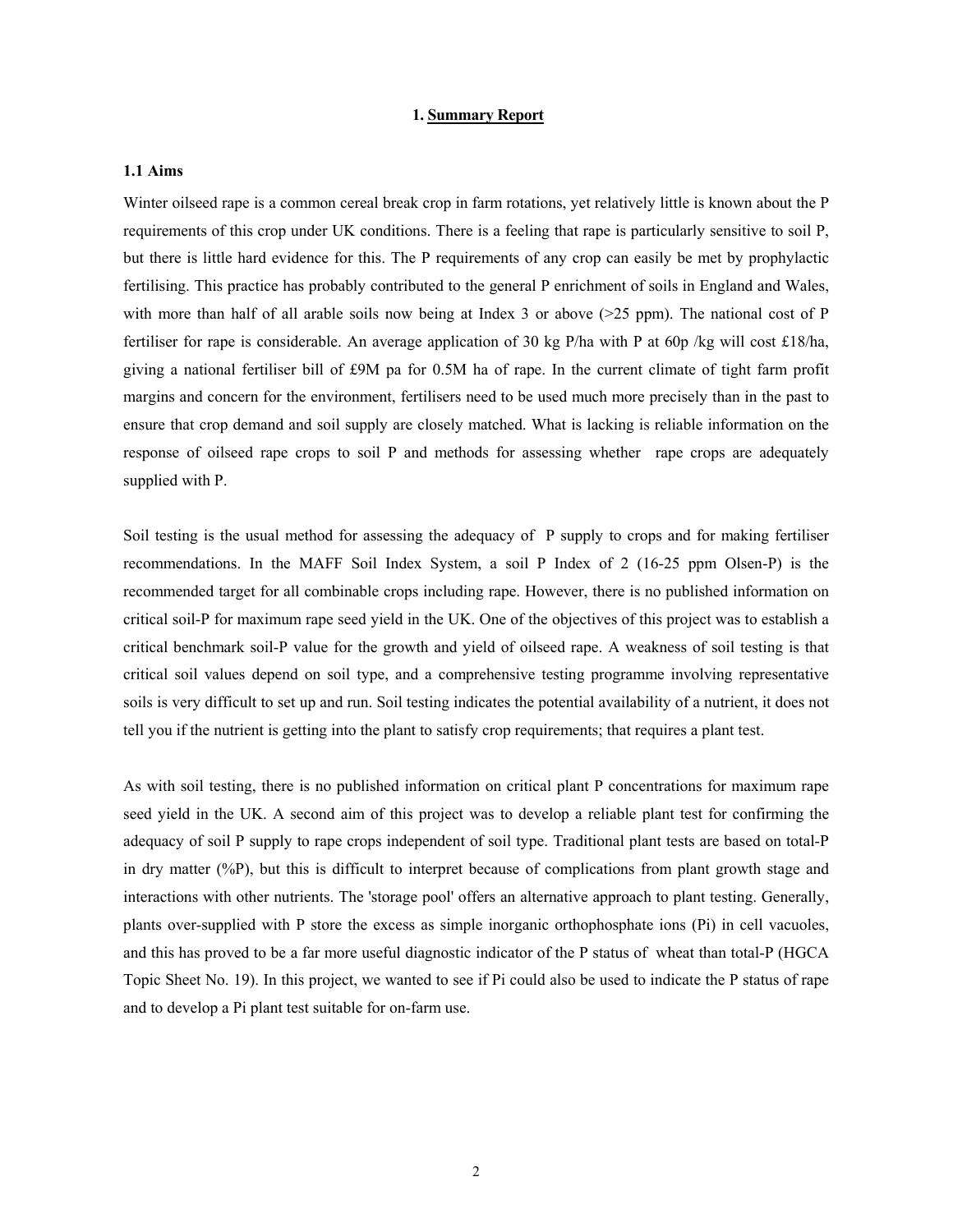#### **1.2 Methods**

A combination of pot and field experiments was used in this project. In the laboratory, different methods of extracting and measuring Pi in rape were investigated including novel on-farm testing technology. Pot experiments utilising hydroponic sand culture in a growth room were used to investigate the dynamics and distribution of Pi in rape plants to enable the best organ to be chosen for diagnostic purposes. In the field, rape was grown in plots having a wide range of established soil P levels to identify critical soil P and critical plant P and Pi concentrations for maximum growth and seed yield.

#### **1.2.1 Field experiments**

Field experiments were undertaken in two seasons, 1999/00 and 2000/01, and the results are given in this report. Rape is being grown for a third season (2001/02) and the results will be available at a later date. For simplicity, growing seasons will hereafter be designated by the harvest year. The experiment was sited on the long term P plots on Sawyers I field at Rothamsted Experimental Station in Hertfordshire (51° 49' N, 0° 22' W, 128 m above sea level). The soil is a free-draining flinty silty clay loam over clay. The experiment consisted of 2 blocks of 12 plots, each plot measuring  $9 \times 15$  m and each having a different plant-available soil P. The plots were not replicated, but the wide range of soil P values allowed a curve fitting approach to be applied to the data. Winter oilseed rape (*Brassica napus* cv*.* Apex) was grown in alternating rotation with winter wheat (*Triticum aestivum* cv. Hereward) on the two blocks. Rape was sown at 90-120 seeds m<sup>-2</sup> in late August and netted until spring. Crop protection was used as required. No P fertiliser was applied to the site after the start of the experiment.

Soils were sampled annually in August before sowing the crop. The soil was air-dried, milled and available-P was extracted by the Olsen method  $(0.5 M \text{ NaHCO}_3 \text{ solution})$ . Crops were sampled at four growth stages, rosette in November (2,0), green-bud in April (3,0), yellow-bud in May (3,3) and at maturity in August (6,9). Measurements included plant counts, shoot fresh and dry weights, canopy LAI, and yield components at maturity. The %P in dry matter and Pi in tissue water in leaves, petioles, stems and flower buds were measured. A central strip down each plot  $(36 \text{ m}^2)$  was left for combine-harvesting. Plots were combined using a Sampo plot combine-harvester directly after spraying with a desiccant. Harvested seed yields (t ha<sup>-1</sup>) were expressed on a 91% dry matter basis.

#### **1.2.2 Hydroponic experiments**

The accumulation and distribution of P and Pi in oilseed rape plants and the identification of a suitable indicator organ for diagnosing plant P status were determined in sand-culture hydroponics in a growth room. The plant material was also used for examining different extraction and analytical methods for measuring Pi.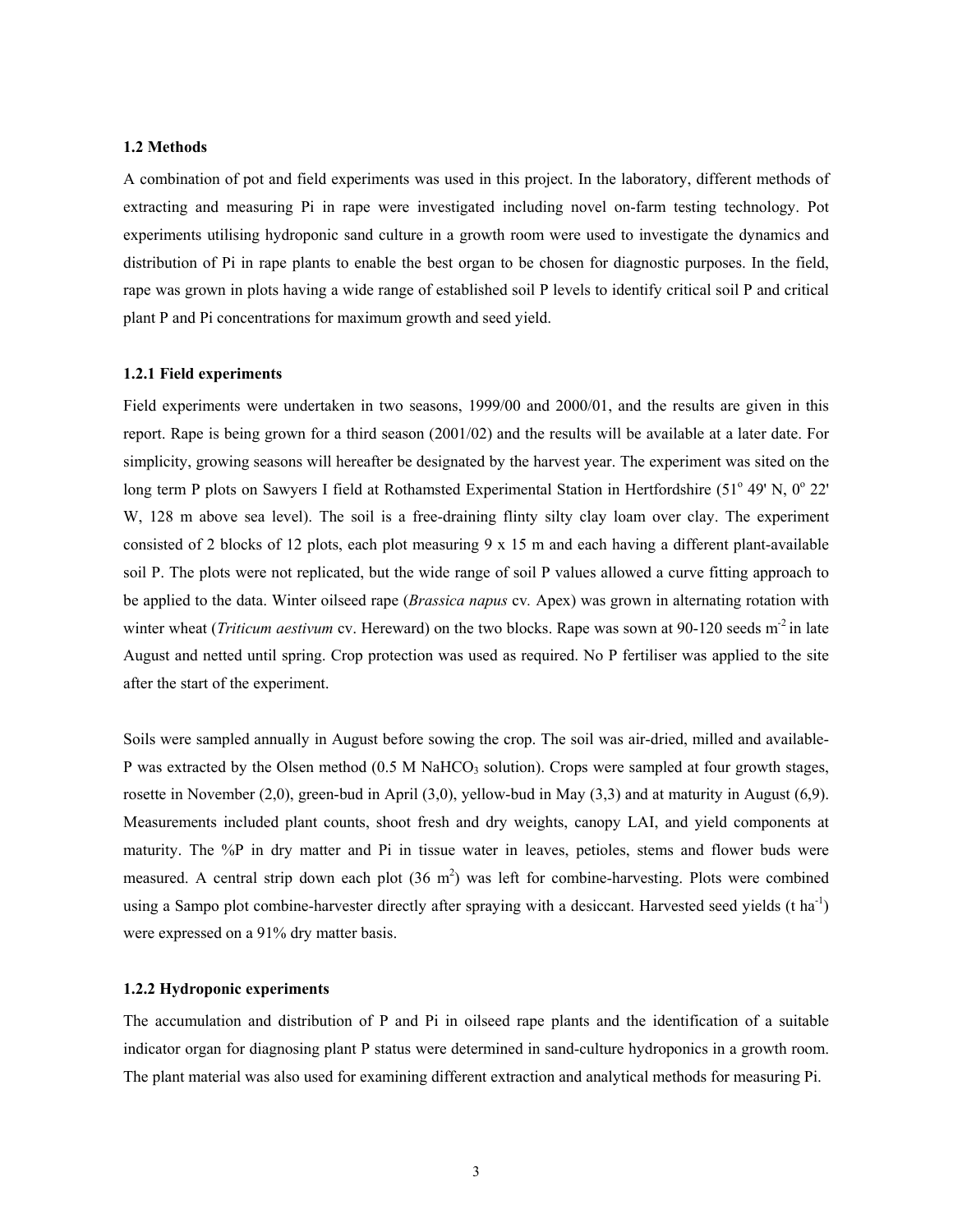Winter oilseed rape (*Brassica napus* cv. Apex) was grown in 5 litre, 20 cm diameter pots (four plants per pot) filled with 5 kg of washed sand. The growth room was maintained at 20 °C in a 16 hour light period and at 16 °C in the dark period. Light intensity was  $440-550 \; \mu \text{E m}^2 \text{ s}^{-1}$ . Relative humidity was maintained at 75 %. In each experiment, a randomised block design was used with four replicates per treatment. Treatments varied from very deficient (0.1 mM external P), to luxurious (10 mM external P). Other essential nutrients were non-limiting.

Plants were harvested at the rosette stage before stem extension. Shoots were broken down into three categories - top, middle and bottom canopy - and then split into leaf-blades, petioles and stems. Fresh and dry weights, total %P in dry matter and Pi in tissue water were determined in all components.

#### **1.2.3 Analytical methods**

Three principal methods were used to analyse plant material for total-P and Pi in this project:

Total-P in plant dry matter (%P) was measured by a standard laboratory method using inductively-coupled plasma (ICP) atomic emission spectrometry after the dried, milled samples had been digested with concentrated perchloric and nitric acids.

In the laboratory, inorganic orthophosphate (Pi) in tissue water or aqueous extracts was determined colorimetrically using the molybdate-blue method. The reagent is formed by sequentially adding solutions of concentrated sulphuric acid (H2SO4), antimony (III) potassium oxide tartrate hemihydrate  $(K(SbO)C_4H_4O_6.½H_2O)$ , ammonium molybdate  $((NH_4)_6Mo_7O_{24}.4H_2O)$  and ascorbic acid  $(C_6H_8O_6)$ . For analysis, 5 ml of sample was added to 20 ml of the reagent. The absorbance of the blue solution was measured after 20 minutes at 880 nm using a Jenway 6400 spectrophotometer. A calibration curve using  $KH_2PO_4$  standards was linear in the range 0-3.1 mg  $PO_4$  l<sup>-1</sup> (0-0.03 mM Pi).

The potential for on-farm Pi analysis using the Reflectoquant system (Merck UK Ltd.) was investigated. This consists of a hand-held reflectometer  $(RQflex2^{\mathcal{R}})$  and ion-specific test-strips. The reflectometer is programmed using a barcode strip supplied with each batch of test-strips. The phosphate sensitive test-strips use molybdate-blue chemistry (as above) with all reagents (except sulphuric acid) bound to a plastic strip. Ten drops of acid reagent were shaken with 5 ml of sample solution and a test-strip dipped in the solution. After 2 seconds the test-strip was removed and excess solution shaken off. After 85 seconds the test-strip was inserted into the reflectometer and the concentration in mg  $PO_4$ <sup>1-1</sup> was displayed 5 seconds later. The measuring range of the system was quoted as  $5-120$  mg  $PO_41^{-1}$  (0.05-1.3 mM Pi). The accuracy, precision and specificity of this assay were investigated in this project.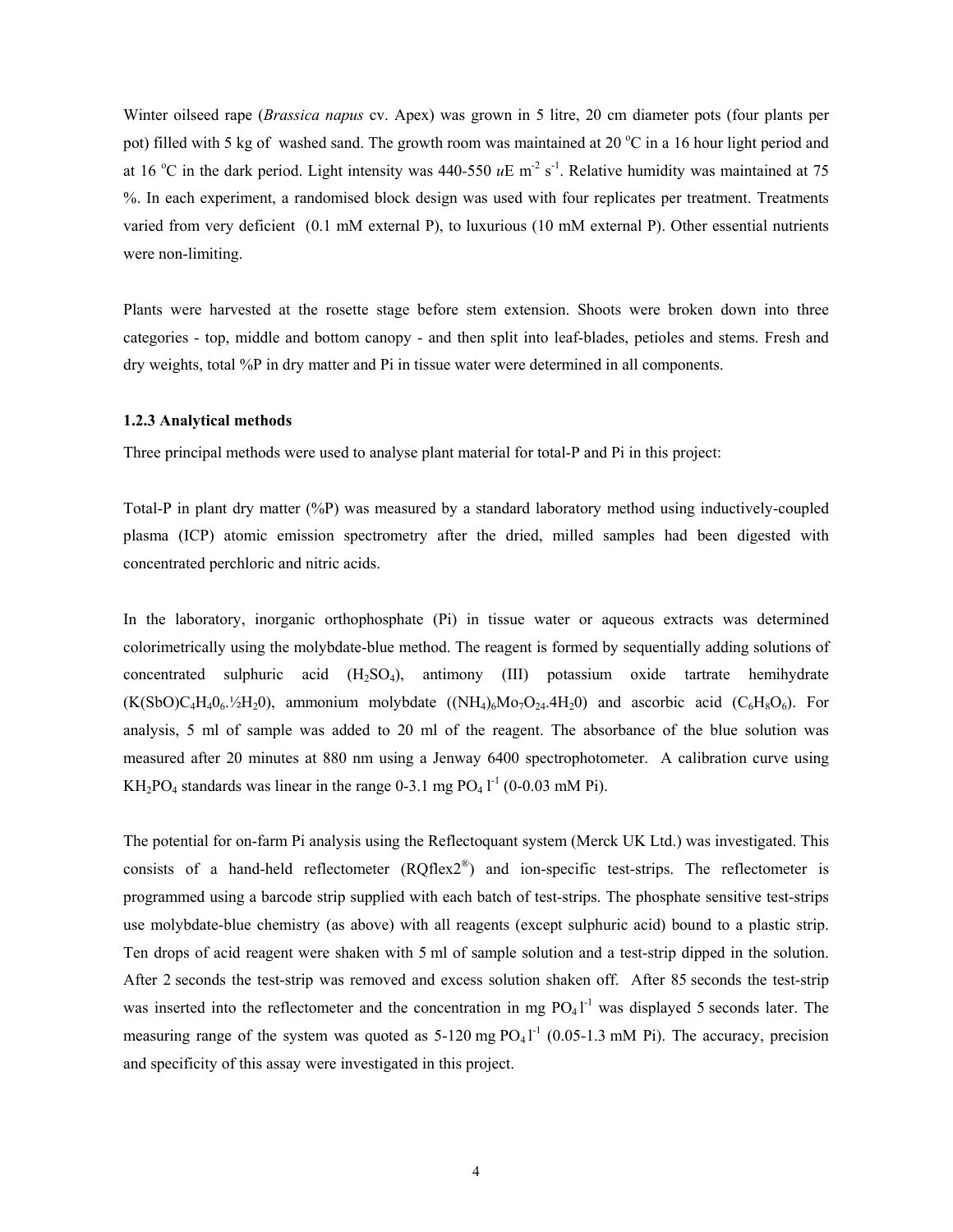#### **1.3 Key results**

Key results from the project including crop P uptake, effects of P deficiency on growth and yield components, critical soil P for maximum yield, critical plant P and Pi for maximum yield, and on-farm testing for plant Pi are summarised below.

#### **1.3.1 Critical soil Olsen-P for maximum seed yield**

Seed yield was unaffected by soil P supply in 2000. All plot yields were in a narrow range of 4.6-5.0 t ha<sup>-1</sup> (91% DM) across a soil Olsen-P range of 4-69 ppm. In 2001, seed yields were affected by P supply, varying from 0.9-4.5 t ha<sup>-1</sup> across a soil Olsen-P range of 3-76 ppm (Index 0-5). Yield was reduced by 50% at Olsen-P less than 5 ppm. Critical soil Olsen-P for 95% maximum seed yield was 9 ppm (top of Index 0) averaged over the two years (Figure 1.1).





#### **1.3.2 Canopy growth**

There were no marked effects of soil Olsen-P on the number of plants established even on single figure Olsen plots. Maximum yield was obtained from plant populations of  $65 \text{ m}^2$ . Rape can be difficult to establish, but the present results rule out low soil P as a factor. Seedbed preparation is usually the key factor affecting establishment, but pigeons and other pests also contribute to poor plant establishment, so the current experiment was netted throughout the autumn and winter to prevent this.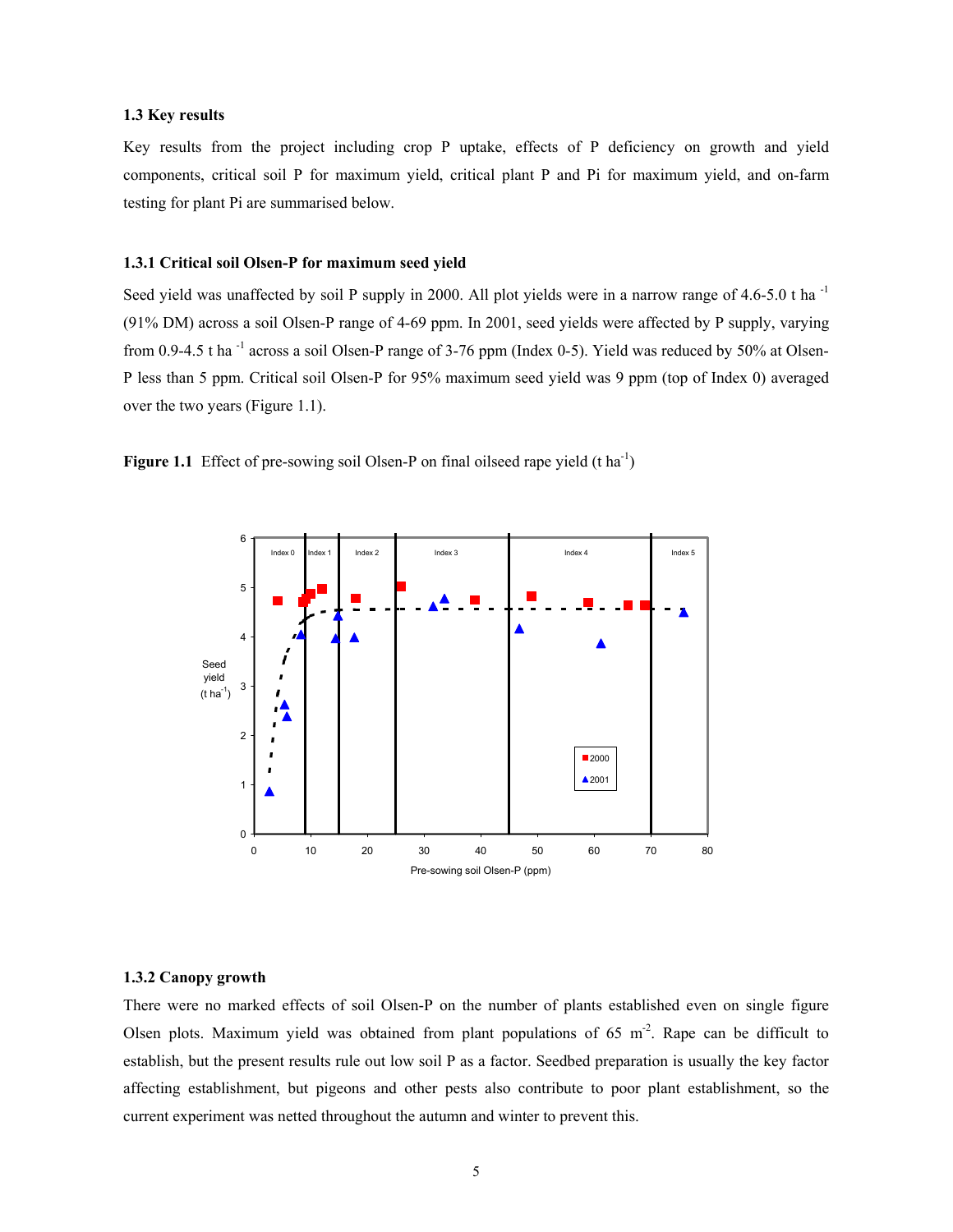Plant growth was significantly affected by soil Olsen-P, but visible symptoms of P deficiency only occurred at very low soil P levels (<5 ppm). The difference in growth caused by soil P (ground cover and dry matter production) in the autumn was dramatic (Figure 1.2). The critical Olsen-P for growth at the rosette stage was 27 ppm (Index 3), three times the 9 ppm (Index 0) needed for maximum seed yield. Maximum yield was obtained with LAIs above 2 at the yellow bud stage. Phosphorus uptake by these  $4-5$  t ha<sup>-1</sup> crops was  $43$  kg P  $ha^{-1}$  with 26 kg of that being in the seed at final harvest.

**Figure 1.2** Effect of soil Olsen-P on rape growth at the rosette stage in autumn 1999 (left - 9 ppm, critical for yield; right - 69 ppm, luxury supply)



#### **1.3.3 Yield components**

Yield loss induced by P deficiency was principally due to fewer pods per plant. The number of seed bearing branches and seed bearing pods per plant decreased with decreasing soil Olsen-P. A maximum pod density of 12,500 pods m-2 was attained at an Olsen-P of 24 ppm, but the number of seeds per pod decreased with increasing pod number. Maximum seed yield was thus obtained with 8,500 pods  $m<sup>2</sup>$ , and a canopy LAI of 2. This accounts for why no increase in seed yield was seen above a soil Olsen-P of 9 ppm, despite the large differences in biomass production. Thousand seed weight (100% DM) varied little with soil P, being 4.65- 4.95g in 2000, and 4.09-4.38g in 2001, although it was much lower (3.43g) in the very low Olsen-P plot of 2.7 ppm in 2001.

Percentage oil content in the seed varied from 42.1 to 44.2% in 2000 and from 39.8 to 44.3% in 2001. There was no clearly identifiable trend due to soil Olsen-P, therefore the oil yield data reflected the seed yield data with 1.95-2.15 t ha<sup>-1</sup> being obtained in 2000 and 0.34-2.04 t ha<sup>-1</sup> in 2001.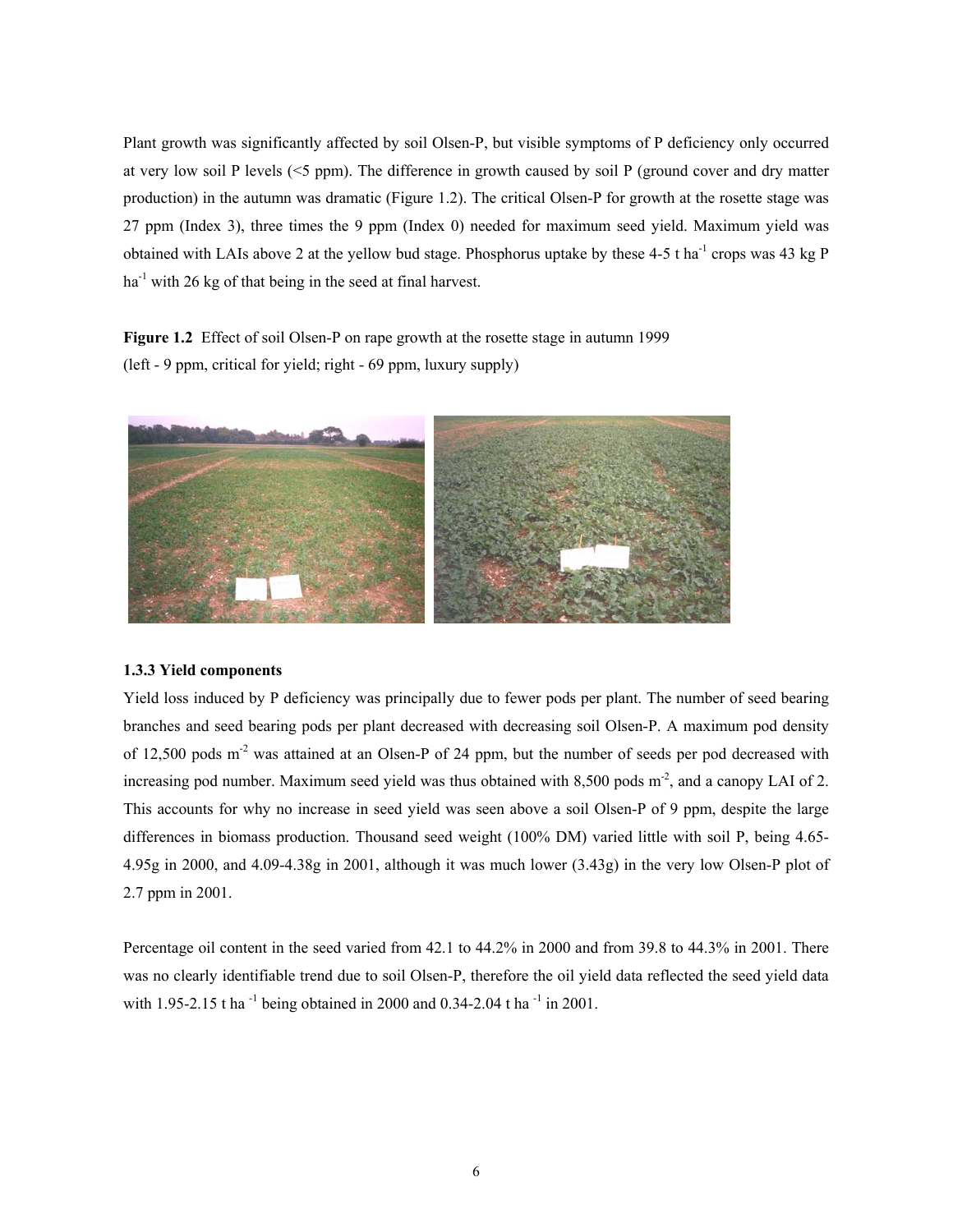#### **1.3.4 Plant testing**

Traditional plant tests based on %P in dry matter cannot be done on-farm and there are also problems with the interpretation of results from such tests. Measuring the 'storage pool' (Pi in tissue water) in plants has advantages over conventional dry matter testing including the ability to test on-farm. The sand culture experiments showed that rape excessively supplied with P accumulated Pi to concentrations of 20 mM or more without suffering toxic growth reductions.

A suitable indicator organ must accurately represent the P status of the plant, must be easy to identify and sample, have easy extraction of nutrients, must be sensitive to P supply, and exhibit stable concentrations over an extended period of time. Traditionally, the youngest fully-expanded leaf is favoured in plant tests, but it proved very difficult to pinpoint exactly when a leaf was fully expanded in rape. Analysis of individual leaves and petioles in rape plants showed that P and Pi concentrations were generally most responsive yet stable in mature fully-unfurled leaf-blades from the central third of the plant canopy.

#### **1.3.5 Critical plant P and Pi concentrations for maximum seed yield**

Critical %P values in mature indicator leaves for maximum seed yield in the field varied with crop growth stage (Table 1.1). Concentrations in the indicator leaf-blade gave the best relationships to seed yield, but critical values for the whole leaf (blade plus petiole) are also included as this organ is commonly tested by commercial laboratories. Relationships between Pi concentrations in the tissue water of mature indicator leaves and seed yield were better than those obtained with %P, but critical Pi values also declined with growth stage (Table 1.1).

### **Table 1.1** Critical leaf P and Pi concentrations for maximum seed yield

Leaf from middle of plant canopy (fully unfurled, no senescence). Standard laboratory analysis

| Growth Stage       | <b>Sampling Date</b> | Critical leaf P and Pi for seed yield |                       |                                  |  |  |
|--------------------|----------------------|---------------------------------------|-----------------------|----------------------------------|--|--|
|                    |                      | Leaf-blade<br>$\%P$                   | Leaf-blade<br>Pi (mM) | Leaf-blade plus petiole<br>$\%P$ |  |  |
| Rosette $(2,0)$    | Nov-Dec              | 0.45                                  | 3.5                   | 0.38                             |  |  |
| Green bud $(3,3)$  | Mar-Apr              | 0.29                                  | 2.8                   | 0.28                             |  |  |
| Yellow bud $(3,7)$ | Apr-May              | 0.22                                  | 1.9                   | 0.22                             |  |  |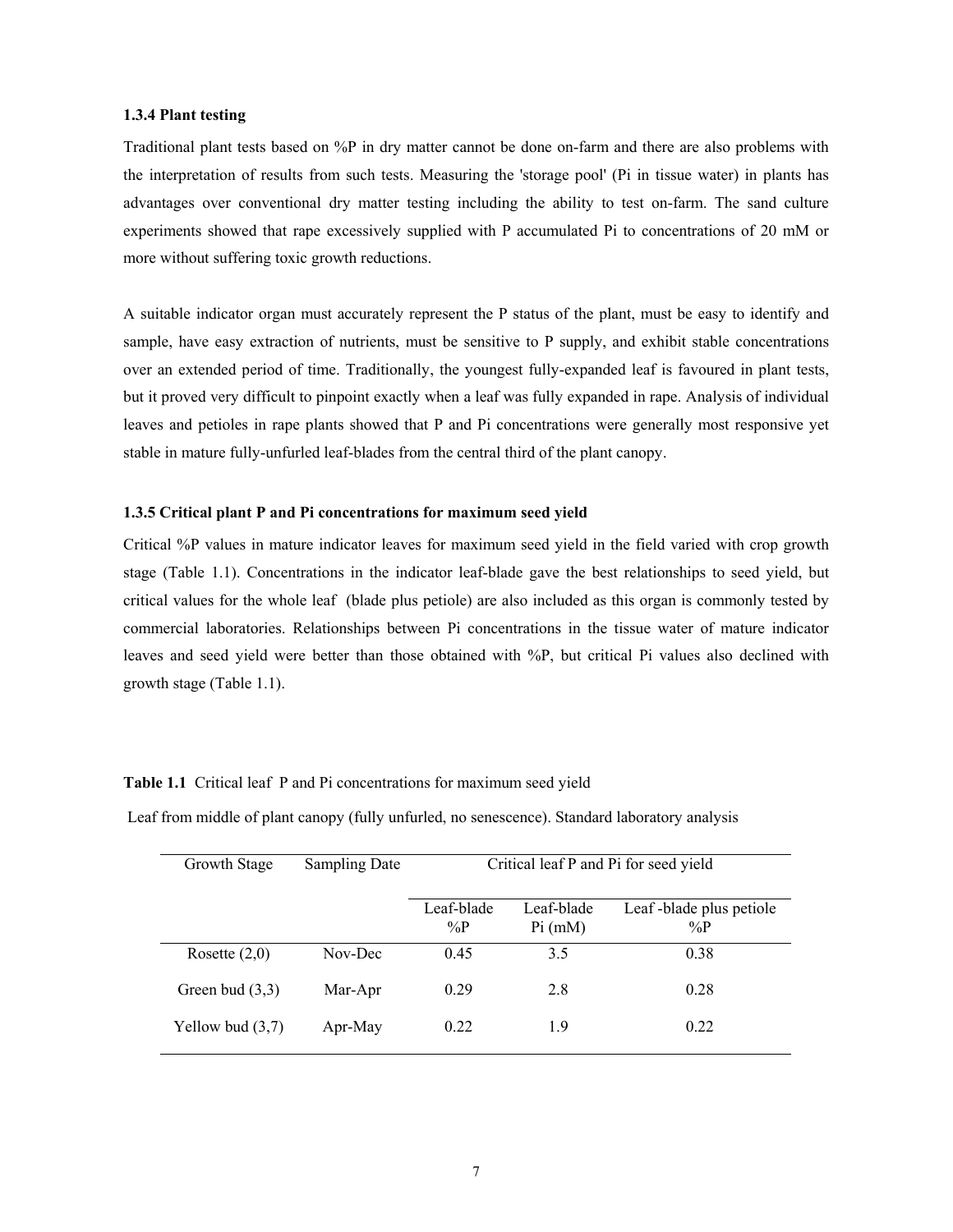#### **1.3.6 On-farm plant testing**

On-farm diagnostics invariably involve some form of 'sap' extraction and a simple means of analysing the sap. The physiological basis of our novel approach to P testing required a measurement of 'stored-phosphate' in leaf vacuoles. In practice, this is Pi in leaf tissue water rather than sap *per se,* as vacuolar water cannot be isolated. Physiologically speaking, 'sap' is that fraction of the tissue water in the vascular tissues (petioles and stems). Storage testing is also quite distinct from conventional petiole testing. The problem with using petioles is that sap concentrations are constantly changing as nutrients are always in transit to other organs. So the first problem was how to extract a representative sample of tissue water from rape leaves whilst preserving Pi concentrations at the time of sampling.

Five different methods of extracting Pi from leaf-blades were investigated - pressing fresh material, pressing frozen/thawed material, and aqueous extracts of freeze-dried, microwave-dried and oven-dried material. Extraction method had a significant effect on Pi concentrations which were measured by a standard laboratory method (Figure 1.3). Obtaining a good yield of tissue water from fresh leaves was difficult and this method gave the lowest Pi value of 6 mM, probably because the 'tissue water' was largely 'sap' from the leaf mid-ribs. Using a freeze-thaw technique (deep freezer) produced a good yield of tissue water with a Pi concentration of 15 mM. The quick freeze-dry technique (liquid nitrogen) probably best represented the true Pi concentration at the time of sampling. This, and the microwave-dry method, gave similar Pi concentrations to the (slower) freeze/thaw method. Conventional oven-drying gave Pi values above 20 mM, probably because organic phosphates were enzymatically converted to inorganic forms during the early stages of drying. The freeze-thaw method is practical to do on-farm and produced true leaf Pi concentrations (not changed by the extraction method).

On-farm analysis has always been a problem for DIY testing, but Merck has recently introduced the Reflectoquant system. This consists of a hand-held reflectometer (RQflex2) and test strips for different nutrients (strips are available for nitrate, phosphate and potassium). The chemistry behind the phosphate test strips is based on the molybdate-blue reaction. RQflex gave a linear response in the range 0-1.3 mM Pi, meaning that plant tissue water will typically need to be diluted some 40 times to bring it into the measuring range of the instrument. Dilution was advantageous as it minimised the effects of potential interfering agents (chloride, nitrate, chlorophyll). Test strips were quite variable in performance and at least two strips per sample are recommended. Overall, this system was comparable with the standard laboratory method (Figure 1.3). An on-farm Pi test is now possible using a Reflectoquant kit (Figure 1.4).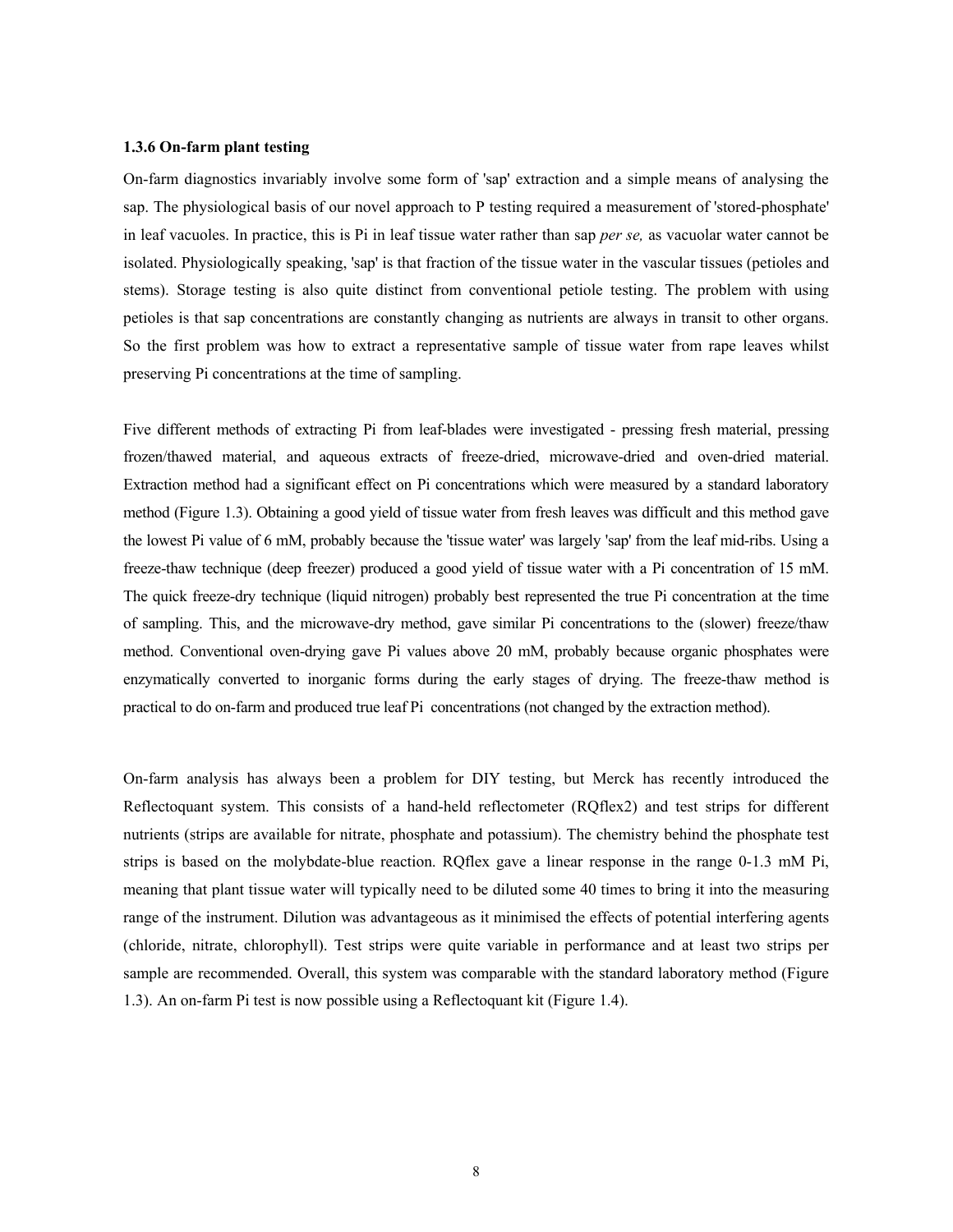**Figure 1.3** Effect of extraction method on Pi concentrations in oilseed rape leaf blades



**Figure 1.4** On-farm test kit for Pi analysis: RQflex2 reflectometer, Pi test strips, syringe



To perform an on-farm Pi test, a representative sample of twenty indicator leaves (mature green leaf-blades, no petioles, from the mid-canopy) is recommended. The sample should be cut up and mixed, frozen in a domestic freezer (duration not important), thawed quickly and tissue water pressed out in a syringe barrel. The tissue water is then diluted typically 40 times for testing. Results should be compared with the critical Pi values in Table 1.1.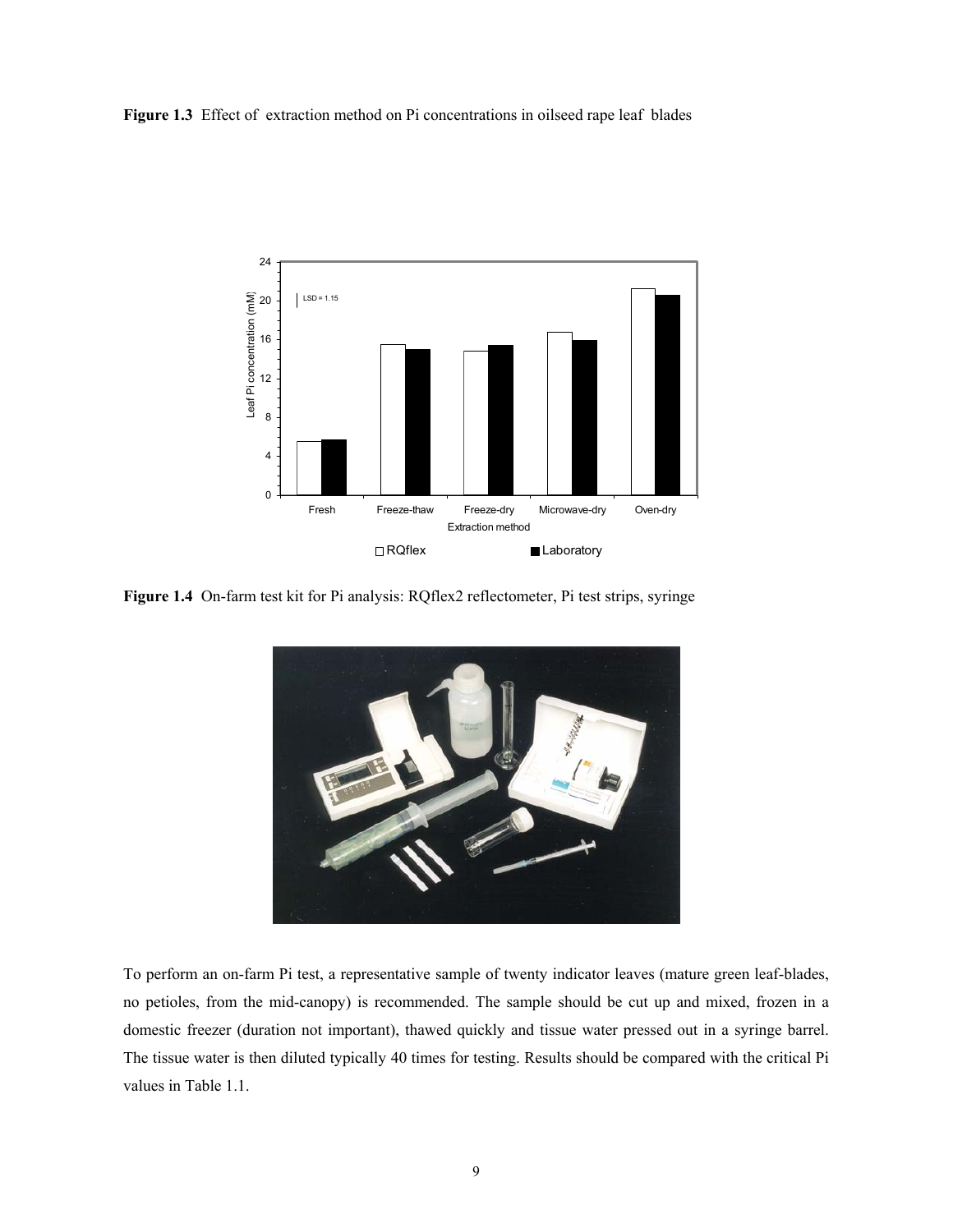#### **1.4 Implications for levy payers**

Marked symptoms of P deficiency in rape only occurred at very low soil P levels (<5 ppm). If growers are concerned about the adequacy of P supply to oilseed rape crops, the first thing to check is the soil. In the present study, maximum seed yields were attained with a soil Olsen-P of 9 ppm (top of Index 0), so the target Soil Index of 2 recommended by MAFF (16-25 ppm) has a good measure of safety built-in for yield. Maximum seed yields were obtained with 65 plants  $m<sup>2</sup>$ , canopy LAI of 2, and 8,500 pods  $m<sup>2</sup>$ . A much higher level of soil P of 27 ppm (bottom of Index 3) was needed for maximum canopy growth. Large autumn canopies may be beneficial where pigeon damage is a recurring problem, but lush canopies are not essential for maximum seed yield. The critical soil Olsen-P values at Rothamsted may not be applicable to all soil types, and plant testing which is independent of soil type can have a useful complementary role to play.

Standard laboratory testing for %P in leaf dry matter can be used to diagnose the P status of rape. This service is provided by commercial testing laboratories. At the rosette stage in the autumn, leaf-blade samples taken from the middle of the plant canopy having a P content greater than 0.45% indicated that P supply was sufficient for maximum seed yield. On-farm plant testing for Pi (stored-phosphate) in leaf tissue water is also an option using the Merck Reflectoquant system which consists of a hand-held reflectometer (RQflex2) and phosphate test-strips. The reflectometer is not cheap, so on-farm testing may be more attractive to farmer groups and consultants than to individual farmers. Between the rosette stage in autumn and yellow bud stage in spring, leaf-blade samples taken from the middle of the plant canopy having Pi values greater than 4 mM indicated that P supply was sufficient for maximum seed yield.

If a soil is P deficient (Index 0), then a crop will probably respond to P fertiliser applied before sowing. If a plant test indicates P deficiency, even if it is carried out in the autumn, a grower may still not be able to remedy the situation for that crop. Crops are unlikely to respond to top-dressings of P in the way that they do to N and S because of the poor mobility of P in soil, although evidence on this is scant. Equally, there is no information on the efficacy of foliar P for deficient rape. At least the test will alert the grower to the need for action in subsequent crops. If soils have luxury P levels (Index 3 and above), growers can save money by withholding P in the short-term. But if pigeon damage is a recurring problem, growers may wish to maintain soils at high Index 2 to encourage autumn growth.

Critical soil P values for high yielding winter wheat  $(10 \text{ t} \text{ ha}^{-1})$  and oilseed rape crops  $(5 \text{ t} \text{ ha}^{-1})$  are very similar at 9 ppm (Olsen method), and the crops remove similar amounts of P in grain and seed (26 kg ha<sup>-1</sup> P). Therefore, wheat and rape can be considered as identical crops in the rotation when it comes to planning a P fertiliser strategy. If soils are adequately fertilised for wheat, they should also be adequate for rape.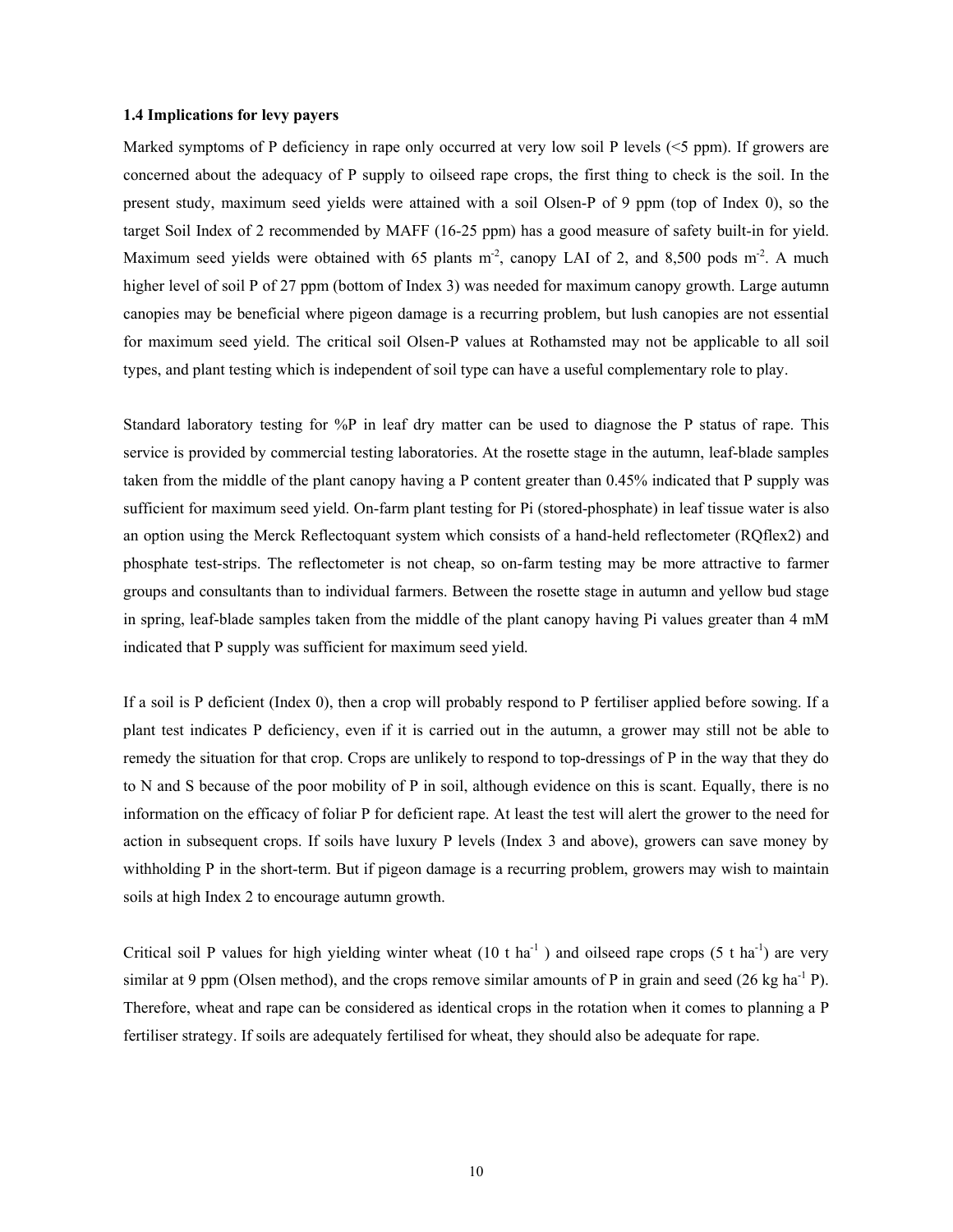#### **2. Main Report**

#### **2.1 Development of an on-farm plant testing method**

#### **2.1.1 Introduction**

The limited plant tests on oilseed rape that have been undertaken have focused on measuring total P as %P in dry weight in plant organs (Pinkerton *et al.*, 1989; Reuter and Robinson, 1997). An alternative approach is to measure P on a wet basis by measuring inorganic phosphate  $(H_2PO_4^-$  or Pi) within the plant tissue. Pi is required in a metabolic role to maintain the equilibrium between numerous key biochemical pathways in the cell, affecting the P balance of the whole plant (Mimura, 1999). If P supply and uptake by the plant is high (luxury consumption), simple Pi ions are segregated from the cell cytoplasm into the vacuole where they form a storage pool (Bieleski, 1973). Maintaining a concentration of nutrients in the storage pool, such that the plant can balance its supply and demand for nutrients with optimum growth should, theoretically, correspond to optimal plant nutrition. Measuring the storage pool concentration of Pi thus has high potential as a diagnostic indicator of the P nutritional status of the plant (Barraclough, 1993). Measurement of Pi concentrations in plant cell vacuoles under laboratory conditions is possible using single-cell sampling (Takeshige *et al.*, 1992) but is generally not applicable for use in measuring Pi concentrations in field crop samples. A more practical alternative is to measure Pi concentration in tissue water extracts from whole organs. Although this approach does not account for the sub-cellular distribution and localisation of Pi this method has been successfully used in winter wheat (*Triticum aestivum*) to determine critical Pi values for yield (Bollons and Barraclough, 1999).

On-farm analysis has been given a boost with the introduction of the Reflectoquant analysis system (Merck UK Ltd.) which allows nutrient ion concentrations to be determined quantitatively using test-strips and a small portable reflectometer, the RQflex. Phosphate sensitive test-strips are based on conventional molybdate-blue chemistry (Murphy and Riley, 1962). The system has the potential to measure Pi in aqueous plant extracts *in situ* given a suitable plant extraction method. The first objective of our work was to compare the Reflectoquant system with a conventional laboratory assay for measuring Pi. The second objective was to compare different methods of extracting Pi from rape to identify the most practical and accurate method as a basis for *in situ* testing. To achieve these objectives three experiments were undertaken. Firstly, the accuracy and precision of the Reflectoquant system was investigated using standard phosphate solutions. Secondly, the effects of common solutes and metabolites in plant tissue water such as nitrate, organic acids and P-esters with the potential to interfere with the Pi assay were investigated. Thirdly, the effect of different preservation and extraction methods on Pi concentrations in oilseed rape leaves was compared.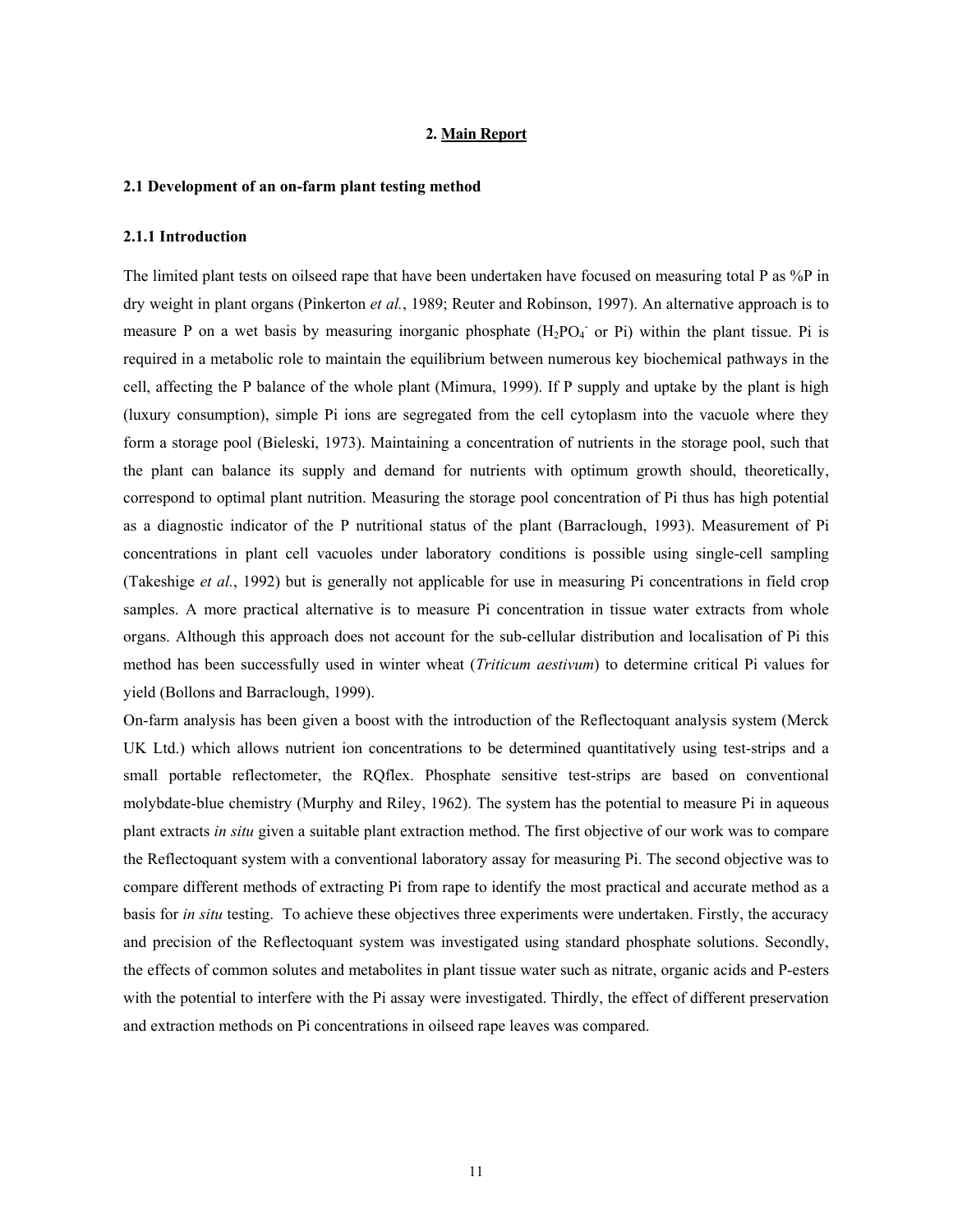#### **2.1.2 Materials and methods**

#### **2.1.2.1 Conventional Laboratory Analysis of Pi**

Phosphate was determined colorimetrically using the molybdate-blue method (Murphy and Riley, 1962) and a procedure adopted by Greenberg *et al.*, (1993). The reagent is formed by adding sequentially - 100 ml of  $0.14\%$  (v/v) concentrated sulphuric acid (H<sub>2</sub>SO<sub>4</sub>, 5N), 10 ml of 0.008 M antimony (III) potassium oxide tartrate hemihydrate solution  $(K(SbO)C<sub>4</sub>H<sub>4</sub>O<sub>6</sub>$ .  $/2H<sub>2</sub>O$ , 30 ml of 0.032 M ammonium molybdate  $((NH_4)_6Mo_7O_{24}.4H_2O)$  and 60 ml of 0.1 M ascorbic acid  $(C_6H_8O_6)$ . For analysis, 5 ml of sample was added to 20 ml of the reagent. After 20 minutes the absorbance was measured at 880 nm using a Jenway 6400 spectrophotometer (Jenway Ltd., Essex, UK.) using a reagent blank as the reference solution. Absorbance readings were in the range 0-0.65. A calibration curve was prepared using  $KH<sub>2</sub>PO<sub>4</sub>$  standards. This was linear ( $r^2 \ge 0.99$ ) in the range 0-3.1 mg PO<sub>4</sub> l<sup>-1</sup> (0-0.03 mM Pi).

#### **2.1.2.2 Analysis of Pi by Reflectoquant**

The Reflectoquant system (Merck UK Ltd.) consists of a hand-held reflectometer (RQflex2<sup>®</sup>) and ionspecific test-strips. The reflectometer is programmed using a barcode strip supplied with each batch of teststrips. The phosphate sensitive test-strips use molybdate-blue chemistry (as above) with all reagents (except sulphuric acid) bound to a plastic strip. Ten drops of acid reagent were shaken with 5 ml of sample solution and a test-strip dipped in the solution. After 2 seconds the test-strip was removed and excess solution shaken off. After 85 seconds the test-strip was inserted into the reflectometer and the concentration in mg  $PO<sub>4</sub>1<sup>-1</sup>$ was displayed 5 seconds later. The measuring range of the system was quoted as  $5-120$  mg  $PO<sub>4</sub>1<sup>-1</sup>$  (0.05-1.3 mM Pi)

#### **2.1.2.3 Experiment 1: Accuracy, Precision and Calibration**

Standard solutions of  $KH_2PO_4$  spanning the range 0-120 mg  $PO_41^{-1}$  were analysed with five test-strips per solution. The solutions were then diluted 50 times to bring them into the measuring range of the Jenway spectrometer and each measured five times using the laboratory method. Linear regression lines were fitted to the data using Genstat 5 (Payne *et al*., 1993). The variation in test-strip performance was examined by using an entire tube of new test-strips to measure Pi in a standard solution (50 mg PO<sub>4</sub> l<sup>-1</sup>). Similarly, a standard solution (1.75 mg  $PO_4$  l<sup>-1</sup>) was analysed 50 times by the laboratory method.

#### **2.1.2.4 Experiment 2: Specificity of Pi Assay**

A large number of P-esters are present in plant tissue, which could amount to a concentration of up to 7 mM Pi if all the P-esters were to undergo hydrolysis (Bieleski, 1973). To see if P-esters were detected by the analysis methods, adenosine triphosphate (ATP)  $(C_{10}H_{14}N_5O_{13}P_3N_4)$  (200 uM), fructose-6-phosphate (F6P)  $(C_6H_{11}O_9PK_2.2H_2O)$  (120 uM) and nicotinamide adenine diphosphate (NADP)  $(C_{21}H_{27}N_7O_{17}P_3Na)$  (30 uM) were made up in water at the typical plant concentrations shown in brackets (Bieleski, 1973), and analysed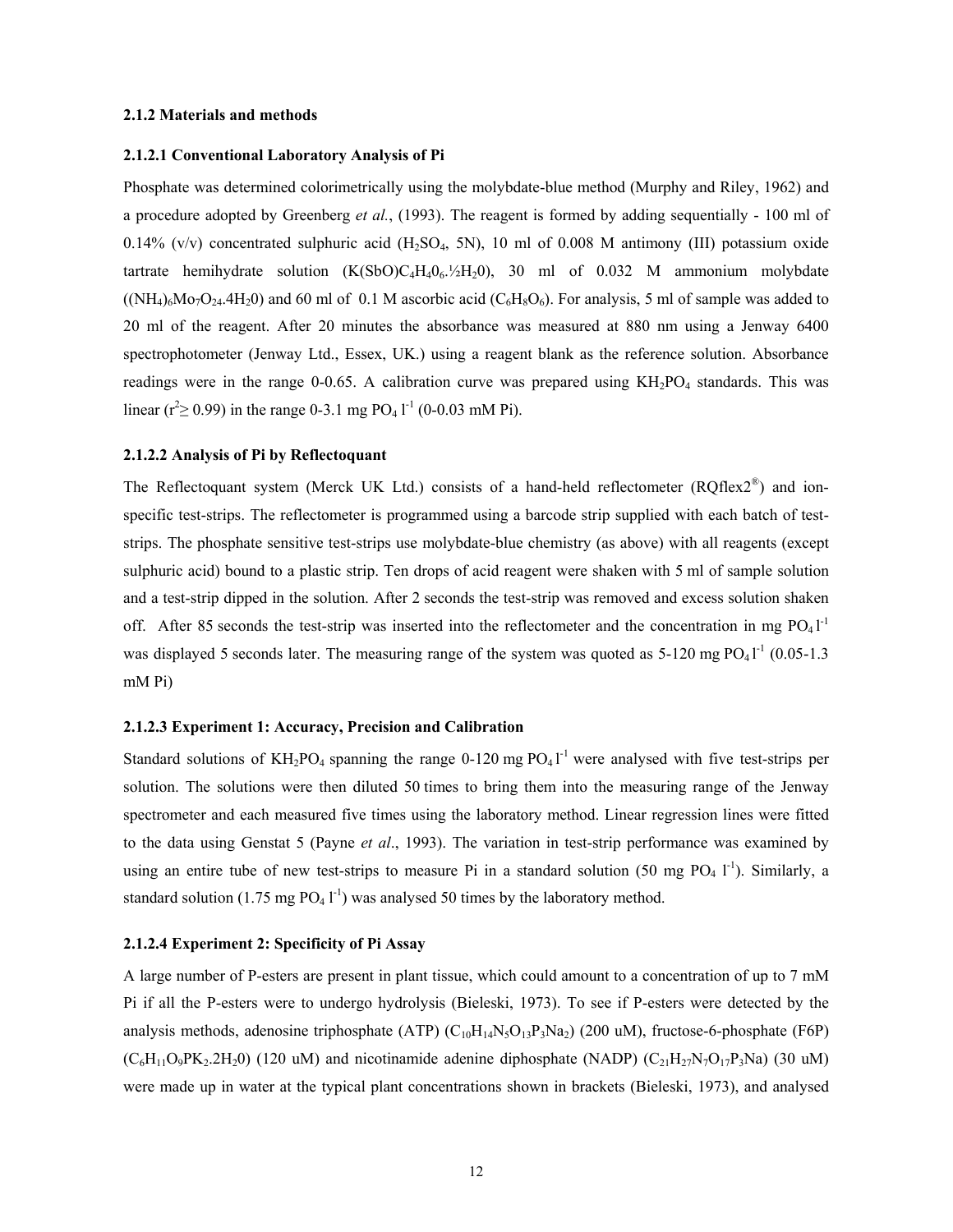by the standard laboratory method. Much higher concentrations of these solutions (1.6 mM) were used for assessing the effects on the Reflectoquant system due to its higher operating range.

Anions such Cl<sup>-</sup> and NO<sub>3</sub><sup>-</sup> can be present in relatively high concentrations in plant tissue (Marschner, 1995), and may interfere with the measurement of Pi. Similarly, concentrations of organic acids such as citric acid may also influence the reaction (Hoffland *et al.*, 1989). The effects of concentrations of 150 mM Cl<sup>-</sup> (KCl), 100 mM NO<sub>3</sub> <sup>-</sup> (KNO<sub>3</sub>), and 0.1 mM citric acid on the measurement of a 2.45 and 50 mg PO<sub>4</sub> l<sup>-1</sup> (0.53 mM Pi) standard solution was assessed using both methods respectively.

#### **2.1.2.5 Experiment 3: Extraction Methods**

Oilseed rape (*Brassica napus* cv. Apex) plants were grown to the rosette stage (Sylvester-Bradley, 1985) with a luxury supply of P (5 mM) in sand culture. The upper leaves, which were still unfurling and had crinkled edges, and the lower leaves showing signs of senescence were discarded. The remaining 3 or 4 large leaves per plant were used for analysis. The leaf-blades (including mid-ribs) were separated from the petioles. The leaf-blades were then cut into pieces, thoroughly mixed and divided into four replicate samples. Leaf samples were then divided into 5 sub-samples (each approximately 60 g fresh weight) with each undergoing a different extraction method: i) fresh, ii) freeze-thaw, iii) freeze-dry, iv) microwave-dry and v) oven-dry. Fresh leaves were extracted and analysed within 1 hour of cutting. Leaves to be frozen were immediately put in a freezer at -20 °C for 24 hours. On removal from the freezer, the leaves were broken up and thawed for approximately 12 minutes before extraction of tissue water was possible. Leaves to be freezedried were immediately immersed in liquid nitrogen and then freeze-dried (-60°C) for 5 days. Leaves to be microwaved were heated on full power (750 W) for five minutes in a domestic microwave-oven. This removed approximately 50% of the tissue water. The leaves were then oven-dried at 80 °C for 24 hours to remove the remaining moisture. Leaves for oven-drying were dried at 80 °C for 24 hours in a conventional oven. Dried leaves were milled using a Glen Creston mill fitted with a 1 mm sieve.

Tissue water was extracted from fresh leaves using a hand-tightened screw press, and from freeze-thaw samples in a 60 ml plastic syringe. The tissue water was analysed directly following suitable dilution by factors of 500 and 1000 respectively for laboratory analysis, and by factors of 20 and 40 respectively for analysis by Reflectoquant. For microwave-, oven- and freeze-dried leaves, 0.25 g of dried milled material was shaken with 25 ml of 2%  $(v/v)$  acetic acid for 30 minutes. The extract was filtered through Whatman No.42 filter paper, discarding the first 5 ml. The filtrate was diluted by a factor of 100 for analysis by the standard laboratory method and by a factor of 6 for analysis by Reflectoquant. In the case of dried samples, Pi concentrations in tissue water were calculated from the extract concentrations and tissue water content determined from the fresh weight minus the dry weight of the sample. All results were analysed by ANOVA using Genstat 5 (Payne *et al.*, 1993).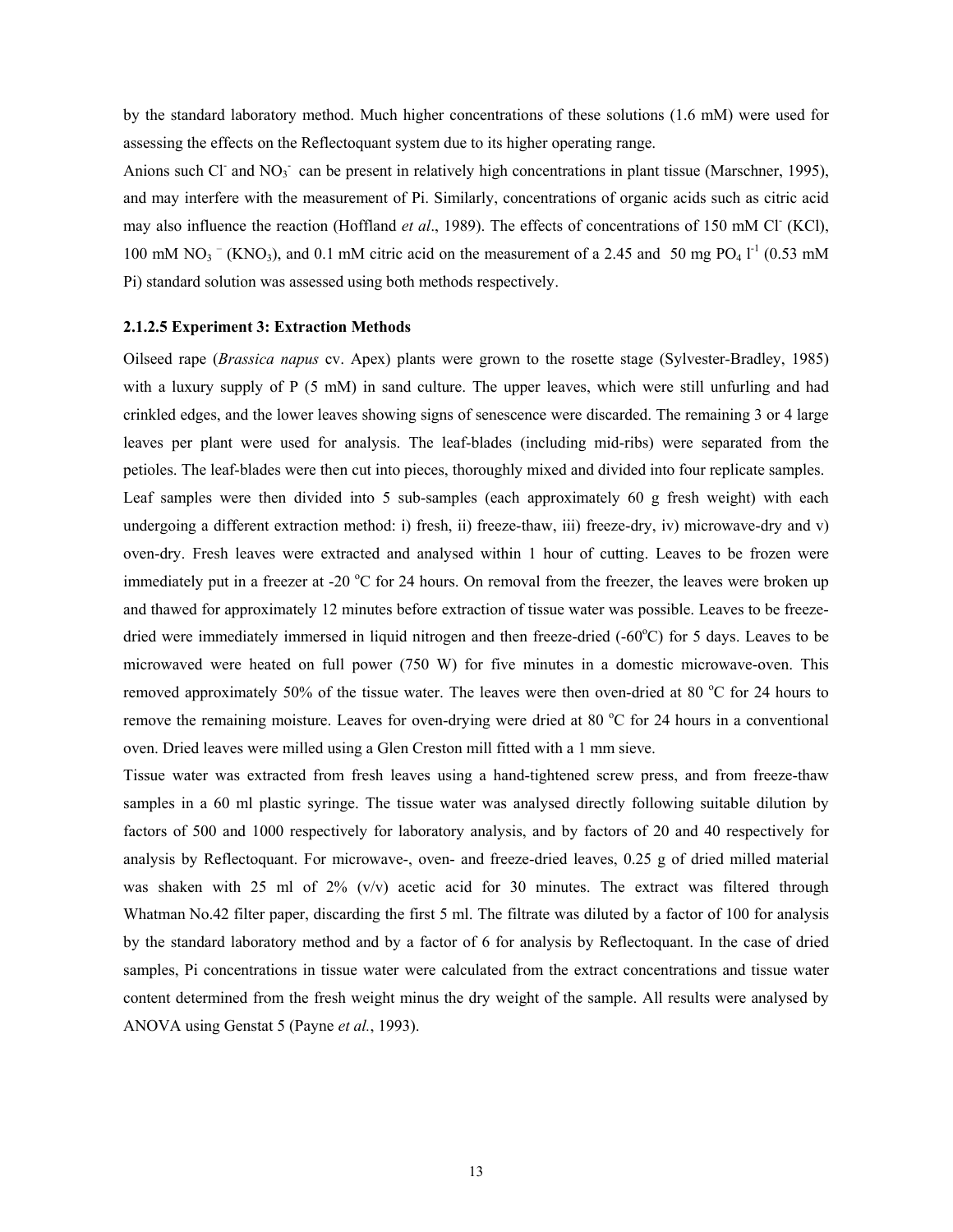#### **2.1.3 Results and discussion**

#### **2.1.3.1 Experiment 1: Accuracy, Precision and Calibration**

A standard potassium phosphate solution, 1.75 mg  $PO_4 I^{-1}$ , was analysed 50 times by the standard laboratory method. The mean value was 1.75 mg  $PO_4$  l<sup>-1</sup> in a range of 1.67-1.81 mg  $PO_4$  l<sup>-1</sup> (SD = 0.010, CV=1.7%). In practice, any single analysis of a tissue-water sample having a Pi concentration of 10 mM might range from 9.6-10.3 mM. Any single analysis would thus be within 95% ( $\pm$  0.5 mM) of the true concentration.

A new tube of strips (Batch No. 92166066, Expiry date 01/04/2001, Analysis date 26/09/2000) contained 52 test-strips. Colour failed to develop properly on one test-strip due to uneven colouration of the reaction pads and this was discarded from the analysis. A standard solution, 50 mg  $PO_4$   $I^1$ , was analysed with the remaining 51 test-strips. The mean value was 48.6 mg  $PO_4I^{-1}$  in a range of 44-54 mg  $PO_4I^{-1}$  (SD = 2.02, CV  $= 4.2\%$ ). The phosphate test-strips therefore under-estimated the true value by 2.8 %. In practice, any single analysis of a tissue-water sample having a Pi concentration of 10 mM might range from 8.8 -10.8 mM. To obtain a value within  $\pm 1$  mM of the mean with 95% confidence would require the use of 2 test-strips per sample.

Both analysis methods showed good linearity. The laboratory method gave a linear response in the range 0-3 mg PO<sub>4</sub> $1^{-1}$  (Absorbance = 0.180x, R<sup>2</sup>=0.997) although results were more variable at the higher end of the range. The phosphate test-strips slightly under-estimated Pi, but had a larger linear range of 5-100 mg  $PO_4$   $I<sup>-1</sup>$  $(Absorbance = 0.96x + 0.98, R^2=0.999)$  (Figure 2.1).

**Figure 2.1 :** Accuracy of the Reflectoquant system with Pi standards



Tissue-water samples and extracts will need to be diluted by at least a factor of forty to bring them into the linear measurement range of the RQflex2 reflectometer and avoid any interference effects (Section 2.1.3.3). A slight decline in the accuracy of the test-strips occurred once the expiry date of the tube had passed at 96 weeks. It is recommended that a new tube of test-strips should always be used were possible, and that teststrips past their expiry date should be discarded.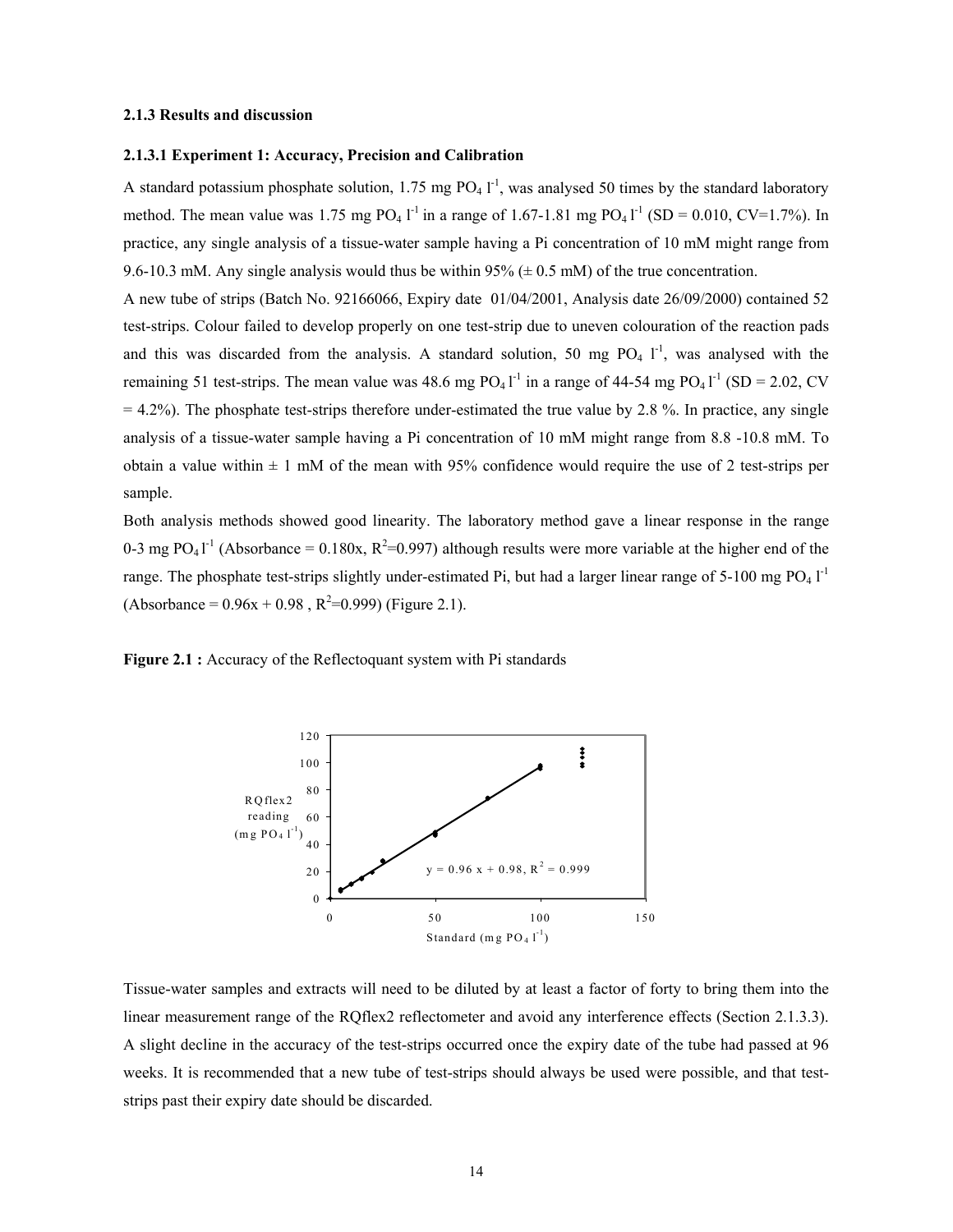#### **2.1.3.2 Experiment 2: Specificity of Pi Assay**

Table 2.1 illustrates the effects of P-ester solutions and anions on the measurement of a standard Pi solution. Both  $H_2PO_4$  and  $HPO_4^{2-}$  ions were detected by the assay methods, which is important as both these forms of the phosphate anion are present in plant cells (Bieleski, 1973). Using the laboratory method, approximately 5.3% of the total P in F6P was detected. In ATP and NADP, approximately 2.5% and 0.3% of the respective total P was detected. These compounds therefore had very little effect on the measurement of a Pi standard, causing only minor increases in measured values (Table 2.1).

|                 |                                | Standard laboratory analysis |                          | Reflectoquant analysis |               |                          |
|-----------------|--------------------------------|------------------------------|--------------------------|------------------------|---------------|--------------------------|
| Compound        | Possible full<br>Concentration |                              | % Effect on              | Concentration          | Possible full | % Effect on              |
|                 | examined                       | hydrolysis                   | Pi standard <sup>d</sup> | examined               | hydrolysis    | Pi standard <sup>e</sup> |
|                 |                                | concentration                |                          |                        | concentration |                          |
|                 |                                | $(mg PO41-1)$                |                          |                        | $(mg PO41-1)$ |                          |
| $H_2PO_4^-$     | $26 \text{ uM}$                | 2.47                         | $+100$                   | 550 uM                 | 50            | $+100$                   |
| <b>ATP</b>      | $200 \text{ uM}^{\text{a}}$    | 19.0                         | $+0.45$                  | $1.6 \text{ mM}$       | 153           | $+2.4$                   |
| $F-6-P$         | 120 uM <sup>a</sup>            | 11.4                         | $+1.8$                   | $1.6 \text{ mM}$       | 153           | $+2.6$                   |
| <b>NADP</b>     | $30 \text{ uM}^{\text{a}}$     | 2.85                         | $+0.1$                   | $1.6 \text{ mM}$       | 153           | $-0.8$                   |
| $Cl^{\sim}$     | $150 \text{ mM}^b$             |                              | $+0.8$                   | $150 \text{ mM}$       |               | $-1.4$                   |
| NO <sub>3</sub> | $100 \text{ mM}^b$             |                              | $+2.8$                   | $100 \text{ mM}$       |               | $-1.4$                   |
| Citric acid     | $100 \text{ uM}^{\text{c}}$    |                              | $+0.1$                   | $0.1 \text{ mM}$       |               | $\mathbf{0}$             |

**Table 2.1 :** Effect of sap constituents on Pi analysis

Concentrations commonly found in plant tissue, <sup>a</sup> Bieleski, 1973, <sup>b</sup> Marschner, 1995, <sup>c</sup> Hoffland *et al.*, 1989. Pi standard  $^{d}$ 2.45 mg PO<sub>4</sub> l<sup>-1</sup>, <sup>e</sup>50 mg PO<sub>4</sub> l<sup>-1</sup>

The partial hydrolysis of the P-esters may explain the low levels of Pi detected. It appears that both the laboratory method and the Reflectoquant phosphate test-strips only detect Pi. Typical plant tissue concentrations of chloride, nitrate and citric acid had no significant effect on the laboratory method or Reflectoquant phosphate test-strips. In practical plant analysis, dilution of sap is also likely to nullify any interference effects. For example in wheat extracts, a dilution factor of thirty is used to bring tissue water samples within measurement range (Barraclough *et al*., 2000). Thus, P-esters, anions and organic acids at normal plant concentrations are very unlikely to have any adverse effects on Pi measurement using phosphate test-strips.

#### **2.1.3.3 Experiment 3: Extraction Methods**

There was no significant difference  $(P=0.324)$  between using the laboratory method or reflectoquant technology for determining Pi in the samples (Table 2.2). Extraction method, however, had a significant effect  $(P<0.001)$  on Pi measurement. Fresh samples gave the lowest Pi value of 5.6 mM, with freeze dried and frozen samples giving values approximately three times higher at 15.1 and 15.3 mM Pi respectively. Microwave and oven dried samples gave significantly  $(P<0.05)$  higher values at 16.3 mM, with the highest values obtained from oven dried samples at 20.9 mM.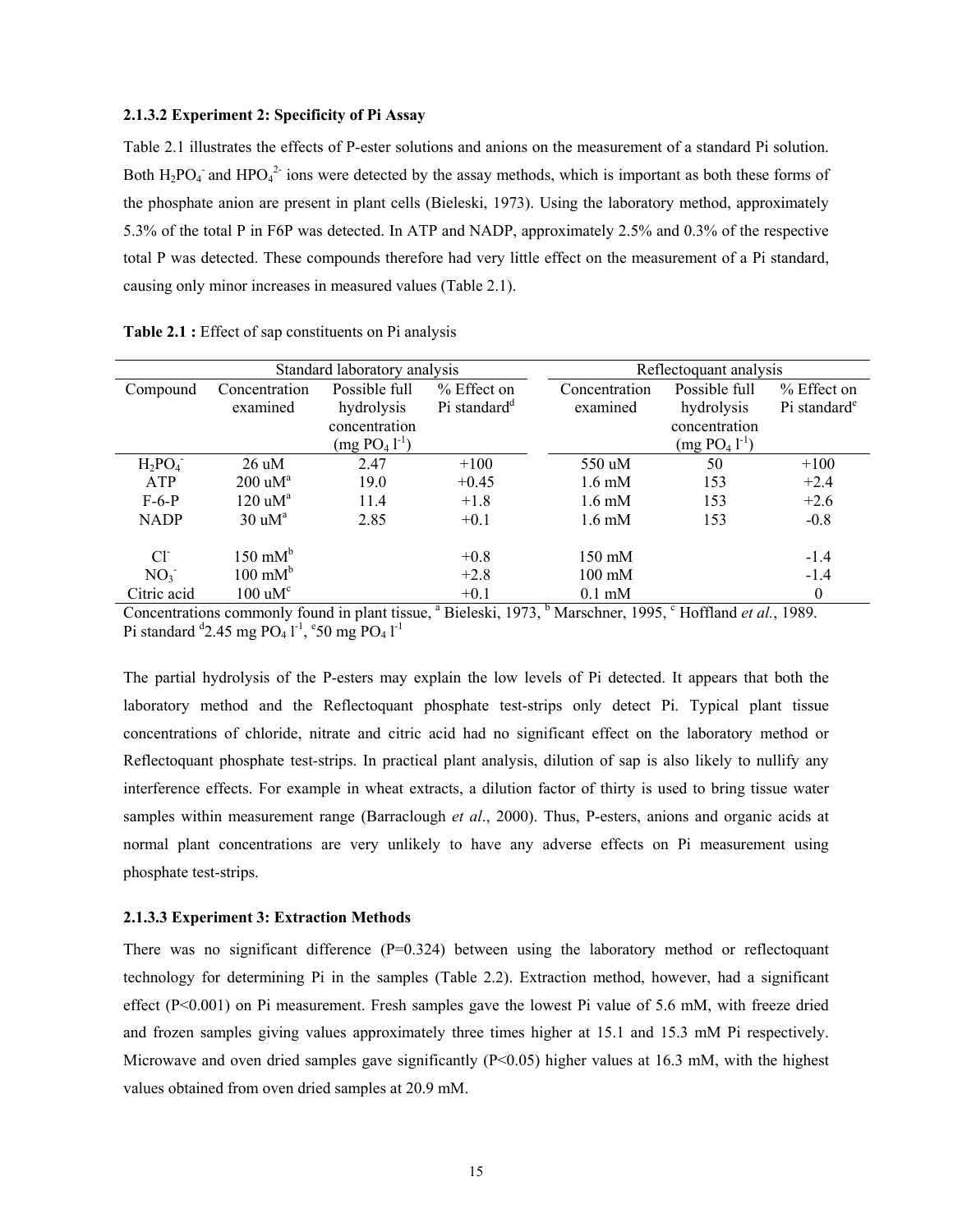| Extraction method |                      | Analysis method         |           |  |  |
|-------------------|----------------------|-------------------------|-----------|--|--|
|                   | Laboratory<br>Pi mM) | Reflectoquant<br>Pi mM) | $(Pi$ mM) |  |  |
| Fresh             | 5.7                  | 5.5                     | 5.6       |  |  |
| Freeze-thaw       | 15.0                 | 15.5                    | 15.3      |  |  |
| Freeze-dry        | 15.4                 | 14.8                    | 15.1      |  |  |
| Microwave-dry     | 15.9                 | 16.8                    | 16.3      |  |  |
| Oven-dry          | 20.6                 | 21.2                    | 20.9      |  |  |
| Mean              | 14.5                 | 14.7                    | 14.6      |  |  |

**Table 2.2 :** Effect of extraction methods on Pi concentrations measured in oilseed rape leaves using Reflectoquant technology and a standard laboratory method

LSD - 0.81 (extraction), 0.52 (analysis), 1.15 (extraction x analysis),  $df = 27$ ,  $CV = 5.4\%$ 

This follows the trend seen in other studies (Saarela, 1990; Bollons and Barraclough, 1997). The higher values recorded in frozen as compared to fresh material are not unexpected. Freezing causes expansion of tissue water which ruptures cell walls and releases Pi stored in vacuoles, therefore increasing the availability of extractable inorganic P forms upon thawing (Raun *et al.*, 1989). Saarela (1990), however, found only a one and half times difference between the Pi in fresh and frozen oilseed rape leaves. This small difference can be attributed to the inclusion of leaf-petioles in his study, which would have had a diluting effect on the amount of Pi extracted, as it is the vacuoles in cells of the leaf-laminae which store most Pi (Mimura, 1999). Some problems were encountered when measuring Pi in freeze-thaw samples using the phosphate test-strips. Differing dilution levels and filtration of the samples lead to significantly different results (Table 2.3). As no significant chemical effects of the sap constituents had been seen in Experiment 2 (Table 2.1), it is suggested that unknown constituents in the tissue-water samples were having an inhibitory effect on the performance of the phosphate test-strips. After diluting samples forty fold, filtration was shown to have no significant effect on Pi measurement, suggesting the inhibitory effects can be overcome by dilution alone. However, by employing a dilution factor of forty, a reduction in the lower measurement range of the phosphate test-strips occurs down to 2.2 mM Pi. This may not be a problem in practice as critical values for yield are likely to be higher than 2.2 mM, for example the critical shoot Pi for wheat yield is in the range 4-6 mM (Bollons and Barraclough, 1999). Pi values below 2.2 mM would thus simply be recorded as 'Lo' by the RQflex indicating P deficiency.

The variation in results obtained using different extraction methods highlights the importance of the choice of method used for determining Pi. Extraction method must be taken into account when comparing critical Pi values from other studies. This probably accounts for much of the disparity between reported critical values in the literature for different crops (Reuter and Robinson, 1997).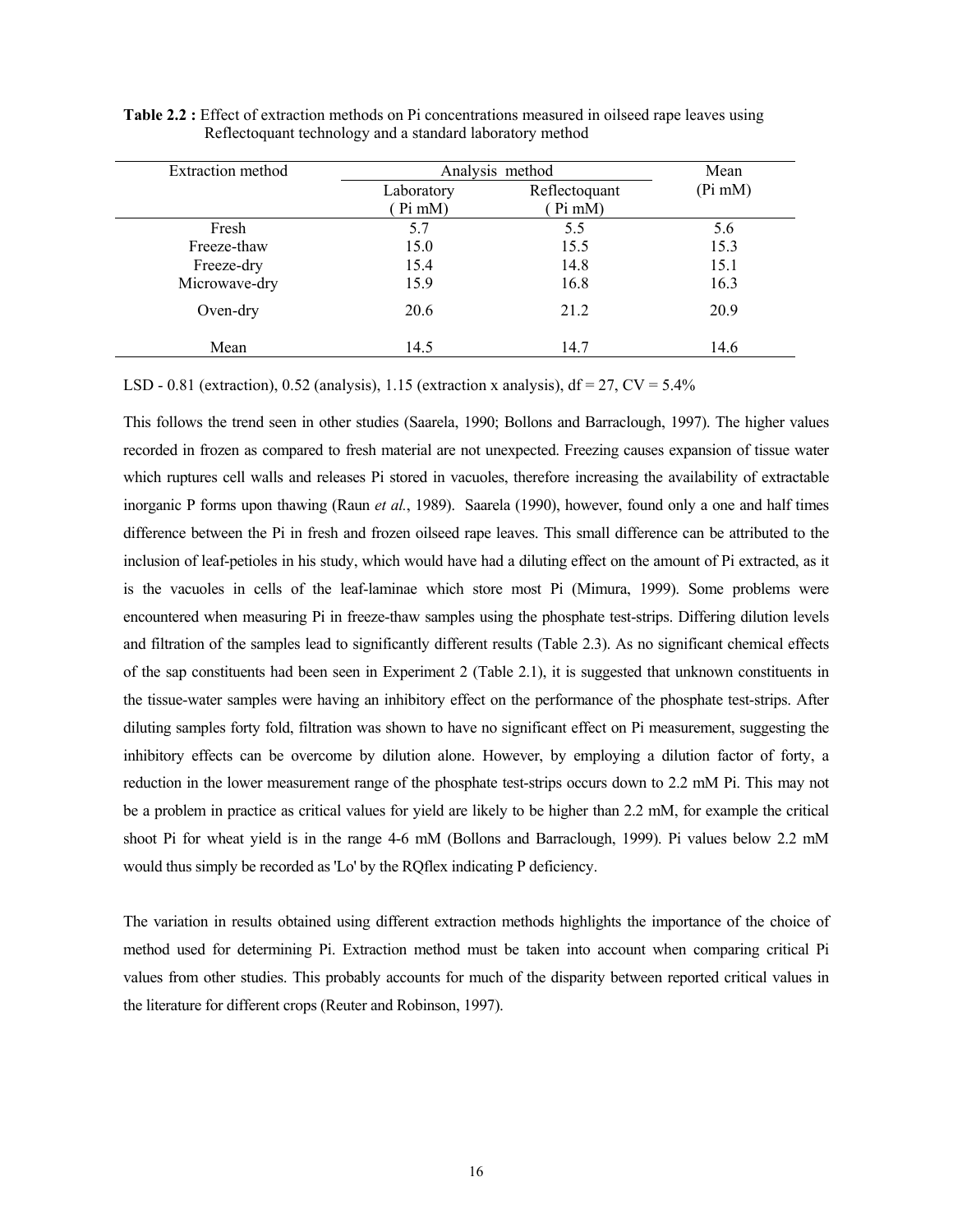| Dilution of sample           | Reflectoquant Pi measurement (mM)<br>Filtration of sample | Mean $(mM)$ |      |
|------------------------------|-----------------------------------------------------------|-------------|------|
|                              | Yes                                                       | No          |      |
| $\boldsymbol{\mathrm{x}}$ 20 | 13.0                                                      | 10.3        | 11.7 |
| $x\,40$                      | 17.2                                                      | 16.9        | 17.0 |
| Mean $(mM)$                  | 151                                                       | 13.6        |      |

**Table 2.3 :** Effect of diluting and filtering freeze-thaw tissue samples on Pi measurement using Reflectoquant phosphate test-strips.

LSD (dilution) = 1.05, (filtration) = 1.05, (dilution x filtration) = 1.49, df = 12, C.V. = 7.5%

#### **2.1.4 Conclusions**

The freeze-dried sample perhaps best represents the true Pi status of the tissue at the time of sampling because of the speed with which ester hydrolysis would be halted by this method (Raun *et al.*, 1989), but this is not a practical technique for on-farm use. The fact that the freeze-thaw samples gave similar Pi values to the freeze-dried samples is encouraging for the development of a practical yet physiologically sound on-farm test. Freeze-thaw appears to be the most practical technique to use in measuring Pi content in oilseed rape leaves in on-farm tests using the Reflectoquant phosphate test-strips. Direct comparisons with an established laboratory method are also possible as a reference. Dilution of tissue water samples is however critical, with samples needing to be diluted by a factor of 40 at least to ensure interfering effects on the phosphate teststrips are minimised. The use of two test strips per sample should ensure sufficient accuracy within  $\pm 10\%$ . Full details of the method recommended for on-farm testing are provided in Appendix 2.

#### **2.2 Hydroponics: distribution of phosphate in plants and critical concentrations for maximum growth**

#### **2.2.1 Introduction**

Phosphorus is a key element for plant growth, being a component of many compounds within plant cells. It plays an important structural role, being present in the sugar-phosphate backbone of DNA and RNA, and in the phospholipids which form the basic building blocks of cell membranes. Additionally, it plays an important metabolic and energetic role, with phosphorylation and dephosphorylation acting as major regulatory mechanisms (Bieleski, 1973; Mimura, 1999). Oilseed rape (*Brassica napus*) has a high demand for phosphorus (Barraclough, 1989). In young seedlings the oldest leaves die prematurely under severe deficiency, and yellowing and anthocyanin formation is evident in all but the youngest leaves giving the leaves a distinctive purple colouration around the leaf edge, which is most visible on the underside of leaf (Paul and Rawlinson, 1992). Under less severe P deficiency, plants simply tend to be smaller than those supplied with sufficient P (Pinkerton *et al*., 1989). As development progresses, P deficiency can delay flowering and the ripening of seed causing delays in harvesting the crop (Holmes, 1980). Traditionally, soil testing has provided the basis for assessing the adequacy of P supply to oilseed rape (Anon, 2000). Plant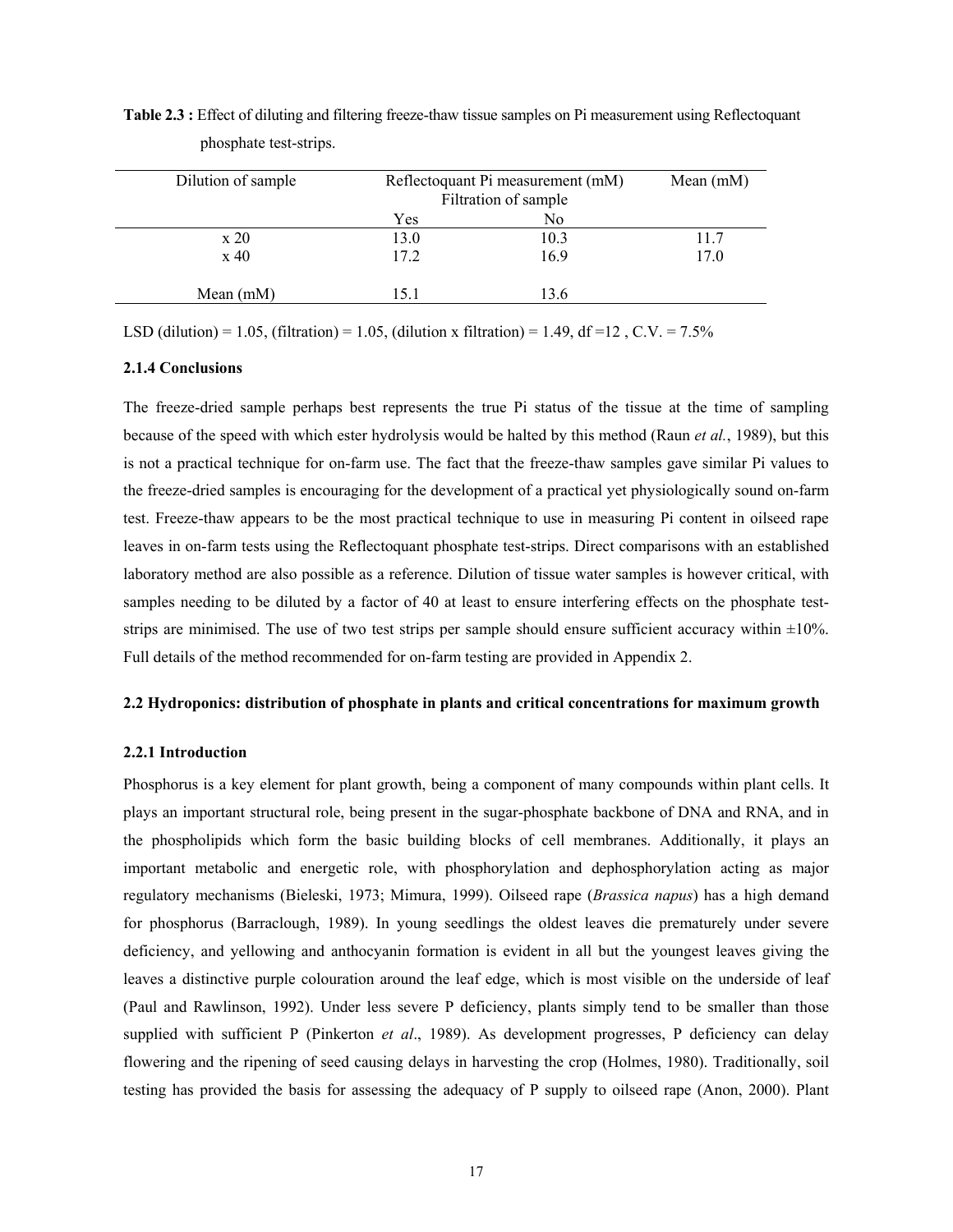testing is little used for making fertiliser recommendations, even though it is the only way of knowing if plant needs are actually being satisfied.

Measurement of stored Pi has been successfully used to diagnose the P status of winter wheat (*Triticum aestivum*) (Bollons and Barraclough, 1999). Attention now turns to oilseed rape, which is an important break crop in UK cereal rotations. To evaluate the potential of plant testing methods for assessing the adequacy of P supply to oilseed rape seedlings three controlled environment experiments (hereafter referred to as experiments 4, 5 and 6) were undertaken focusing on two principal objectives. Firstly, to establish the distribution of P and Pi within the different organs of oilseed rape seedlings (experiment 4) to allow the identification of a suitable target organ for plant testing, and secondly to determine critical P and Pi values in the target organ for maximum growth (experiments 5 and 6).

#### **2.2.2 Materials and methods**

#### **2.2.2.1 Growing conditions**

Six seeds of winter oilseed rape (*Brassica napus*) cv. Apex , (thousand grain weight 5.17g and total P content 0.58%), were sown into 5 litre, 20 cm diameter pots filled with 5 kg of 2EW washed sand. These pots contained mesh bottoms, to allow retention of the sand and easy draining of excess nutrient solution. Black plastic beads (diameter 4 mm) were placed on the sand surface to a depth of 15 mm to reduce evaporation. Seedlings were grown in a plant growth room, with a temperature of  $20^{\circ}$ C in a 16 hour light period and  $16^{\circ}$ C in an 8 hour dark period  $(\pm 3^{\circ}C)$ , at light intensities of 438, 425 and 550 *u* E m<sup>-2</sup> s<sup>-1</sup>, in Experiments 4, 5 and 6, respectively. Relative humidity was maintained at 75 % ( $\pm$  10%). Seedlings were thinned to 4 per pot before nutrient application occurred. In Experiment 4, four replicates were used, with four pots for each of the two P treatments used in a randomised block design to generate sufficient material for analysis. In Experiments 5 and 6, a randomised block design was again employed with four replicates of eight P treatments.

#### **2.2.2.2 Nutrient treatments**

In Experiment 4, two nutrient treatments were used, a deficient P supply (0.1 mM) and a luxuriant P supply (5 mM). In Experiments 5 and 6, eight nutrient treatments were used varying from 0.1-10 mM P. The concentrations of other essential nutrients used in the solution (Table 1) were modified from Pinkerton (1991). Preliminary experiments (1-3) had shown that these concentrations were non-limiting to seedling growth (unpublished data). The pH of the nutrient solutions was adjusted to 5.7 using NaOH. Nutrient solution was applied to the surface of the pots, avoiding contact with the foliage. In Experiment 4, the seedlings received de-mineralised water until 9 days after emergence (9 DAE) (growth stage 1,01 (Sylvester-Bradley, 1985)) and were then flooded with excess nutrient solution every other day until 43 DAE (1,08- 1,11). Thereafter, they received daily nutrient changes until harvest at 63 DAE (1,12-1,14). In Experiments 5 and 6, the seedlings received de-mineralised water until 11 DAE (1,01), and were then flooded with nutrient solution every other day until 38 DAE (1,05-1,08). Thereafter, they received daily nutrient changes until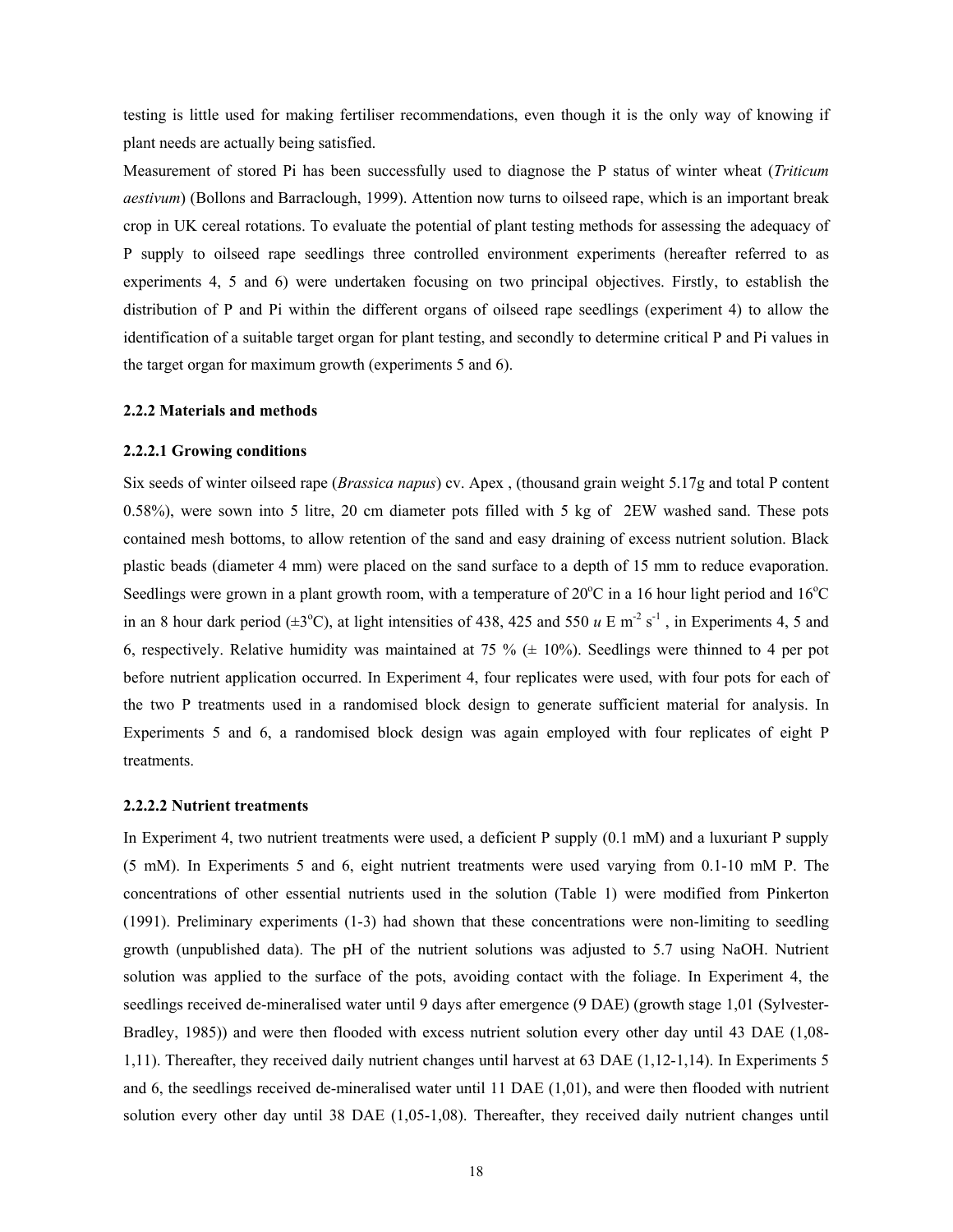harvest at 52 DAE (1,09-1,13). In all experiments pots were flushed through every 7 days with demineralised water to prevent build-up of unused nutrients.

#### **2.2.2.3 Plant sampling**

#### **2.2.2.3.1 Experiment 4 - Distribution of %P and Pi**

Whole shoots were cut at bead level. The fresh weight of the shoots per pot was recorded and the number of leaves on each of the plants counted. A leaf was counted as soon as it separated from the central leaf cluster (generally greater than 10 mm in length), with leaf 1 the first to emerge and the oldest leaf, and leaf 2 the next leaf up the leaf cluster and so on). Small subsidiary leaves subtending from branch points, and not from the main spiral development of leaves were not counted as main leaves. The stump remaining after leaves had been removed was retained. The main leaves were then split into (a) laminar and midrib and (b) petioles, with the fresh weight of each recorded. The samples were then microwave oven dried (750 KW, high power) for 4-5 minutes, turning once after 2 minutes, and then oven dried at 80 °C overnight. The dry weight was then measured and the samples milled to < 2mm using a Glen Creston Mill.

#### **2.2.2.3.2 Experiments 5 and 6 - Critical %P and Pi**

The number of main leaves on the shoot rosette was recorded and the leaves of the plants divided up into upper, middle and lower canopy categories. The leaf-laminar (including mid-rib), petioles and stalk (remaining tissue) were then split up and their fresh weight measured. The samples were then dried as in Experiment 4 and the dry weights recorded.

#### **2.2.2.4 Plant analysis**

Pi was determined colorimetrically using the molybdate-blue method (Murphy and Riley, 1962) and a procedure adopted by Greenberg *et al.*, 1993. The reagent is formed by adding sequentially, 100 ml of 0.14%  $(v/v)$  concentrated sulphuric acid  $(H_2SO_4, 5N)$ , 10 ml of 0.008 M antimony (III) potassium oxide tartrate hemihydrate solution (K(SbO)C<sub>4</sub>H<sub>4</sub>0<sub>6</sub>. $\frac{1}{2}$ H<sub>2</sub>0), 30 ml of 0.032 M ammonium molybdate ((NH<sub>4</sub>)<sub>6</sub>Mo<sub>7</sub>O<sub>24</sub>.4H<sub>2</sub>0) and 60 ml of 0.1 M ascorbic acid ( $C_6H_8O_6$ ). A standard calibration curve was prepared using  $KH_2PO_4$ , giving a linear relationship ( $r^2 \ge 0.99$ ) between 0-1 mg P l<sup>-1</sup> and absorbance readings in the range 0-0.65.

Pi concentration was determined on 0.25g of dried material using 25 ml of 2%acetic acid as an extractant. Analysis involved a 5 ml sample being added to 20 ml of the reagent. After 20 minutes the absorbance was measured at 880 nm using a Jenway 6400 spectrophotometer (Jenway Ltd., Essex, UK.) using a reagent blank as the reference solution. Pi concentrations (mM) were calculated using the previously measured % moisture content of the samples.

Total-P (%P in dry matter) was measured by inductively-coupled plasma (ICP) atomic emission spectrometry after the samples had been digested with concentrated perchloric and nitric acids (Zarcinas *et al*., 1987).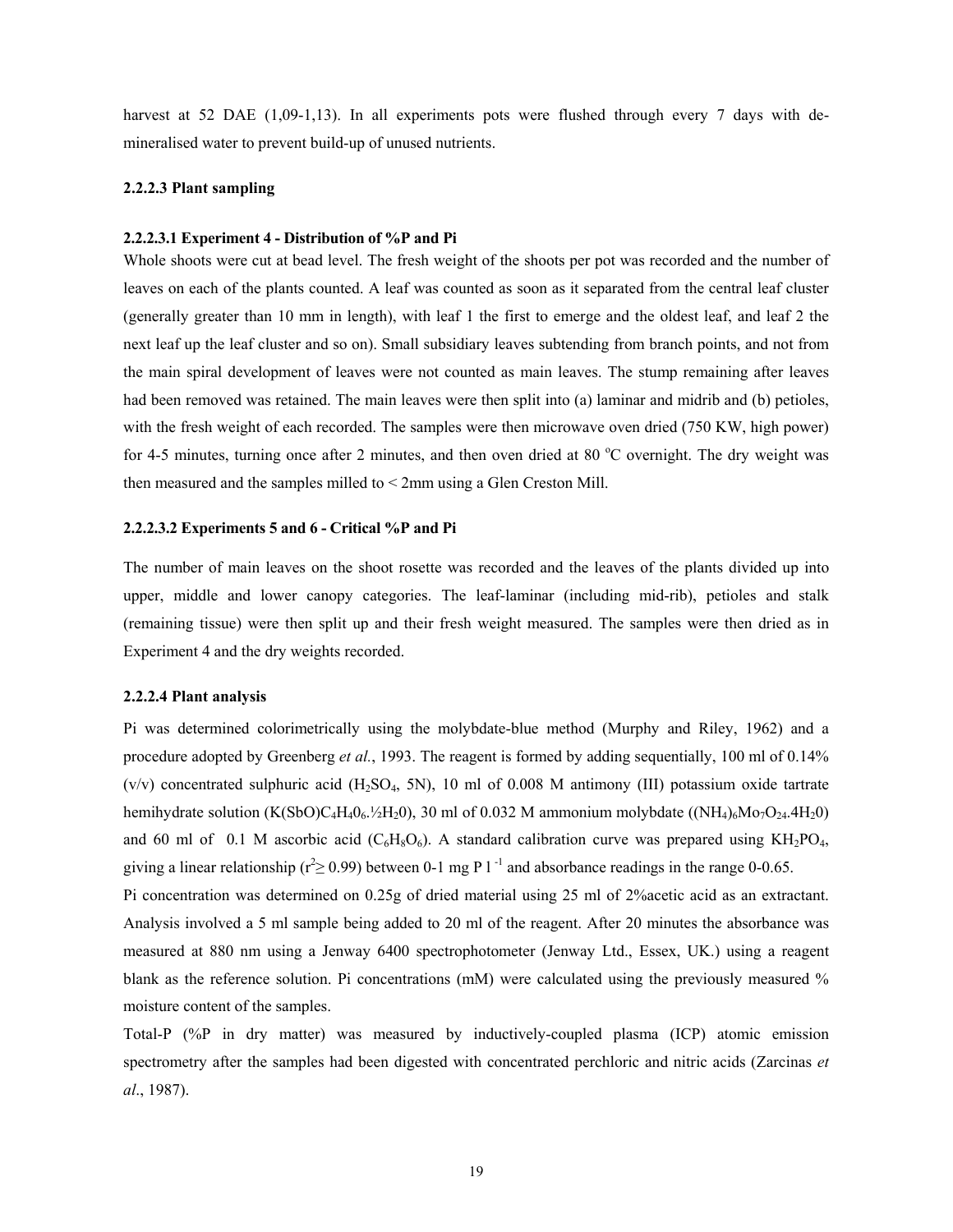#### **2.2.2.5 Statistical analysis**

Analysis of variance was undertaken using Genstat 5 (Payne *et al.*, 1993). The dry weight (g m<sup>-2</sup>) of the shoots  $(v)$  was related to tissue Pi and %P concentrations  $(x)$  by fitting Mitscherlich curves to the data (Ware *et al.*, 1982). Critical values were calculated on a 95% threshold basis.

#### **2.2.3 Results and discussion**

#### **2.2.3.1 Experiment 4: Distribution of %P and Pi in seedlings**

At harvest, the P-deficient plants (supplied with  $0.1 \text{ mM}$  P) had a significantly ( $P \le 0.004$ ) lower number of leaves (10.3 *cf.* 13.4) compared to the P-sufficient plants (supplied with 5 mM P), and also a significantly (P<0.002) lower overall fresh weight (56.1 *cf.* 131.2g). However, the only visible symptoms in the P-deficient plants were some classical purple tipping on leaves 3 and 4 (Paul and Rawlinson, 1992).

Total %P and Pi values were significantly (P<0.001) higher in the leaf-lamina compared to the petioles. In the Pdeficient plants, total %P and Pi measurements followed a similar trend, with significantly (P<0.001) higher values in newly emerged leaf laminae and petioles, compared to the older maturing and fully mature organs. In the P-sufficient plants, there were smaller differences in %P and Pi measurements between newly emerged and maturing organs (Table 2.4). In selecting leaves for testing purposes, careful choice of leaf position must be made to minimise variability in the results. Selecting the youngest mature leaf as in some previous studies (Pinkerton *et al*., 1989), was not really practical as the majority of leaves were still expanding when the plants were harvested. Selecting the youngest mature leaf in oilseed rape seedlings has also been problematic in other studies (Hocking, 2001). The distribution of %P and Pi in leaves measured here however, showed that this selection problem can be largely overcome, without losing accuracy in the results, by dividing the canopy up into top, middle and bottom categories, enabling a relatively accurate distinction of P and Pi contents to be obtained.

A comparison between P contents of a fully expanded leaf-lamina (leaf 4) receiving a deficient or sufficient P supply revealed a difference in total %P content by a factor of 8, and a difference in Pi concentration by a factor of 21. Similarly, in comparing %P contents in petioles in sufficient and deficient plants, %P values differed by a factor of 6 and Pi values by a factor of 23. Measuring Pi concentrations (mM) rather than total P (% dry matter) content in organs thus appears to offer a better method of discriminating between different P levels in plants.

Additionally, greater variability was seen when measuring %P and Pi in petioles compared to leaf-laminae (Table2.4). This is not surprising, as the petiole largely consists of vascular tissues transporting solutes to and from the leaf, so concentrations in the tissue water are naturally likely to fluctuate more widely in this tissue than in the leaf lamina, were excess Pi is stored in leaf vacuoles (Bieleski, 1973).

Measurement of Pi is thus likely to be more reliable and repeatable in leaf laminar tissue as opposed to whole leaves or petioles. By separating the leaf-lamina from the petiole we are also overcoming the problem of ensuring that a representative amount of petiole and leaf-laminar tissue is included in the sample when whole leaves are analysed.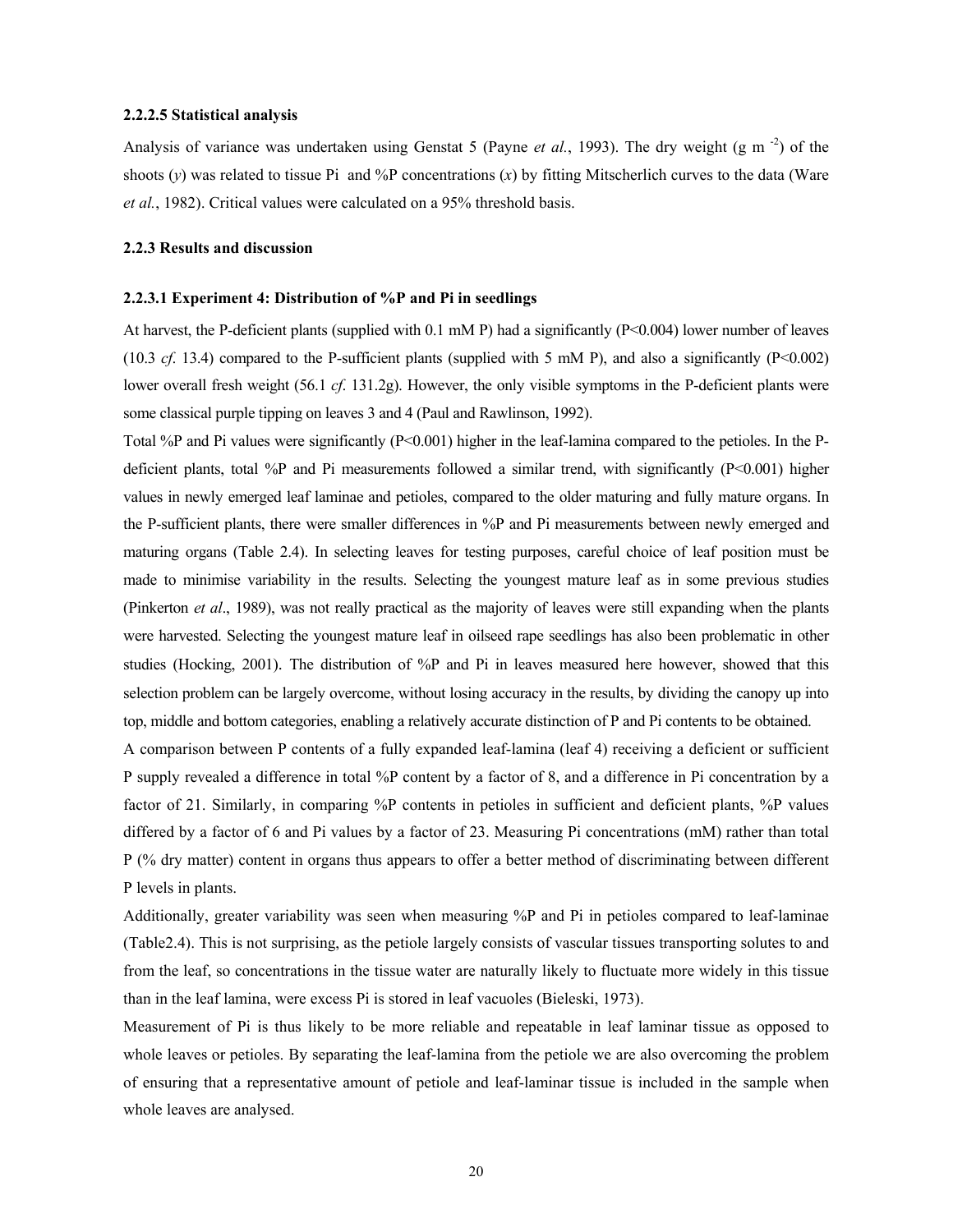| Leaf               |         |                          | Leaf-laminar              |         |           | Petiole     |              |           |  |
|--------------------|---------|--------------------------|---------------------------|---------|-----------|-------------|--------------|-----------|--|
|                    |         | P deficient <sup>1</sup> | P sufficient <sup>2</sup> |         |           | P deficient | P sufficient |           |  |
|                    | Total   | $\overline{Pi}$          | Total                     | Pi      | Total     | Pi          | Total        | Pi        |  |
|                    | $\%P$   | mM                       | $\%P$                     | mM      | $\%P$     | <b>MM</b>   | $\%P$        | <b>MM</b> |  |
| 1(old)             | $\ast$  | $\ast$                   | $\ast$                    | $\ast$  | $\ast$    | $\ast$      | $\ast$       | $\ast$    |  |
|                    | 0.07    | 0.3                      | 0.85                      | 8.8     | 0.09      | 0.5         | 0.80         | 12.1      |  |
| $\frac{2}{3}$      | 0.10    | 0.5                      | 0.88                      | 13.6    | 0.08      | 0.2         | 0.66         | 8.6       |  |
| $\overline{4}$     | 0.12    | 0.7                      | 0.93                      | 14.9    | 0.09      | 0.3         | 0.56         | 7.0       |  |
| 5                  | 0.16    | 0.8                      | 0.94                      | 16.2    | 0.07      | 0.2         | 0.59         | 8.2       |  |
| 6                  | 0.23    | 1.8                      | 0.96                      | 18.3    | 0.12      | 0.3         | 0.53         | 7.4       |  |
| $\overline{7}$     | 0.28    | 2.6                      | 0.93                      | 18.8    | 0.16      | 0.5         | 0.50         | 7.4       |  |
| 8                  | 0.37    | 4.0                      | 0.92                      | 20.9    | 0.22      | 0.7         | 0.52         | 7.6       |  |
| 9                  | 0.54    | 6.3                      | 0.89                      | 20.7    | 0.37      | 2.8         | 0.51         | 7.5       |  |
| 10                 | 0.43    | 4.3                      | 0.89                      | 22.0    | 0.42      | 1.5         | 0.55         | 8.1       |  |
| 11                 | 0.62    | 7.6                      | 0.90                      | 20.5    | 0.30      | 1.4         | 0.57         | 8.4       |  |
| 12                 | $\ast$  | 1.1                      | 0.93                      | 20.7    | *         | $\ast$      | 0.63         | 8.8       |  |
| 13                 | *       | $\ast$                   | 0.99                      | 20.6    | *         | $\ast$      | 0.69         | 9.0       |  |
| 14                 | *       | $\ast$                   | 1.09                      | 19.2    | $\ast$    | $\ast$      | 0.78         | 10.0      |  |
| 15                 | $\ast$  | *                        | 1.10                      | 18.9    | $\ast$    | $\ast$      | 0.86         | 10.1      |  |
| $16$ (new)         | *       | $\ast$                   | 1.06                      | $\ast$  | $\ast$    | $\ast$      | 0.90         | 12.7      |  |
|                    |         |                          |                           |         |           |             |              |           |  |
| Stump              | $\ast$  | $\ast$                   | $\ast$                    | $\ast$  | 0.34      | 1.5         | 0.69         | 14.6      |  |
| Shoot              | 0.29    | 2.2                      | 0.93                      | 18.8    | 0.22      | 1.0         | 0.61         | 8.2       |  |
| Range <sup>3</sup> |         | Leaf 3-10                | Leaf 3-14                 |         | Leaf 3-10 |             | Leaf 4-14    |           |  |
|                    |         |                          |                           |         |           |             |              |           |  |
| FProb              | < 0.001 | < 0.001                  | < 0.001                   | < 0.001 | < 0.001   | 0.012       | < 0.001      | 0.012     |  |
| <b>LSD</b>         | 0.145   | 2.62                     | 0.064                     | 1.49    | 0.148     | 0.64        | 0.067        | 1.48      |  |
| $%$ CV             | 34.3    | 63.9                     | 4.8                       | 5.5     | 52.9      | 81.9        | 8.0          | 12.6      |  |

**Table 2.4 :** Total %P and Pi concentrations (mM) in oilseed rape tissue receiving either deficient or sufficient P supply.

P-supply 0.1 mM<sup>1</sup>, P-supply 5 mM<sup>2</sup>, Statistical comparisons only in this range<sup>3</sup>.

#### **2.2.3.2 Experiments 5 and 6 - Critical %P and Pi**

Using a wide range of external P solution concentrations produced a range of shoot dry weights. Across both Experiments 5 and 6 the shoot dry weights at harvest varied from 2.0-10.0 g plant<sup>-1</sup>. In this growing system, a critical external P supply of 1.0 mM generated 95% of the maximum shoot dry weight (Figure 2.2). Despite the large differences in shoot dry weight, the only visual symptoms of P deficiency were slight purple tipping of the older mature leaves in the low 0.1 mM P treatment as also seen in Experiment 4. There was no obvious evidence of phyto-toxic growth reductions in the plants at the highest P supply of 10 mM.

Total shoot P content varied from 0.14-0.88%P and total shoot Pi content varied from 1.6-13.9 mM across the experiments (Figure 2.3). The %P and Pi content in the leaf-blades and petioles varied according to leaf age, with older more mature leaves at the bottom of the canopy having lower values (Table 2.5). The %P figures fall within the typical nutrient concentration range of oilseed rape as quoted in several studies (Reuter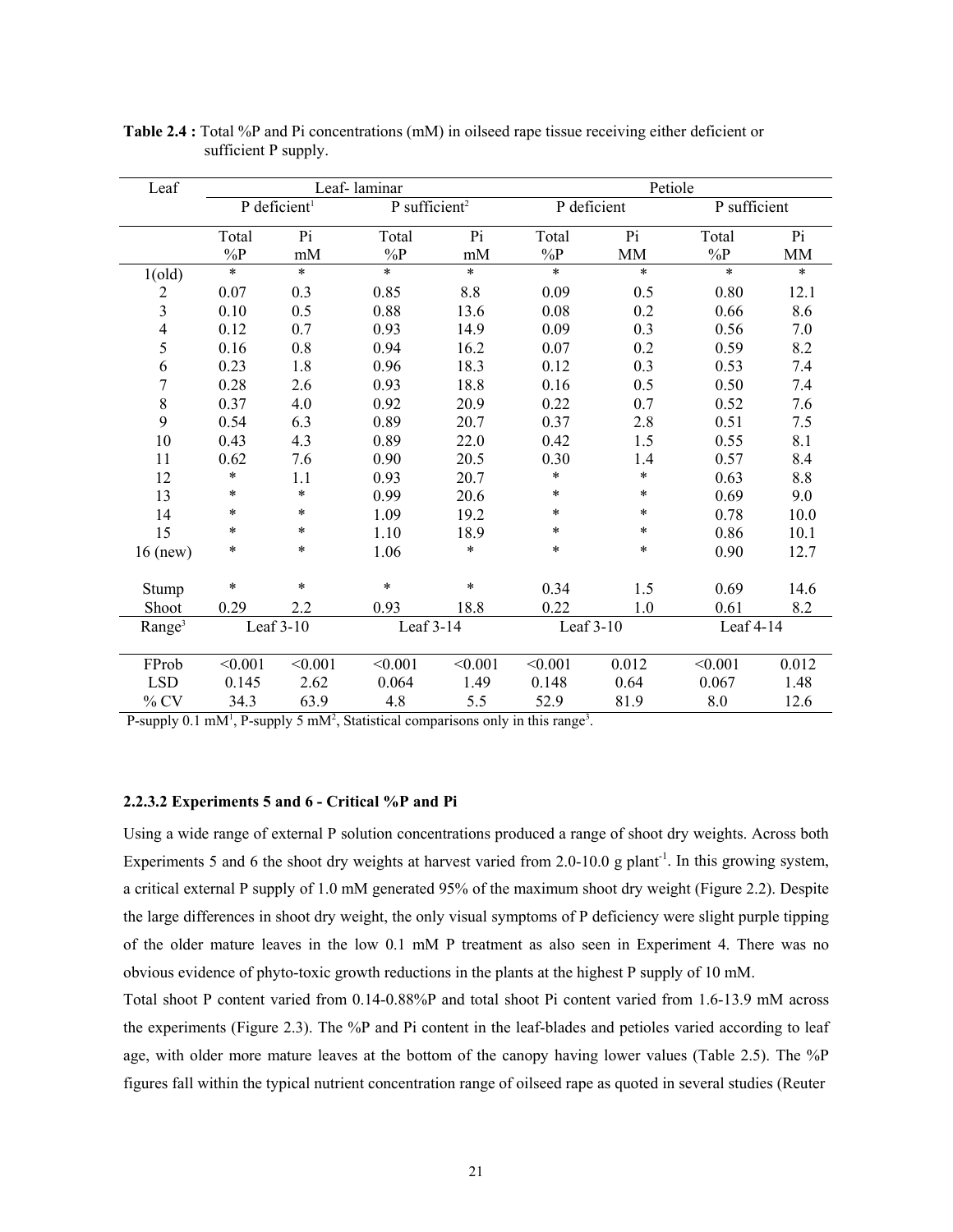



**Figure 2.3 :** Relationship between P supply and shoot Pi and %P concentrations in sand culture.



and Robinson, 1997). Few studies have measured Pi concentrations in leaves of oilseed rape, but the values reported here are in the same range as those reported by Saarela (1990).

The differences in P concentrations in the plants in the two experiments, which is particularly noticeable at the higher levels of P supply, is surprising given that they were grown under similar conditions (Figure 2.3). The highest shoot Pi and %P contents were however, obtained at a similar external P supply in the two experiments. The only major difference between conditions in the experiments was the higher light intensity in Experiment 6, which lead to faster growth of the plants. Differences in Pi concentrations could be due to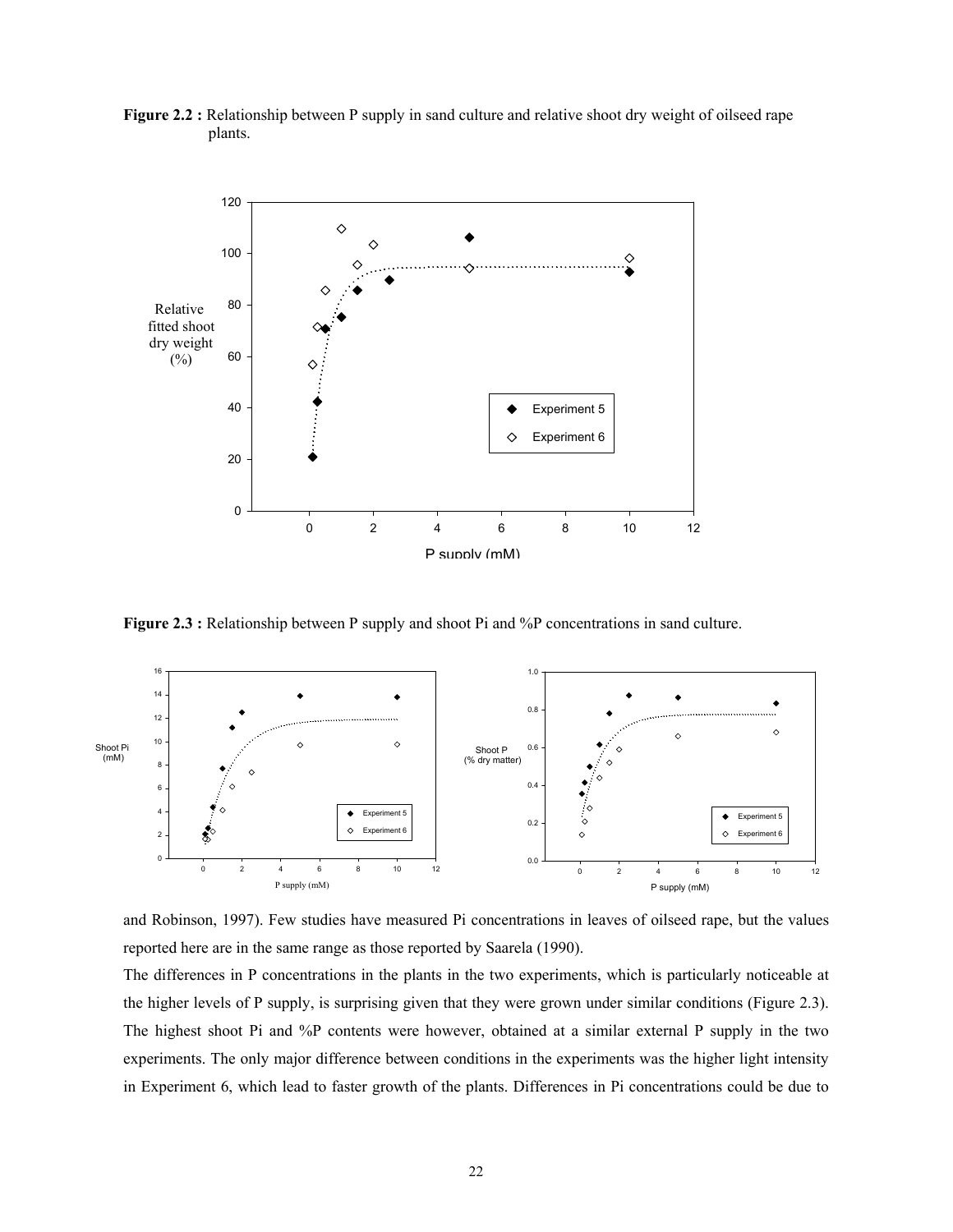different water contents in the plant tissues, although there was no evidence for any differences in the moisture contents.

| Tissue analysed | Position in   | $\%P$   |         |         | Pi (mM) |
|-----------------|---------------|---------|---------|---------|---------|
|                 | canopy        | Minimum | Maximum | Minimum | Maximum |
| Leaf-blade      | Top           | 0.47    | 1.23    | 4.3     | 23.4    |
|                 | Middle        | 0.15    | 1.07    | 1.3     | 20.6    |
|                 | <b>Bottom</b> | 0.08    | 1.00    | 0.5     | 15.6    |
| Petiole         | Top           | 0.19    | 0.74    | 3.6     | 10.0    |
|                 | Middle        | 0.10    | 0.64    | 1.2     | 9.2     |
|                 | <b>Bottom</b> | 0.06    | 0.66    | 0.7     | 9.1     |
| <b>Stalk</b>    |               | 0.20    | 0.81    | 3.2     | 14.9    |
| Whole shoot     |               | 0.14    | 0.83    | 1.6     | 13.9    |

**Table 2.5:** Ranges of %P and Pi concentrations in oilseed rape plants grown in sand culture with external P supplies ranging from 0.1-10 mM.

By relating tissue Pi and %P concentrations to shoot dry weights, critical values for maximum shoot growth can be determined (Figure 2.4). The critical Pi and %P values for maximum shoot growth in different organs are shown in Table 2.6. Using Pi gave curve fits a good deal better than using %P values, with a critical Pi mM in the middle leaf-blade calculated as 10.9 mM from the fitted curve. The critical %P for the middle leaf-blade was calculated as  $0.85\%$ P, but the poor R<sup>2</sup> value of 0.45, means this should be treated with some caution.



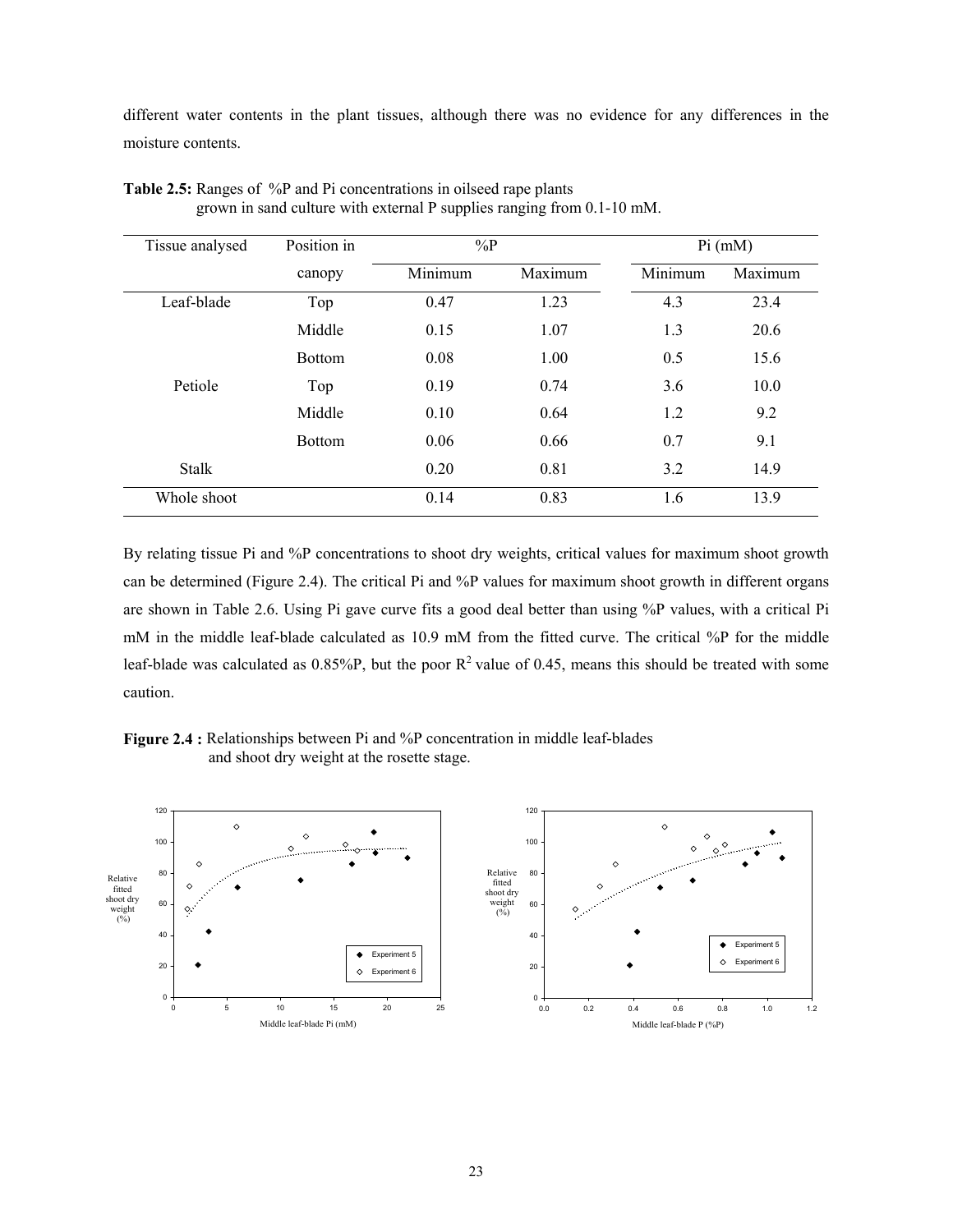| Measure | Plant part from | Miterschlich curve |                              |              | F Prob | $R^2$ | Critical |
|---------|-----------------|--------------------|------------------------------|--------------|--------|-------|----------|
|         | middle canopy   |                    | $(y = a \cdot \exp(-bx) + c$ |              |        |       | value    |
|         |                 | a                  | B                            | $\mathcal C$ |        |       |          |
| Pi      | Leaf-blade      | $-59.2$            | 0.223                        | 96.1         | 0.0238 | 0.92  | 10.9     |
|         | Petiole         | $-78.7$            | 0.624                        | 96.3         | 0.0093 | 0.54  | 4.4      |
|         | Whole leaf      | $-66.9$            | 0.511                        | 99.9         | 0.0001 | 0.74  | 5.0      |
| $\%P$   | Leaf-blade      | $-79.2$            | 1.61                         | 113.9        | 0.0052 | 0.45  | 0.85     |
|         | Petiole         | $-66.7$            | 4.33<br>100.2                |              | 0.0403 | 0.41  | 0.49     |
|         | Whole leaf      | $-142.0$           | 0.756                        | 180.2        | 0.0207 | 0.45  | 0.72     |

**Table 2.6 :** Mitscherlich growth curve parameters and critical %P and Pi in different tissues for 95% maximum shoot growth at the rosette stage.

#### **2.2.4 Conclusions**

Measuring the Pi concentration in the leaf-laminae of maturing leaves from the middle of the plant canopy is recommended for establishing the P status of oilseed rape. Care must be taken when selecting tissue for analysis as %P and Pi values vary within the canopy and between different plant tissues. A critical leaf Pi value of 11 mM was calculated as optimal for plant growth at the leaf production stage. Values below this indicated the crop was P-deficient for growth, whereas values above this indicated the crop was P-sufficient for growth. Sampling oilseed rape plants in the autumn could thus be used to determine whether P supply has affected the growth and establishment of oilseed rape plants. If P supply is identified as deficient, action could be taken to remedy the situation for the following crop. Remedial action in the form of soil applied P to the current crop may not be beneficial. If P supply is identified as sufficient, then attention can focus onto managing the crop canopy, as optimal autumn growth does not always translate to maximum seed yields (see below).

#### **2.3 Field experiments: critical soil and plant concentrations for maximum seed yield**

#### **2.3.1 Introduction**

There are increasing economic and environmental pressures to use phosphorus (P) fertilisers more sparingly in UK agriculture, with the inefficient use of P fertilisers being blamed for pollution and eutrophication in some water courses (Haygarth and Jarvis, 1999). Oilseed rape (*Brassica napus*) has a high P requirement (Barraclough, 1989), but it also seems to be fairly efficient at taking up P compared to some other crop species (Bolland, 1997). Slightly lower P fertiliser application rates are recommended for oilseed rape compared to wheat in the UK (Appendix D), with P fertilisers applied to 61% of the UK oilseed rape crop at an average rate of 19 kg ha<sup>-1</sup> P (Anon., 2000). A reported 0.6-0.9 kg P ha<sup>-1</sup> yr<sup>-1</sup> is lost to water courses (Johnes *et al.*, 1996). On the basis of soil testing, 14% of UK fields probably require P fertiliser to avoid yield limitations in combinable crops, with 31% of fields having sufficient P, and 55% probably having excessive P (Skinner and Todd, 1998). It should be noted however, that there is scant evidence on critical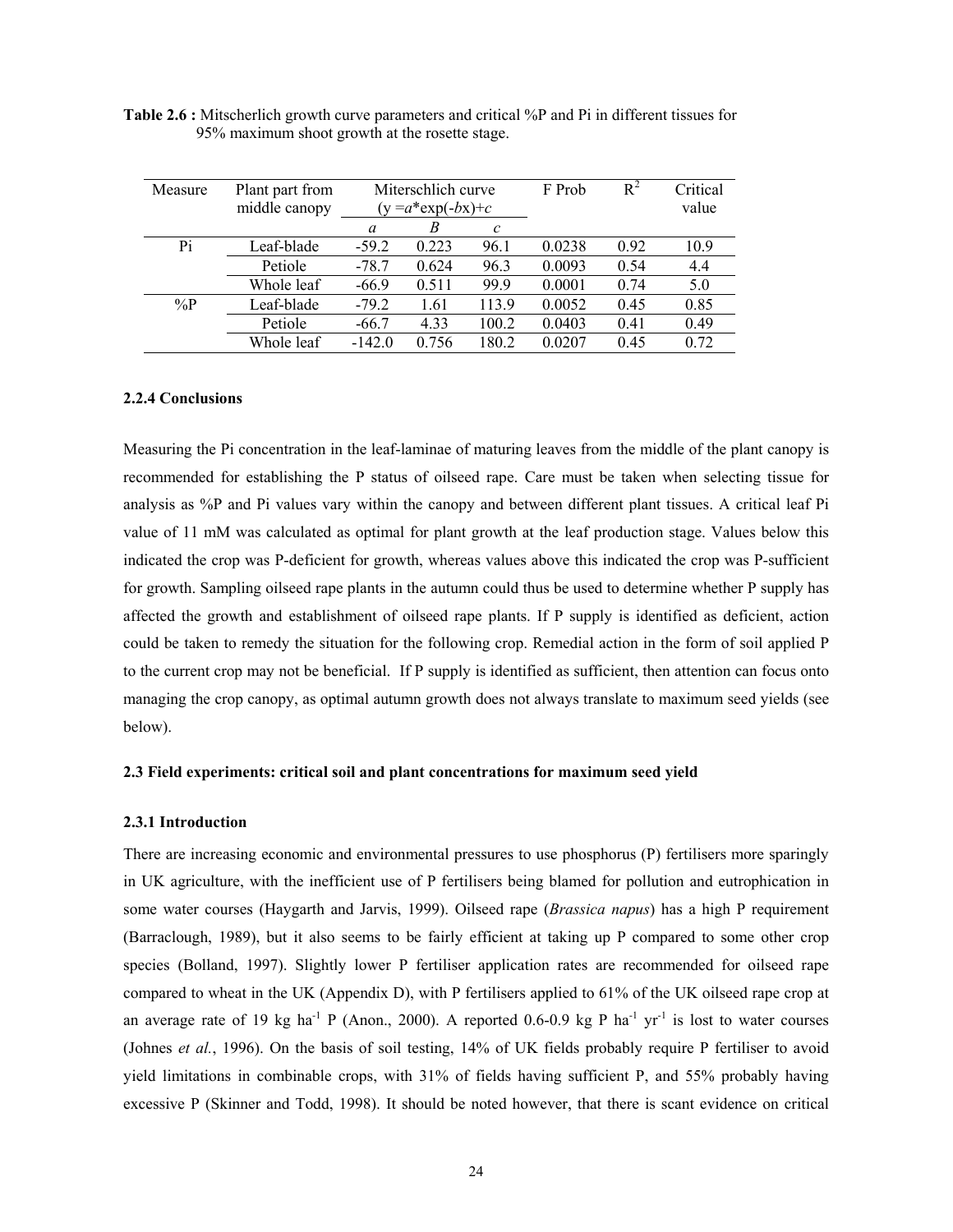soil P levels for rape yield under UK conditions. Earlier observations at Rothamsted suggested that rape was particularly sensitive to soil P level, with low or even no yields on some low P plots (unpublished data). A possible explanation for this could be poor pigeon control, as the trials were sited largely in isolation from other oilseed rape crops (Inglis *et al.*, 1989). Pigeons prefer landing on bare ground or in areas of poor crop growth, as caused by low soil P for example, thereby exacerbating the differences caused by low soil P. In this project, the crops were netted to eliminate the effects of pigeon damage. Traditionally, growers' longterm P fertiliser strategy is based on soil tests every 3-4 years. This is not always the case however, with intuition and habit often playing as big a role as rational quantitative soil testing.

Simple plant tissue tests were also investigated as an alternative to soil testing to give growers confirmation of the efficacy of their P fertiliser strategy on different soils. Traditionally, tissue testing has focused on measuring total element concentration in plant dry matter (e.g. %P). This requires expensive and time consuming laboratory analysis, but more worryingly such tests are difficult to interpret. Measuring physiologically important nutrient pools in plants such as the storage pool (Pi or  $H_2PO_4$  in the case of P) may give a better indication of plant nutrient status than total-P (Barraclough, 1993). Such simple ions also have the benefit of being relatively easy to measure, offering the prospect of simple rapid on-the-spot tests.

The fieldwork aimed to determine critical soil and plant P for maximum rapeseed yield. The effects of soil P supply (not P fertiliser additions) on the concentration of %P and Pi within rape plants and how these related to canopy growth and seed yield were studied.

#### **2.3.2 Materials and methods**

#### **2.3.2.1 Field site and experimental design**

Field experiments were undertaken in 1999/0 and 2000/1 (hereafter 2000 and 2001) using the long term P plots in Sawyers I field at Rothamsted Experimental Station in Hertfordshire (51° 49' N, 0° 22' W, 128 m above sea level). The soil is a free-draining silty clay loam over clay. The field consisted of 2 blocks of 12 plots, each plot measuring 9 x 15 m and each plot having a different plant available soil-P. Oilseed rape (*Brassica napus* cv. Apex) was grown in rotation with winter wheat (*Triticum aestivum* cv. Hereward), with 1 block of 12 plots being sown to each crop each year. The plots were not replicated, but the wide range of soil-P values allowed a curve fitting approach to be applied to the data (Ware *et al.*, 1982).

#### **2.3.2.2 Weather**

The 2000 growing season was warmer than the thirty year average (Appendix A). Above average rainfall was experienced in the spring, but below average rainfall was seen in the autumn and summer. There was above average sunshine in the autumn and winter, but below average summer sunshine. Temperatures in the 2001 growing season were very similar to those in 2000, although slightly cooler. The autumn began very dry, and irrigation was needed to aid crop establishment, but it then became very wet with above average rainfall in all four seasons. There was above average winter and summer sunshine.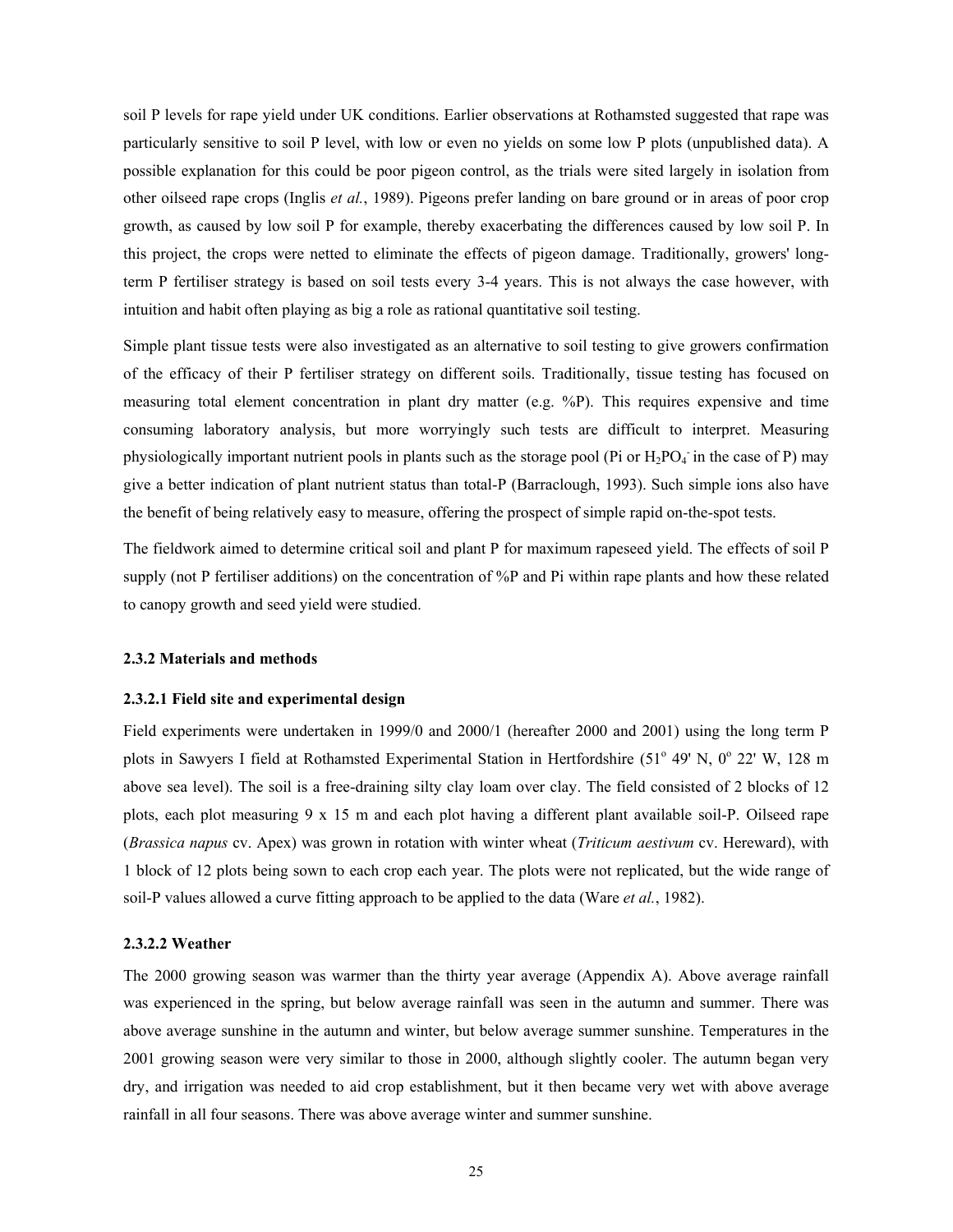#### **2.3.2.3. Soil sampling and analysis**

Soil samples were taken before sowing on the 17th August 1999 and 16th August 2000. Each plot was notionally split into four strips, and in 1999 five 23cm deep cores (2.5 cm diameter) were taken and bulked together for each of the central two strips, giving 2 samples per plot. In 2000, five cores were taken from each of the four strips and bulked together to give four samples per plot. The soils were air dried and then milled to pass a 2 mm sieve. Available-P was extracted by the Olsen method (5g dry soil shaken for 30 minutes with 100 ml 0.5 M NaHCO<sub>3</sub> (pH 8.5 at 20 °C)(Olsen *et al.*, 1954). Phosphate in the extract was measured using an adaptation of the molybdate-blue colorimetric method (Greenberg *et al.*, 1993).

#### **2.3.2.4 Crop husbandry**

Winter oilseed rape (*Brassica napus* cv. Apex) was drilled on the 31st August 1999 and the 22nd August 2000 using an Accord drill at a seed rate of 120 and 90 seeds  $m<sup>-2</sup>$ , respectively. Establishment was good in both years, with 72 plants m<sup>-2</sup> established in 1999 and 69 plants m<sup>-2</sup> in 2000. Fertiliser in the form of 210 kg N ha<sup>-1</sup> and 45 kg S ha<sup>-1</sup> was applied in 2000, and 200 kg N ha<sup>-1</sup> and 50 kg S ha<sup>-1</sup> in 2001, with herbicides and pesticides applied as needed (Appendix A). To counter possible pigeon damage, the plots were netted overwinter with a 7.5 cm nylon mesh up until the yellow-bud stage (3,3). Crops were harvested on the 22nd July 2000 and 27th July 2001, respectively, using a Sampo plot combine harvester, with 1 kg of seed retained for the determination of dry weight, thousand seed weight and percentage oil content.

#### **2.3.2.5 Plant sampling and analysis**

Whole shoots were sampled at the rosette growth stage (2,0), green-bud stage (3,0) and yellow-bud stage (3,3) and at harvest ripeness (6,9) (Sylvester-Bradley, 1985). In 2000, three randomly assigned 0.25 m<sup>2</sup> quadrats were taken from each plot, and four  $0.25 \text{ m}^2$  quadrats in 2001. A central 2.3 m strip of the plot was reserved for combine-harvesting. Plant numbers, and shoot fresh and dry weights were determined. The %P and Pi concentrations in the leaf-laminae, petioles, stems and flower buds were measured and combined to determine whole shoot %P and Pi concentrations. The largest-leaf which was generally equivalent to the youngest fully mature leaf or leaves from the middle of the plant canopy, which have been shown to have a stable Pi status (Section 2.2.3.1) were tested as potential indicator organs of plant P status.

Samples were either rapidly dried in a microwave-oven to prevent conversion of organic-P compounds to Pi (Bollons and Barraclough, 1997) or frozen at -20 °C in a domestic freezer. A modified molybdate-blue method (Greenberg *et al.*, 1993) was used to measure extracted Pi from dried milled plant samples using 2% acetic acid as extractant, with Pi concentration being calculated using the sample moisture content. Pi was also measured directly in tissue-water, after thawing frozen tissue and squeezing it in a syringe, to extract the tissue water. The tissue-water was analysed immediately, after appropriate dilution, using a modified molybdate-blue method (Greenberg *et al.*, 1993). Other samples were oven dried at 80 °C for 48 hours, milled, and the total %P in dry matter measured by inductively-coupled plasma (ICP) atomic emission spectrometry after digesting the samples in concentrated perchloric and nitric acids (Zarcinas *et al*., 1987).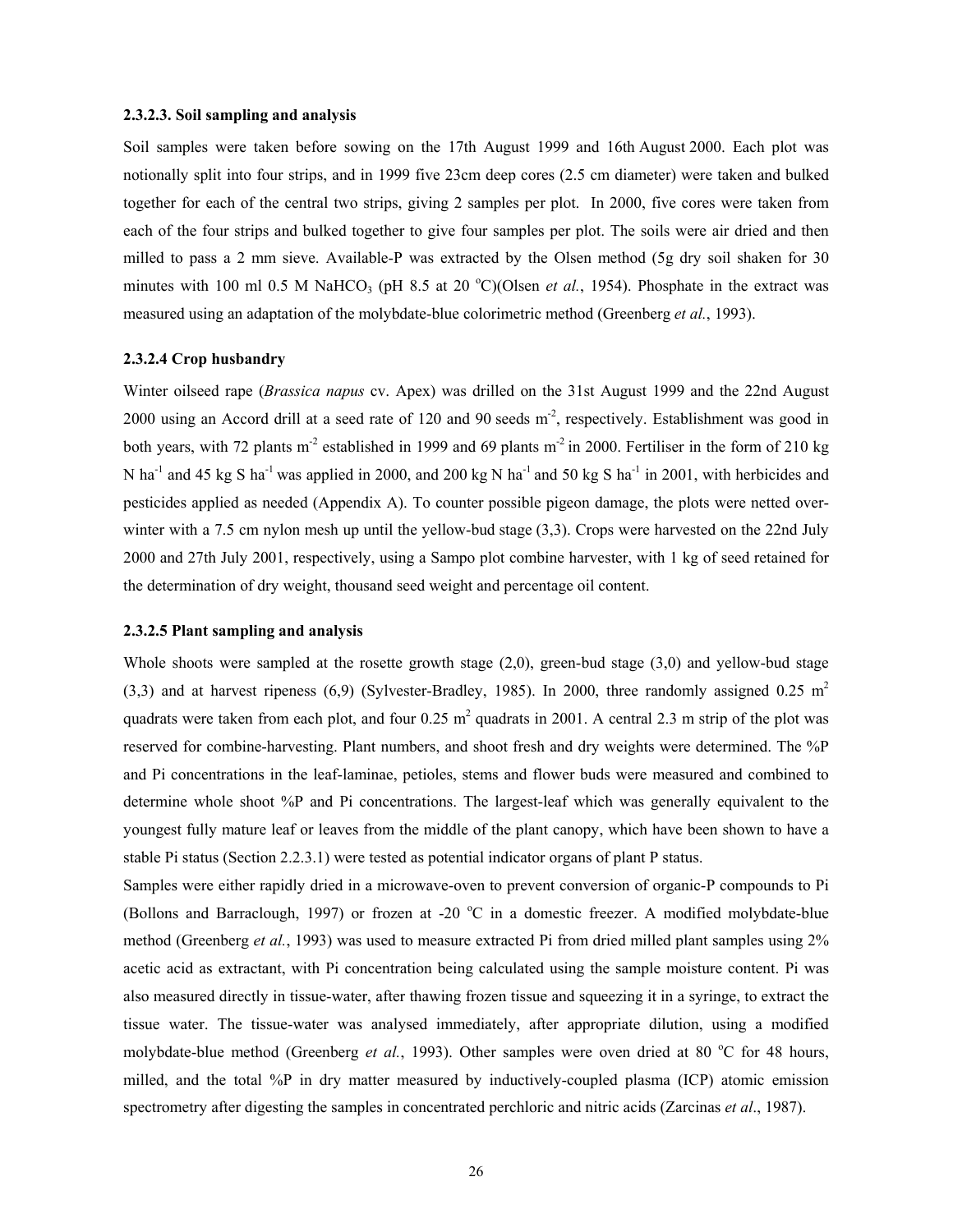At harvest ripeness, 25 plants were assessed for the number of pods per plant and seeds per pod. Thousand seed weight was determined and the oil content of the seeds measured using NMR. Seed yield was determined from the combine harvesting of a central  $36 \text{ m}^2$  strip from the plot.

#### **2.3.2.6 Statistics**

Statistical analysis of data was performed using Genstat 5 (Payne *et al.*, 1993). The final seed yield and dry weight (g m<sup>-2</sup>) of the shoot (*y*) were related to soil Olsen-P, Pi mM and %P concentration (*x*) by fitting Mitscherlich growth curves to the data (Ware *et al.*, 1982). Critical values for growth were calculated on a 95% threshold basis.

#### **2.3.3 Results and discussion**

#### **2.3.3.1 Critical Soil Olsen-P**

In 2000, total seed yield was unaffected by soil P, varying from  $4.6-5.0$  t ha<sup>-1</sup> (at 9% moisture content) across a soil Olsen-P range of 4-69 ppm. In 2001, overall seed yields were lower but responsive to soil P varying from  $0.86-4.5$  t ha<sup>-1</sup> across a soil Olsen-P range of  $3-76$  ppm. A critical Olsen-P for seed yield averaged over both years was calculated as 9 ppm (top of ADAS Index 0) (Figure 2.5). Critical soil values are however dependent on soil type and will usually vary between soil types. Theoretically, heavy clay soils with high buffer capacities are expected to have higher critical Olsen-P levels than light sandy soils (Holford and Mattingly, 1976). The low critical Olsen-P for seed yield at Rothamsted is supported by evidence from P-fertiliser studies on Chernozem soils in Canada, were no seed yield response was seen on soils with an Olsen-P above 10 ppm (Soper, 1971). Studies on red earths in Australia however, found that soils with an Olsen-P between 10-15 ppm responded well to P-fertiliser application (Osborne and Batten, 1978). A critical soil Olsen-P for autumn canopy growth at Rothamsted was calculated as 27 ppm (Figure 2.6), bottom of ADAS Index 3. Previous studies based on diffusion theory have shown that an Olsen-P of between 21-23 ppm should be sufficient to ensure adequate P uptake by high-yielding crops (Barraclough, 1989). This is much higher than the critical Olsen-P for seed yield and highlights the importance of canopy management in oilseed rape (Lunn *et al.*, 2001). Although higher soil Olsen-P leads to larger lusher canopies, it did not improve seed yield. Sparser canopies on plots with Olsen-P values between 10-26 ppm were just as effective for seed yields (Figure 2.5).

Percentage oil content varied from 42.1 to 44.2% in 2000 and from 39.8 to 44.3% in 2001. There was no clear trend due to soil Olsen-P, therefore the oil yield data reflected the seed yield data with 1.95-2.15 t ha<sup>-1</sup> being obtained in 2000 and 0.34-2.04 t ha<sup>-1</sup> in 2001. Other field studies (Holmes and Ainsley, 1978;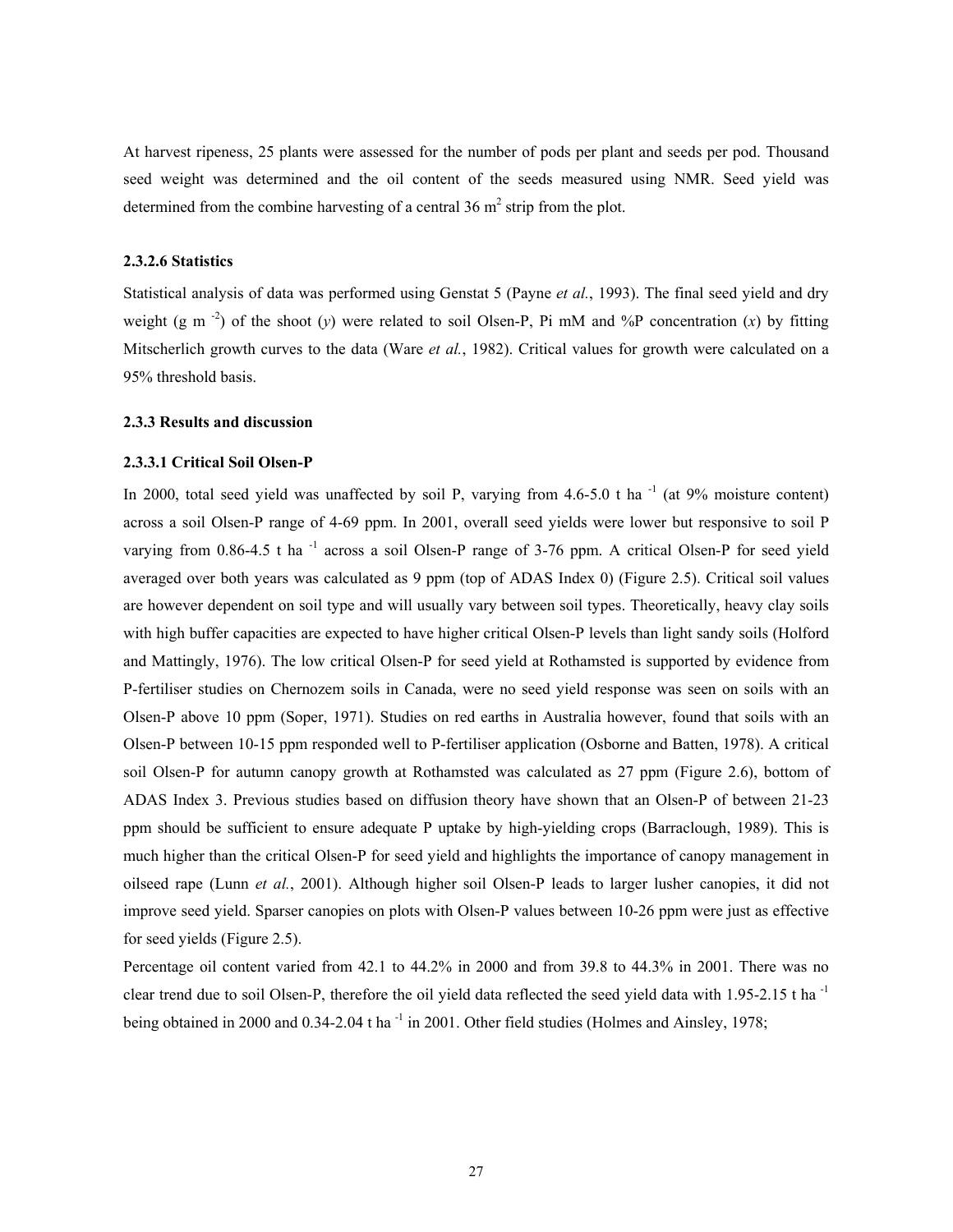**Figure 2.5 :** Effect of soil Olsen-P on rape seed yield

![](_page_30_Figure_1.jpeg)

Figure 2.6 : Effect of soil Olsen-P on oilseed rape shoot growth at the rosette stage

![](_page_30_Figure_3.jpeg)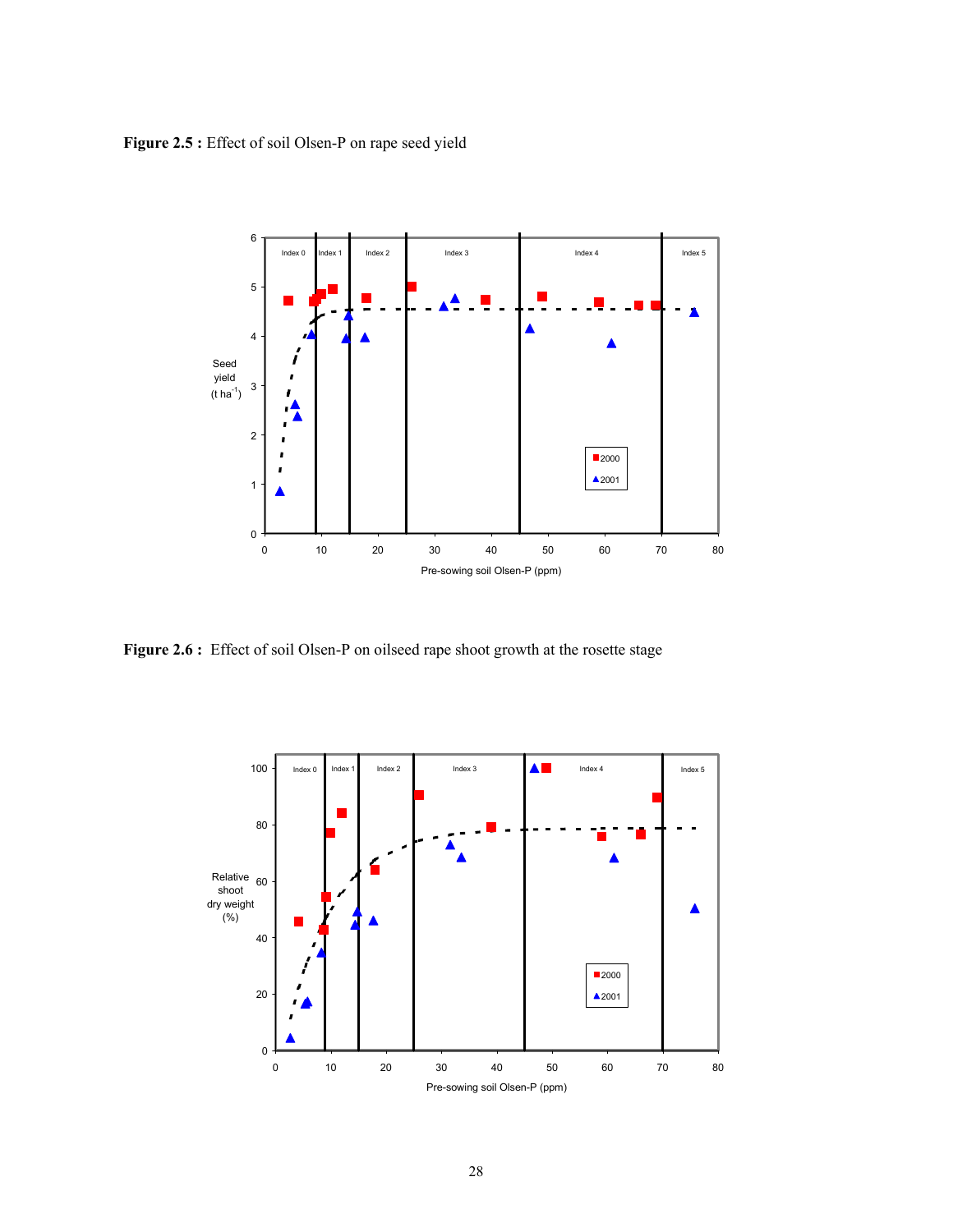Lewis *et al.*, 1987; Cheema *et al.*, 2001) and glasshouse studies (Lickfett *et al.*, 1999) have also shown no clear trend between phosphorus supply and seed oil concentration. Oil yield will be largely unaffected by any effects of P on seed oil content.

Thousand seed weight (TSW)(at 100% DM) varied from 4.65-4.95g and 4.09-4.38g in 2000 and 2001, respectively. However, a very low Olsen-P of 2.7 ppm produced a distinctly lower thousand seed weight of 3.43 g in 2001. Studies on Indian soils with an Olsen-P of 6.4 ppm, showed that increasing P fertiliser application rate increased TSW (Cheema *et al.*, 2001), although at higher soil Olsen-Ps no effect of P-fertiliser on TGW was seen (Majumdar and Sandhu, 1964). Seed TSW thus only appears to be affected on soils with a very low Olsen-P, with seed yields being predominantly lower due to the reduction in the number of pods produced on low Olsen-P soils.

The number of seeds per pod declined and the pod density per plot increased as soil Olsen-P increased. This is a commonly reported phenomenon in oilseed rape and accounts for why canopies bearing many pods often show no benefit over sparser pod bearing canopies (Lunn *et al*., 2001).

#### **2.3.3.2 Critical indicator leaf %P and Pi for seed yield**

The effects of indicator leaf Pi and leaf %P on seed yield are illustrated in Figures 2.7 and 2.8 respectively, and parameters for the fitted curves are shown in Table 2.7. Critical leaf %P values declined with crop growth, which is a commonly observed trait due to the accumulation of starch and cellulose in the plant which has a diluting effect when measuring the concentrations of nutrients in dry matter (Reuter and Robinson, 1997). Critical Pi values also declined with growth stage, although not to such a large extent as critical %P values. Indicator leaf Pi had a better correlation to final seed yield than leaf %P at all the growth stages examined. There was little difference in the strength of the correlation at the rosette or green bud stages, but the strongest correlation occurred at the yellow bud stage (Table 2.7).

| Growth stage | Indicator | Critical         | Mitscherlich curve ( $y = a*exp(-bx)+c$ |      |      | F Prob   | $R^2$ |
|--------------|-----------|------------------|-----------------------------------------|------|------|----------|-------|
|              | Leaf      | value            |                                         | h    |      |          |       |
| Rosette      | Pi        | $3.5 \text{ mM}$ | $-2070$                                 | 1 72 | 97.4 | < 0.0001 | 0.75  |
|              | P         | 0.45%            | $-54099$                                | 20.7 | 92.5 | < 0.0001 | 0.65  |
| Greenbud     | Pi        | $2.8 \text{ mM}$ | $-5992$                                 | 2.52 | 98.7 | < 0.0001 | 0.71  |
|              | P         | 0.29%            | $-3855$                                 | 22.8 | 93.2 | < 0.0001 | 0.65  |
| Yellowbud    | Pi        | $1.9 \text{ mM}$ | $-3741$                                 | 3.48 | 98.6 | < 0.0001 | 0.94  |
|              | p         | $0.22\%$         | -4957                                   | 32.2 | 93.0 | < 0.0001 | 0.80  |

**Table 2.7 :** Equations showing relationship between indicator leaf blade Pi (mM) and %P and final seed yield at different growth stages.

There are no studies which allow direct comparison with the critical plant values quoted here. Other studies have generally used whole leaves i.e. leaf-blade and petiole when calculating critical values (Pinkerton,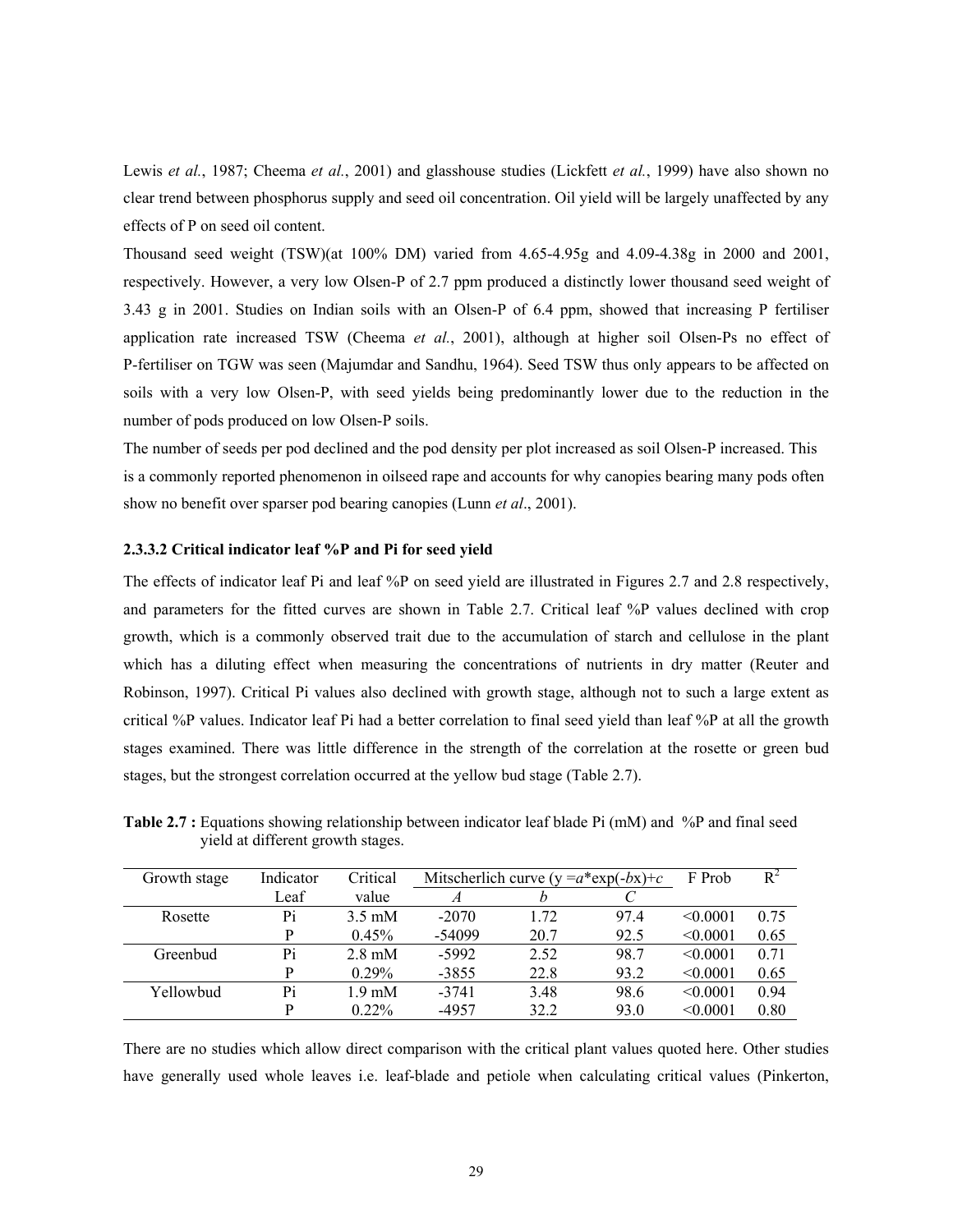1991;. Rashid and Bughio,1993). This will have a diluting effect on the critical values as petioles contain less Pi than leaf blades (Section 2.2.3.1).

![](_page_32_Figure_1.jpeg)

![](_page_32_Figure_2.jpeg)

**Figure 2.8** : Seed yield of oilseed rape in relation to indicator leaf %P status at different growth stages

![](_page_32_Figure_4.jpeg)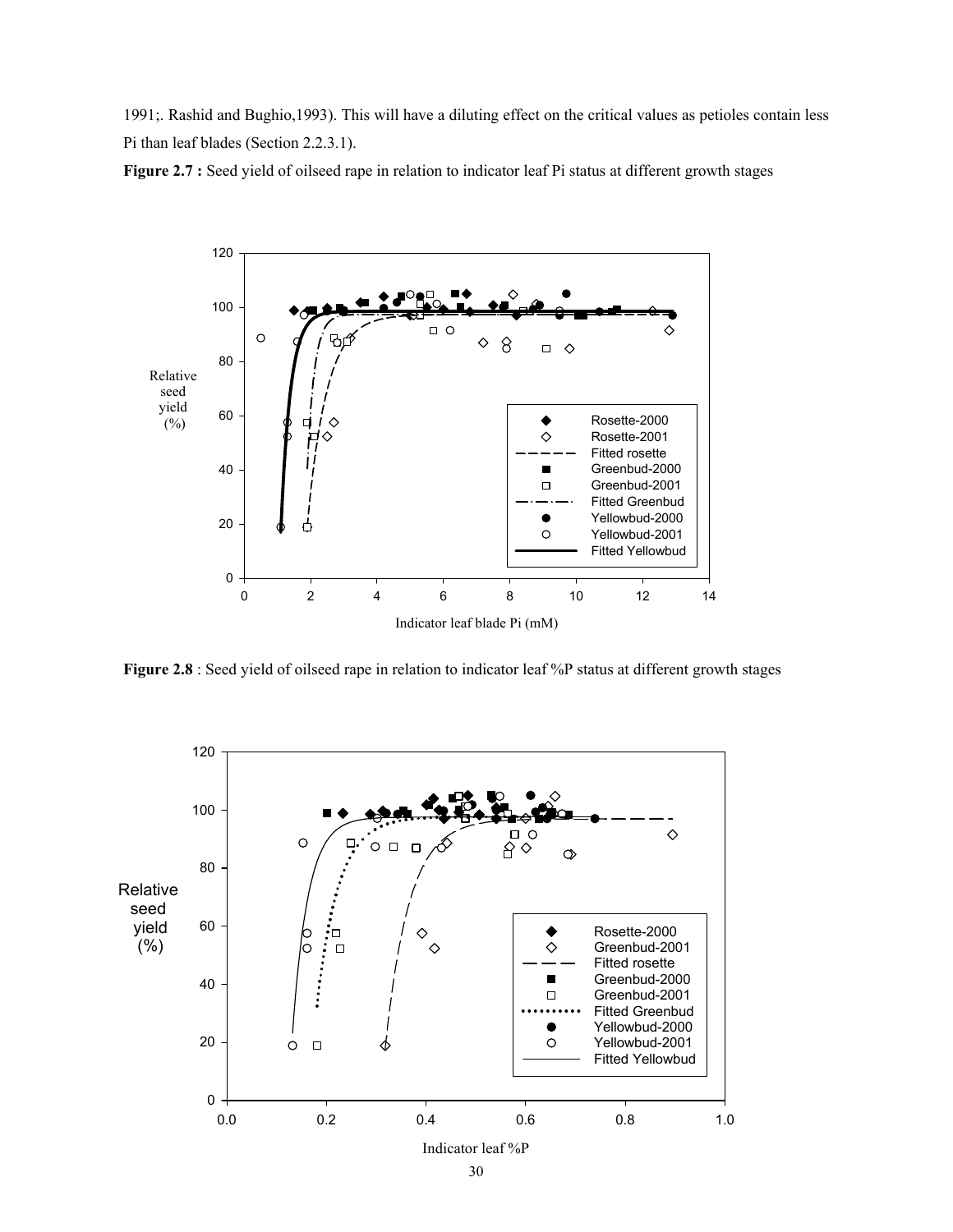Additionally, many workers calculate critical plant values on a 90% maximum yield basis, rather than a 95% basis (Pinkerton, 1991). Although this aids the accuracy of the calculation of critical values due to the inherent properties of the Mitscherlich curve, its agronomic usefulness is questionable, i.e. if a target crop yield is 4 t ha<sup>-1</sup>, a 90% critical value equates to 3.6 t ha<sup>-1</sup>, whereas a 95% critical value equates to 3.8 t ha<sup>-1</sup>, which is a far more acceptable target for growers.

In Australian experiments, Pinkerton (1991) quotes a critical P in the youngest fully emerged leaf (YFEL blade + petiole) as 0.33%P at the rosette stage for 90% yield. This compares to our critical values of 0.45%P for 95% yield and 0.42% for 90% yield, much higher than the 0.33%P in Australia, even allowing for the diluting effect of including petioles in the YFEL sample. The big differences in critical values may simply be due to the inability of the crop to reach its full potential under Australian conditions due to water limitations, and to higher temperatures experienced during pod fill (Pinkerton, 1991). Rashid and Bughio (1993) quoted a 95% critical value in the YFEL of 0.26%P at flower head initiation, presumably equivalent to the green bud stage. This compares reasonably well with our figure of 0.29%P at the green bud stage, if you take into account the diluting effect the inclusion of petioles in their leaf samples is likely to have had. At the yellow bud stage, Pinkerton (1991) quoted a critical P (90%) of 0.17% in the youngest fully emerged leaf compared to our critical values of 0.22%P (95%) and 0.20%P (90%). By taking account of the diluting effect of petioles in Pinkerton's samples, the critical values are reasonably close. Whilst critical %P in plants has been determined in relatively few studies world-wide, even fewer workers have measured critical Pi. A critical concentration of 128 mg Pi/ kg fresh weight for fresh leaves taken from the middle of *Brassica campestris* plants prior to flowering was reported by Saarela (1990). If we assume the dry weight of the leaves accounted for approximately 10% of the total fresh weight, then this equates to a concentration of 142 mg Pi per litre of tissue water or 1.5 mM. As Figure 2.1 shows, extraction method is important when measuring Pi. Saarela measured Pi on fresh acid digested leaves, but found frozen leaves gave values 30-35% higher. If we correct Saarela's results on this basis to compare with our own, then Saarela's critical value becomes 2.0 mM, very close to our critical Pi of 1.9 mM for the yellow bud stage.

The results reported here are the first critical %P and Pi values determined solely in leaf-blade tissue for oilseed rape seed yield prognosis. Using this tissue gave better relationships to final seed yield compared to using whole leaf samples consisting of leaf-blades and petioles.

#### **2.3.3.3 Critical shoot %P and Pi for seed yield**

Critical values of %P and Pi in whole shoots can also be used diagnostically, but care is needed to ensure the correct proportions of the various shoot organs are included in any sub-samples for analysis. The critical values in Table 2.8 were determined by analysing the separate organs and then combining the data to give a figure for whole shoots. The critical values declined as the plants aged following a similar pattern to that in leaf-blades. Critical shoot %P values were in good agreement with other studies taking into account differences in growth stages quoted. Critical shoot P of 0.27% (95%) was quoted for plants less than or equal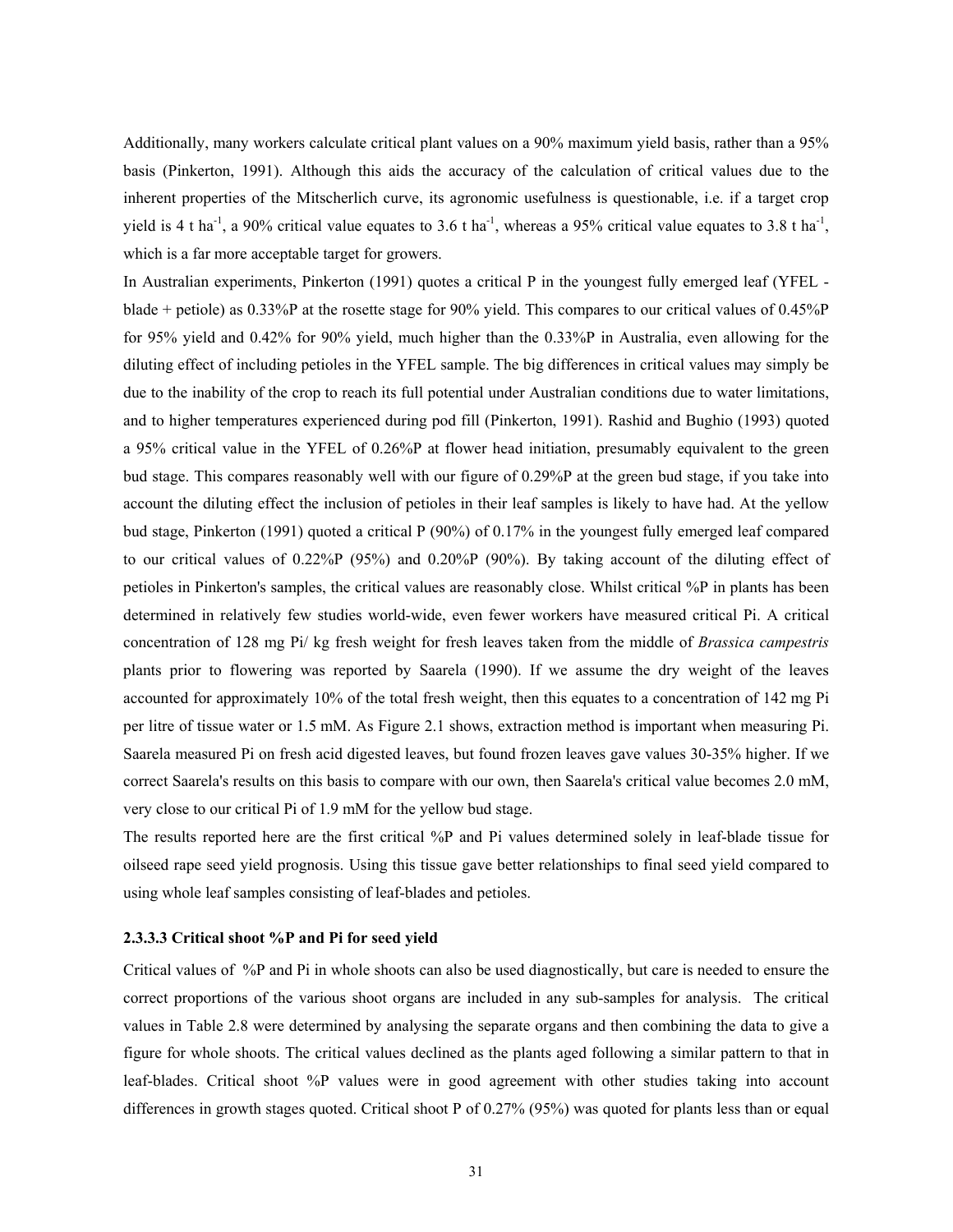to 30 cm high, which probably equates to the green bud stage (Rashid and Bughio, 1993). Similarly Brennan and Bolland (2001), gave a critical shoot P of 0.30%, for shoots sampled 3 months before harvest in Australia, which also probably equates to the green bud stage. In general, at flowering, shoot %P levels below 0.15% have been considered deficient and levels above 0.8%P excessive for seed yield, with a target shoot concentration of 0.25-0.50%P (Grant and Bailey, 1993), which compares reasonably well with our results. No references could be found critical shoot Pi in oilseed rape in the world literature.

**Table 2.8 :** Critical shoot %P and Pi for 95% maximum seed yield

| Growth stage          | Sampling | Critical Shoot | Critical Shoot |
|-----------------------|----------|----------------|----------------|
|                       | date     | $\%P$          | Pi (mM)        |
| Rosette stage $(2,0)$ | Nov-Dec  | 0.66           | -4.5           |
| Green bud $(3,3)$     | Mar-Apr  | 0.28           | 2.8            |
| Yellow bud $(3,7)$    | Apr-May  | 0.21           | 2.4            |

#### **2.3.3.4 Effects of soil Olsen-P on canopy management**

Soil Olsen-P had no discernible effects on the number of plants established  $m<sup>2</sup>$ . The number of seed bearing branches per plant increased with increasing soil Olsen-P, with more seed bearing branches in 2000 than in 2001. The number of seed bearing pods per plant also increased with increasing soil Olsen-P. However, this was counteracted by the number of seeds per pod decreasing with increasing soil Olsen-P. Thousand seed weight (TSW) remained relatively stable above an Olsen-P of 5 ppm. This explains why there was no increase in seed yield above 9 ppm Olsen despite large increases in vegetative biomass up to 27 ppm. Similar effects were noted on experiments in India on brown sarson (*Brassica campestris*), with plant height, number of pod bearing branches and number of pods per plant increased by P fertiliser, but with no effects on seed number or TSW (Majumdar and Sandhu, 1964). Crop dry weights greater than 400 g  $m<sup>2</sup>$  (4 t ha<sup>-1</sup>) at the yellow bud stage were critical for seed yield however (Figure 2.9), in agreement with Mendham *et al.* (1981) who showed that about 500 g  $m^2$  (5t ha<sup>-1</sup>) was required at flowering to ensure optimal seed yield.

**Figure 2.9 :** Relationship between crop dry weight at the yellow bud stage and harvest seed yield.

![](_page_34_Figure_6.jpeg)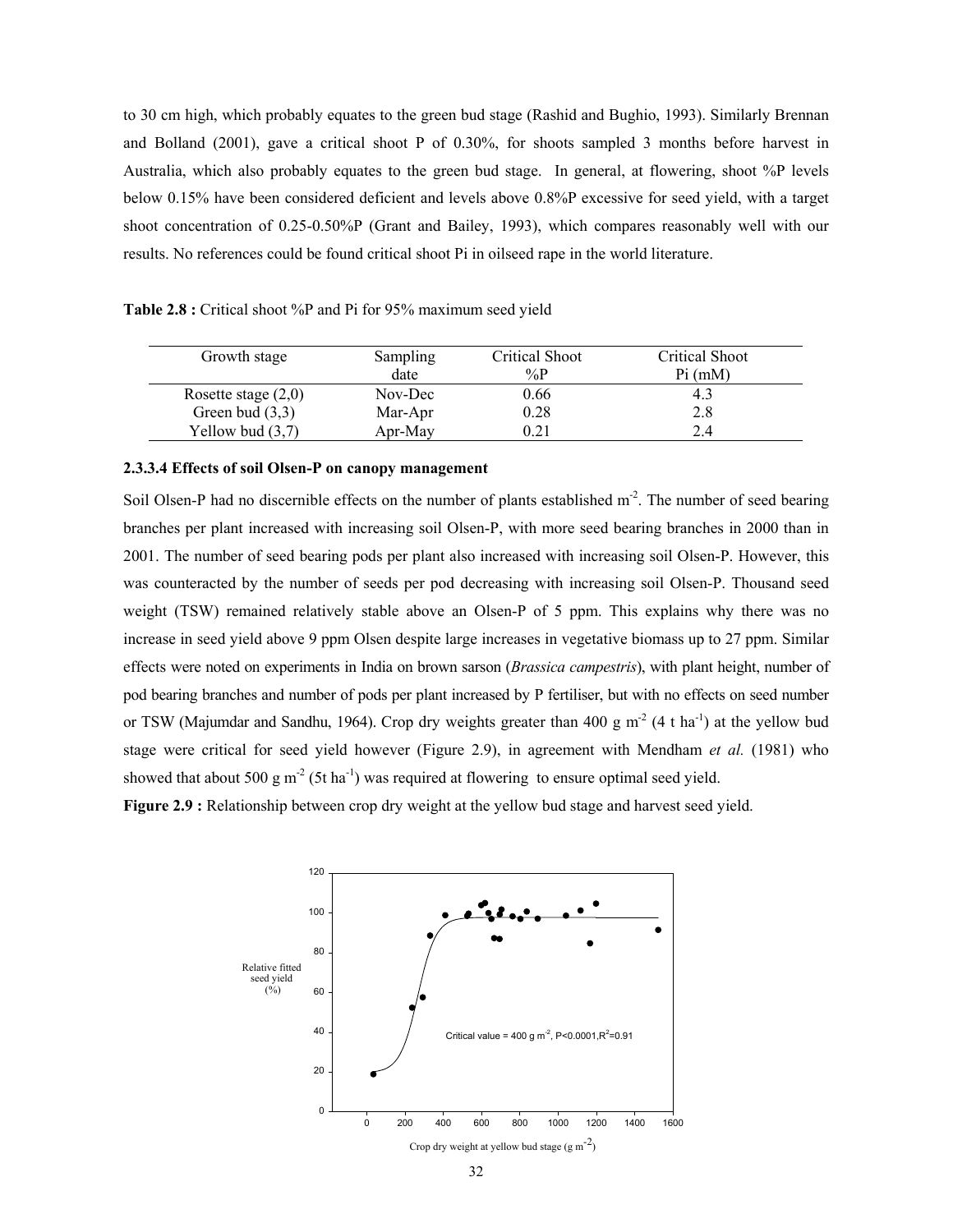A leaf area index (LAI) greater than 2.2 at the yellow bud stage was required to ensure yield was not compromised, with LAIs greater than this not showing any improvements in yield (Figure 2.10). This data supports that of Habekotte (1997) and Lunn *et al.* (2001) who showed that no yield benefit occurred in crops with pre-flowering LAI greater than 1.75. The effects of pre-flowering canopy size on eventual yield could largely be explained by the number of pod bearing branches that developed, these in turn restricted the number of pods that developed on a plant.

**Figure 2.10 :** Relationship between leaf area index at the yellow bud stage and harvest seed yield

![](_page_35_Figure_2.jpeg)

Pod numbers above about 10,000 pods  $m<sup>2</sup>$  seemed to give no additional yield. The potential increase in yield by producing an increased number of pods was cancelled out by the pods containing fewer seeds, with seed weight being largely unaffected. A critical pod density of  $8,500$  pods m<sup>-2</sup> was calculated, although the limited number of data points in this study means this figure should be treated with caution (Figure 2.11). This value is however close to the optimum pod canopy of 7,500 pods  $m<sup>2</sup>$  quoted by Lunn *et al.* (2001). In our study, soils with an Olsen-P greater than 9 ppm were able to generate a non-yield-limiting pod density of 8,500 pods m<sup>-2</sup> from an average plant population of 65 plants m<sup>-2</sup>, equating to 130 pods per plant.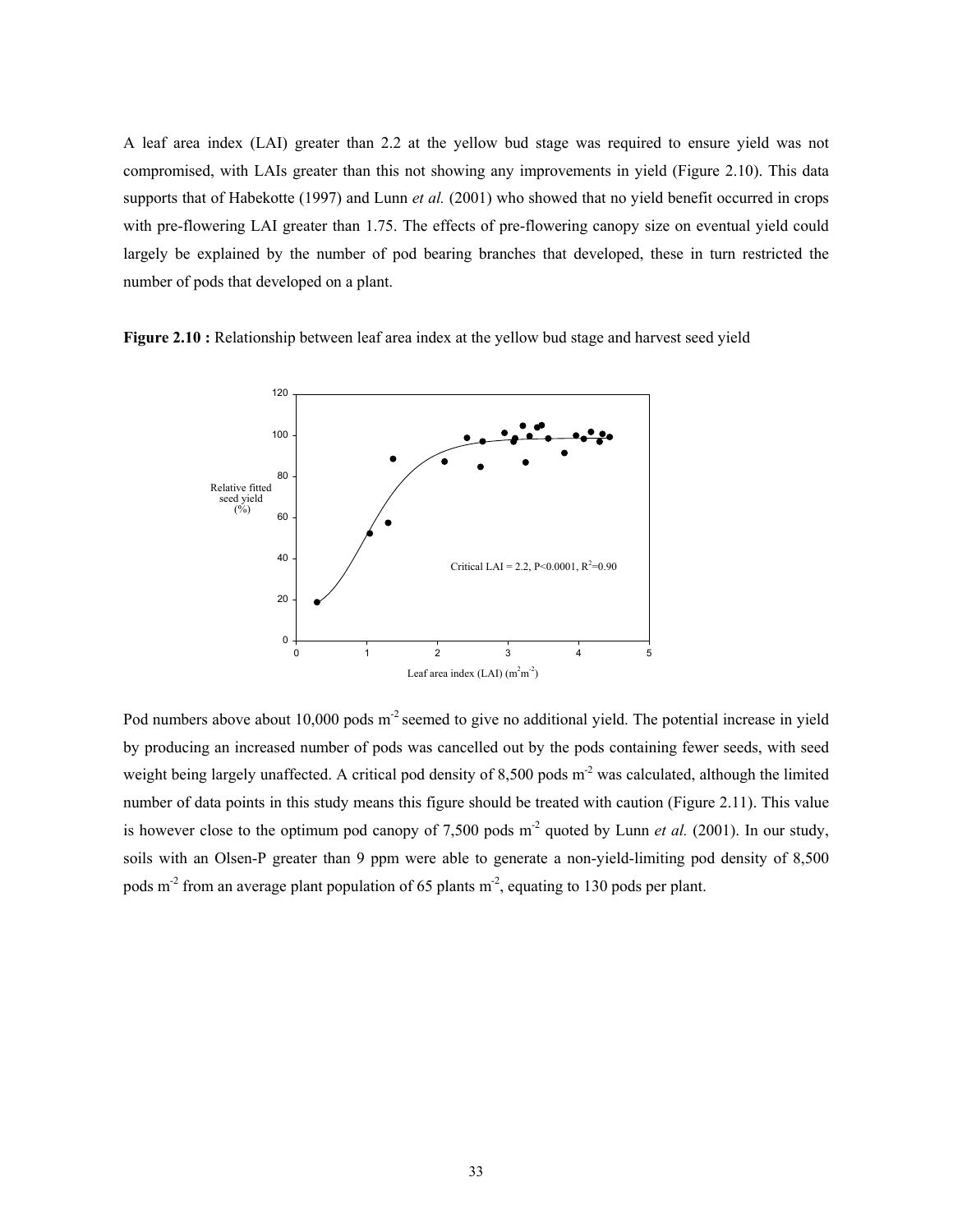**Figure 2.11 :** Relationship between pod density in June and harvest seed yield

![](_page_36_Figure_1.jpeg)

**Figure 2.12 :** The relationship between soil Olsen-P and the number of pods per plant at harvest

![](_page_36_Figure_3.jpeg)

In plots with higher Olsen-Ps, the number of pods per plant increased (Figure 2.12), therefore lower plant populations could have been grown on these plots with no adverse effects on yield. In theory, seed rates could be adjusted in line with soil Olsen-P status with lower rates being possible on higher Olsen-P soils. For example, a crop growing on a soil with Olsen-P of 12 ppm (ADAS Index 1), would require 55 plants m<sup>-2</sup> to generate a pod canopy of 8500 pods  $m<sup>2</sup>$ , whereas a crop on a soil with an Olsen-P of 24 ppm (ADAS Index 1) would require only 45 plants  $m<sup>2</sup>$  to generate a similar pod canopy, an 18% difference. This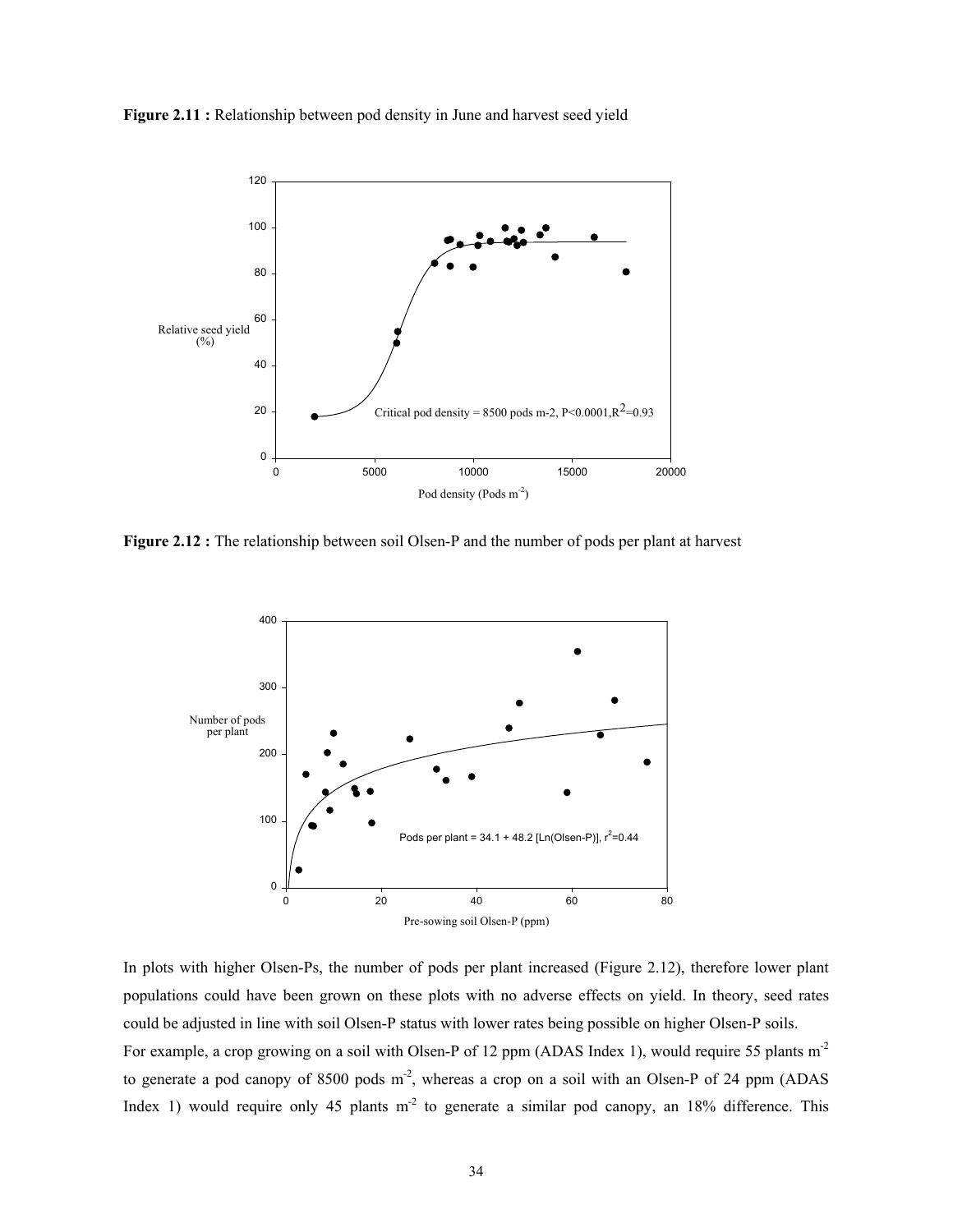indicates potential savings that could be made by tailoring seed rates to soil Olsen-P status, although other factors such as seedbed conditions will have a much larger influence on determining seed rates (McWilliam *et al*., 1998).

#### **2.3.3.5 Comparison between P requirements of winter oilseed rape and winter wheat**

The critical soil Olsen-P for oilseed rape yield of 9 ppm is the same as that previously identified for wheat on the same site (Bollons and Barraclough, 1999). Although critical soil Olsen-P is likely to vary between soil types, it is unlikely that the critical values will differ markedly between wheat and oilseed rape on each soil type. At Rothamsted, an optimum 4.5 t ha<sup>-1</sup> oilseed rape crop took up 43 kg P ha<sup>-1</sup>, of which 26 kg was in the seed, equivalent to an offtake of 60 kg ha<sup>-1</sup> of  $P_20_5$ . This is similar to 8 t ha<sup>-1</sup> wheat crops on the same site, which contained 24 kg P ha<sup>-1</sup> in the grain, equivalent to an offtake of 55 kg ha<sup>-1</sup> of P<sub>2</sub>0<sub>5</sub> (Bollons, 1995).

The P offtake in rapeseed equates to a removal of 13.2 kg  $P_2O_5$  per tonne of harvested seed. This figure is in close agreement with the Potash Development Association guidelines for phosphate removal by oilseed rape of 14 kg  $P_2O_5$  per tonne of harvested seed (PDA, 1997). When adopting a maintenance approach to P fertiliser application, this figure provides a good guide as to the amount required and can be used with some confidence.

It is difficult to compare critical plant concentrations between wheat and oilseed rape as different tissues have been used in the studies and the growth stages are not directly comparable. For wheat, the current recommendations are to sample plants at stem extension (GS 31-39), whereas for oilseed rape the recommendation is to sample at the rosette stage (Table 2.9).

| Crop           | Growth stage               | Tissue analysed      | Measure | Critical concentrations |                   |          |
|----------------|----------------------------|----------------------|---------|-------------------------|-------------------|----------|
|                |                            |                      |         | Deficient               | <b>Borderline</b> | Adequate |
| Winter wheat   | <b>Stem</b>                | Leaf 1               | $\%P$   | ${}_{0.28}$             | $0.28 - 0.38$     | > 0.38   |
|                | extension<br>$(GS\,31-39)$ | Whole shoot          | Pi (mM) | $\leq 4$                | $4-6$             | > 6      |
| Winter oilseed | Rosette                    | Indicator leaf-blade | $\%P$   | < 0.40                  | $0.40 - 0.50$     | > 0.50   |
| rape           | Stage<br>$(1,04-2,0)$      |                      | Pi (mM) | $\leq$ 3                | $3-4$             | >4       |

**Table 2.9 :** Critical %P and Pi concentrations in winter wheat and winter oilseed rape for 95% maximum seed yield.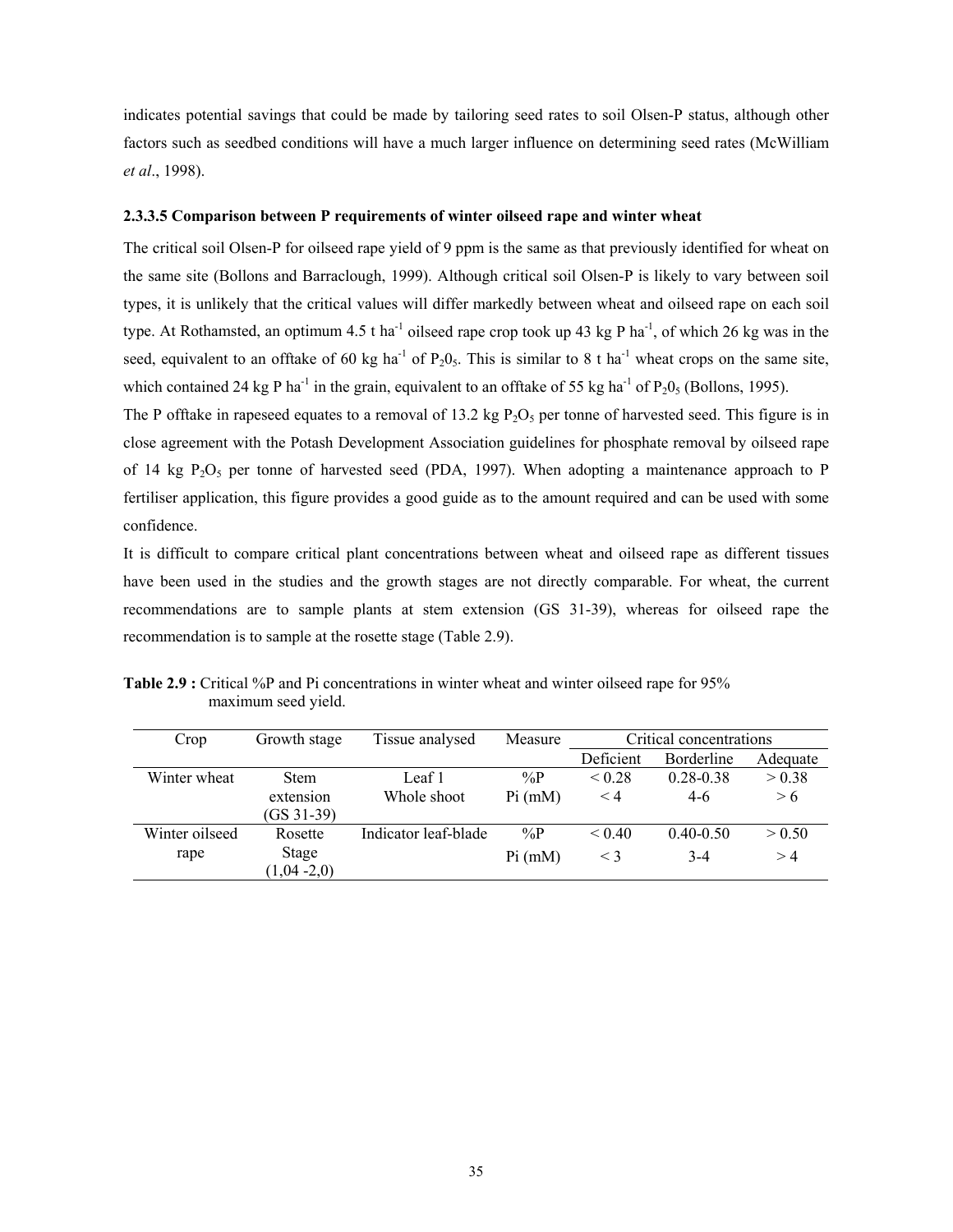#### **2.3.4 Conclusions**

If available soil P concentrations (Olsen P) are maintained at levels sufficient for wheat production, then oilseed rape is unlikely to suffer from lack of P, as its critical Olsen-P was found to be very similar to that of wheat on Rothamsted soils (9 ppm). If you are applying enough P in the rotation to cover the needs of winter wheat, then you are unlikely to be limiting oilseed rape yield even if rape growth appears poor. If you need confirmation that soil P supplies are adequate for oilseed rape yield on different soils, then leaf tests for %P or Pi can be used.

If establishment exacerbated by pigeon damage is a problem, higher Olsen-P levels up to 27 ppm (bottom of ADAS Index 3) will encourage larger bushier plants more able to recover from pigeon damage. Olsen-P values above this showed no additional growth or yield benefits. The large canopies generated on high Olsen-P plots did not necessarily give the highest seed yields. This highlights the importance of canopy management in oilseed rape. Small canopies did not necessarily yield less.

If %P or Pi levels in rape leaves are identified as being sufficient, then the P management strategy being followed is sound. Additionally, there may be scope to omit or reduce P maintenance applications in the short term by utilising accumulated soil P reserves, thus saving on input costs with no adverse effects on yield. In such situations, growers can focus their attention on other nutrients which are more likely to be limiting such as sulphur.

Conversely, if plant %P or Pi levels are identified as being deficient in the crop, there is little growers can do to change the P status of the soil, or the plant for the current crop as deficient crops are unlikely to respond fully to a top dressing of P as they do for N and S. The recommended course of action would, therefore, be to perform a soil test to establish the actual soil Olsen-P to allow the calculation of the amount of P fertiliser to be added to the soil for subsequent crops. It would probably be best to leave the current crop to overwinter and reassess the situation in the spring. Oilseed rape has a remarkable compensatory growth habit, so depending on the plant population all may not be lost. If things haven't improved in the spring, the crop can be ploughed in, P fertiliser applied to the seedbed, and spring oilseed rape drilled.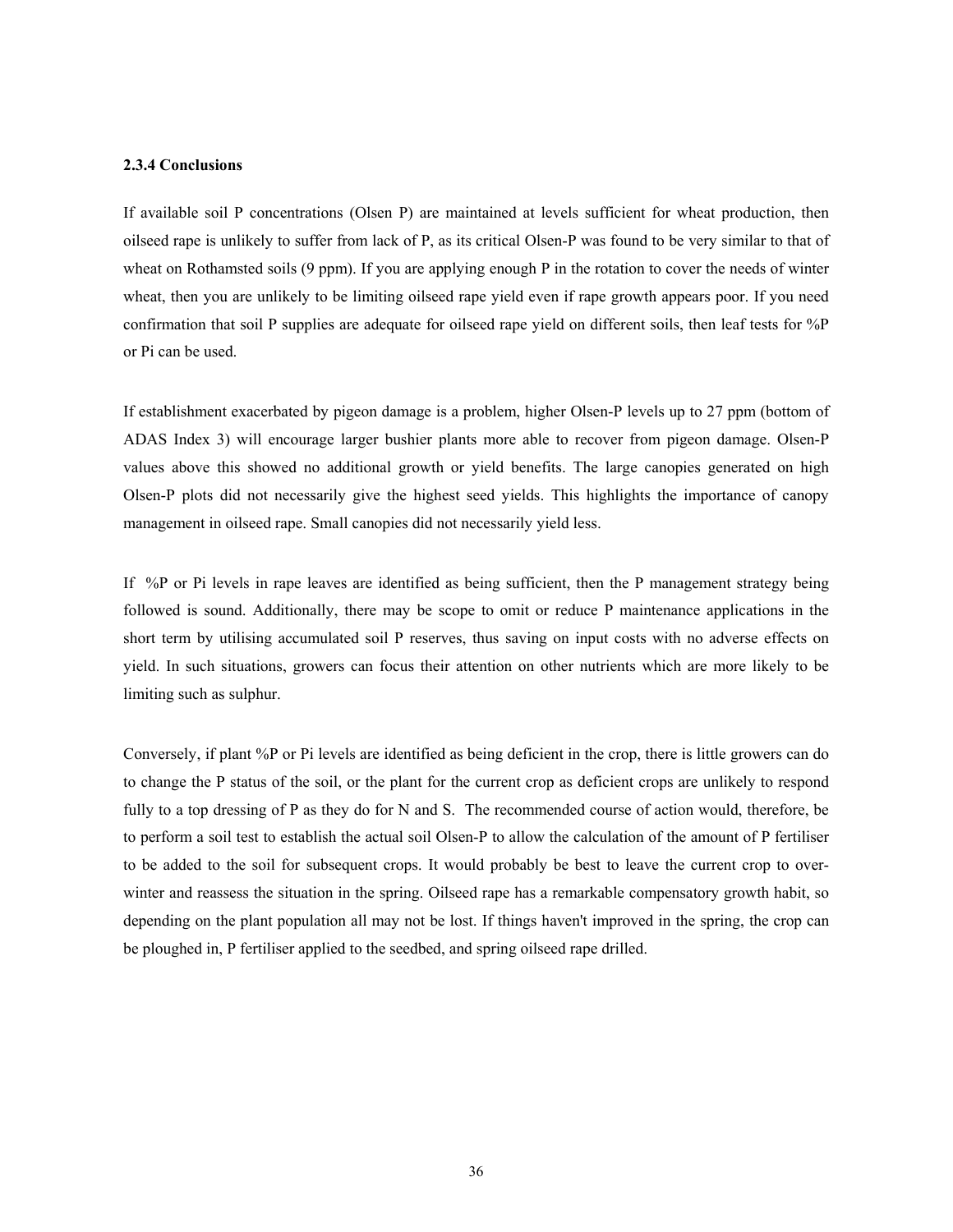#### **2.4 Future research**

Critical soil Olsen-P values for maximum seed yield are expected to be specific to soil-type. Ideally, soil P response trials need to be repeated on a range of soil types, but suitable sites having a range of plantavailable soil P are hard to find.

Another question often asked by farmers is how long fertiliser applications can be withheld on 'luxury' soils of Index 3 or more? This again is soil type dependent as it is determined by soil buffer power. The half-life of Olsen P at Rothamsted for example is nine years. 'Run-down' is expected to be slower on 'heavier' soils than on 'lighter' soils. Again, this would require long term cropping sequences to be followed over many years on a range of soil types each having luxury P levels.

For plant testing, we do not know to what extent critical plant P and Pi concentrations in rape are affected by variations in N supply under field conditions.

There is much interest, but little or no published information, on the efficacy of P top-dressings or foliarapplied P to rectify P deficiencies diagnosed during the growing season.

#### **2.5 Acknowledgements**

We would like to thank Caroline Shepherd, Janina Jones, Jean Kyte and the farm staff at Rothamsted for their invaluable contribution to the field work. Rothamsted Research receives grant-aided support from the Biotechnology and Biological Sciences Research Council (BBSRC).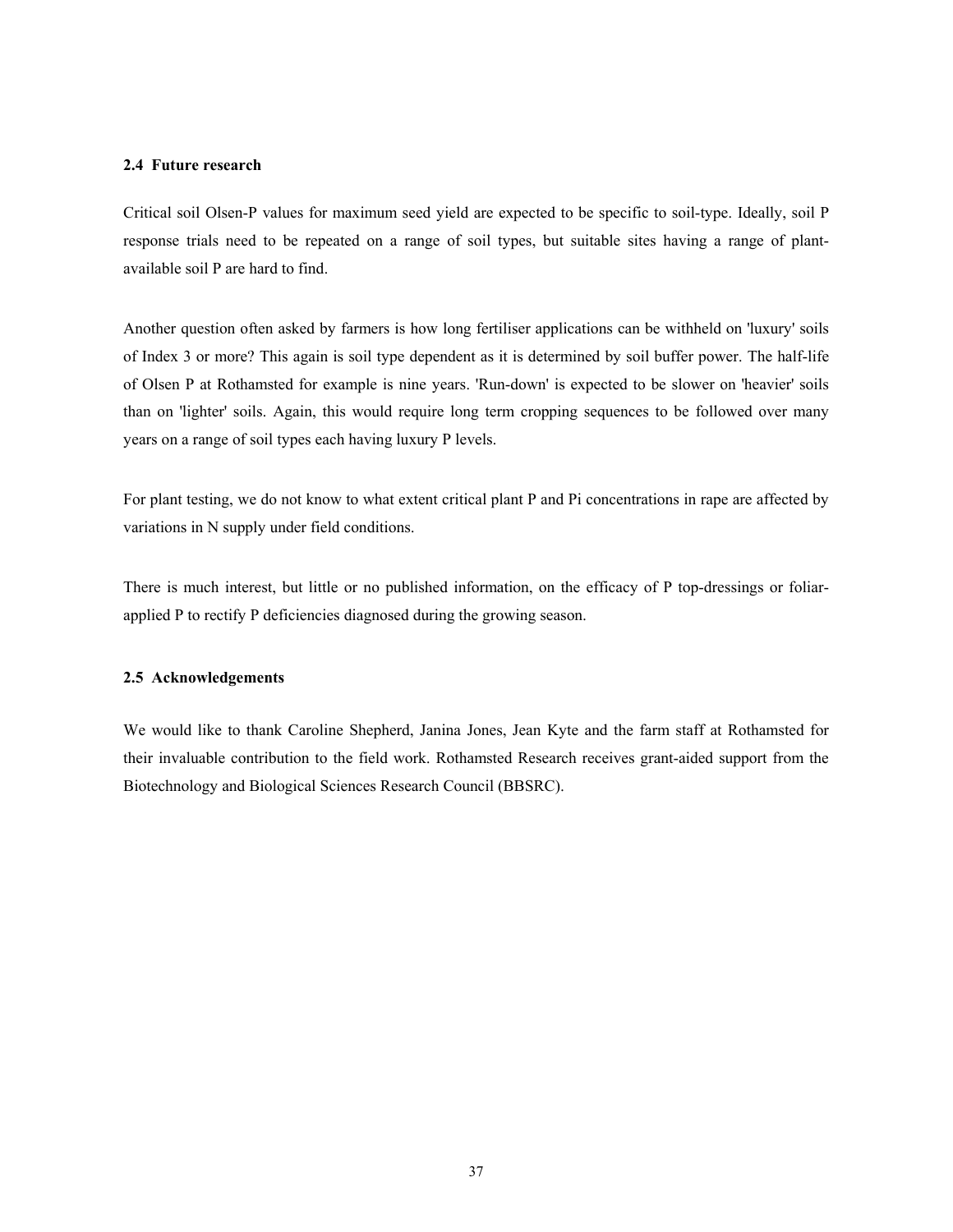#### **2.6 References**

Anonymous (2000) Fertiliser use on farm crops for crop year 1999, Fertilisers Manufacturers Association, Peterborough, UK, 80 pp.

Barraclough, P.B. (1989) Root growth, macro-nutrient uptake dynamics and soil fertility requirements of a high-yielding winter oilseed rape crop. *Plant and Soil,* **119**, 59-70.

Barraclough, P.B. (1993) Nutrient storage pool concentrations in plants as diagnostic indicators of nutrient sufficiency. *Plant and Soil*, **155/156**, 175-178.

Barraclough, P.B., Bollons, H.M., Chambers, B.J., Bhogal, A. and Hatley, D. (2000) Development of onfarm plant tests for phosphate and potassium in wheat. Home-Grown Cereals Authority, London, UK, HGCA Project Report No. 224, 95 pp.

Bieleski, R.L. (1973) Phosphate pools, phosphate transport and phosphate availability*. Ann. Rev. Plant Physiol*., **24**, 225-252.

Bolland, M.D.A. (1997) Comparative phosphorous requirement of canola and wheat*. Journal of Plant Nutrition*, **20** (7&8), 813-829.

Bollons, H.M. (1995) Phosphate concentrations in wheat as indicators of crop phosphorus supply. PhD Thesis, University of Nottingham, 179pp.

Bollons, H..M. and Barraclough, P.B. (1997) Inorganic orthophosphate for diagnosing the phosphorus status of wheat plants. *Journal of Plant Nutrition,* **20**, (6), 641-655.

Bollons, H..M. and Barraclough, P.B. (1999) Assessing the phosphorus status of winter wheat crops: inorganic orthophosphate in whole shoots. *Journal of Agricultural Science, Cambridge*, **133**, 285-295.

Brennan, R.F. and Bolland, M.D.A. (2001) Comparing fertilizer phosphorus requirements of canola, lupin and wheat. *Journal of Plant Nutrition,* **24**, (12), 1855-1900.

Chalmers, A.G., Darby, R.J., Evans, E.J., Sinclair, A.H. and Withers, P.J.A. (1992) Crop nutrition and fertiliser requirements for the double low oilseed rape crop*. HGCA Oilseeds Research Review No 5*, Home-Grown Cereals Authority, London, pp 156.

Cheema, M.A., Malik, M.A., Hussain, A., Shah, S.H. and Basra, S.M.A. (2001) Effects of time and rate of Nitrogen and phosphorus application on the growth and seed and oil yields of Canola (*Brassica napu L*.) *Journal of Agronomy and Crop Science*, **186**, 103-110.

Grant, C.A. and Bailey, L.D. (1993) Fertility management in canola production*. Canadian Journal of Plant Science*, **73** , 651-670.

Greenberg A.E., Clesceri, L.S., and Eaton, A.D. (1993) Standard Methods for the Examination of Water and Wastewater, American Public Health Association, Washington D.C., USA, (4500-P E. Ascorbic Acid Method pg 4-115).

Habekotte, B. (1997) Evaluation of seed yield determining factors of winter oilseed rape (*Brassica napus* L.) by means of crop growth modelling. *Field Crop Research*, **54** (2-3), 137-151.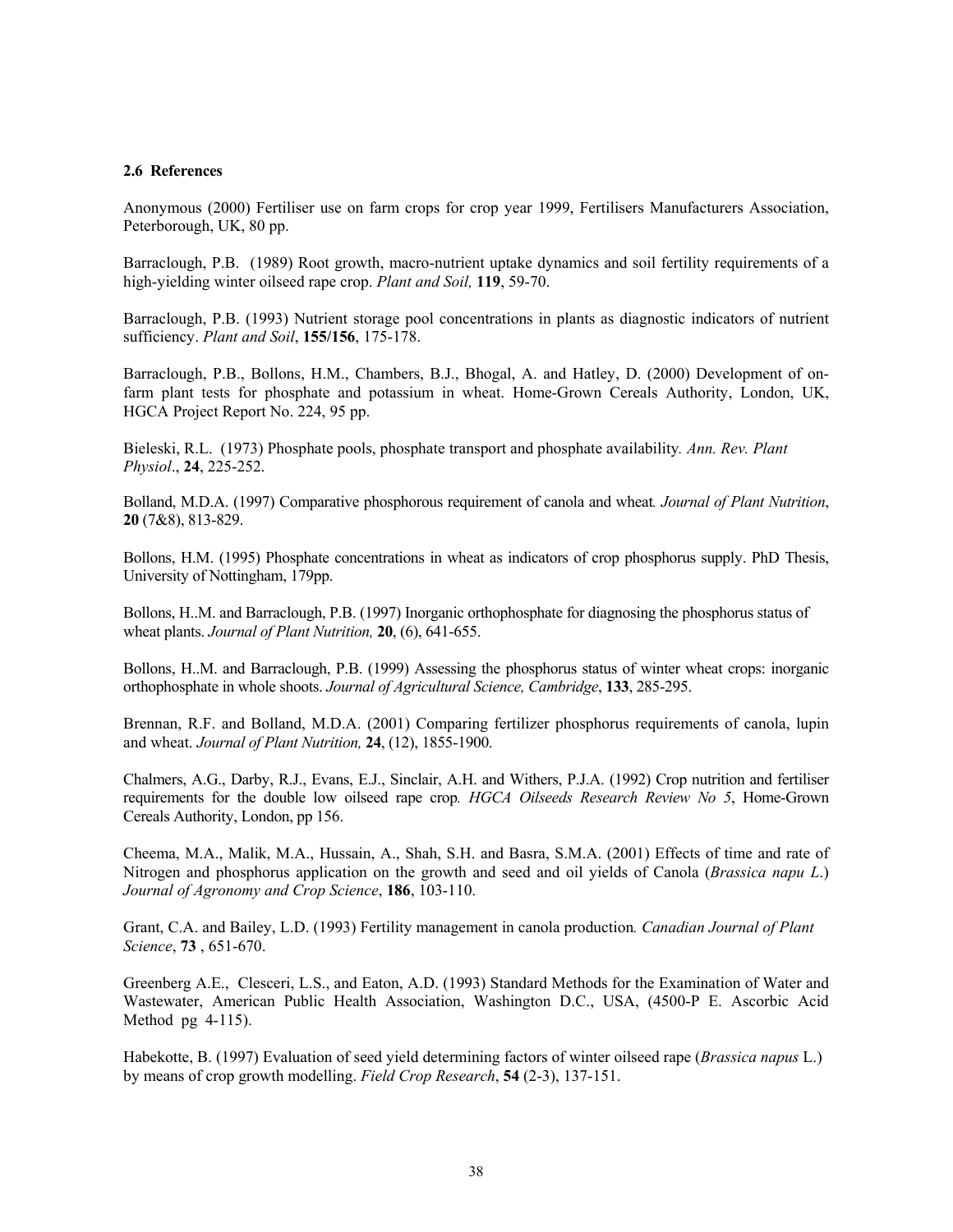Haygarth, P.M. and Jarvis, S.C. (1999) Transfer of phosphorus from agricultural soils. *Advances in Agronomy,* **66**, 195-249.

Hocking P.J. (2001) Effects of sowing time on nitrate and total nitrogen concentrations in field-grown canola (Brassica napus L.) and implications for plant analysis. *Journal of Plant Nutrition*, **24** (1), 43-59.

Hoffland, E., Findenegg, G.R. and Nelemans, J.A. (1989) Solubilisation of rock phosphate by rape. II. Local root exudation of organic acids as a response to P-starvation. *Plant and Soil*, **113**, 161-165.

Holford, I.C.R. (1997) Soil phosphorus; its measurement, and its uptake by plants*. Australian Journal of Soil Research*, **35**,227-239.

Holford, I.C.R. and Mattingly, G.E.G. (1976) Phosphate adsorption and plant availability of phosphate*. Plant and Soil*, **44**, 377-389.

Holmes, M.R.J. and Ainsley, A.M. (1978) Seedbed fertilizer requirements of winter oilseed rape*. Journal of the Science of Food and Agriculture*, **29**, 657-666.

Inglis, I.R., Thearle, R.J.P. and Isaacson, A.J. (1989) Wood pigeon (Columba palumbus) damage to oilseed rape. *Crop Protection*, **8**, 299-309.

Johnes, P., Moss, B. and Philips, G. (1996) The determination of total nitrogen load and total phosphorus concentrations in freshwaters from land use, stock headage and population data : Testing of a model for use in conservation and water quality management. *Fresh. Biol*., **36**, 451-473.

Lewis, D.C., Potter, T.D., Weckert, S.E. and Grant, I.L. (1987) Effect of nitrogen and phosphorus fertilisers on the seed yield and oil concentration of oilseed rape (Brassica napus L.) and the prediction of responses by soil tests and past paddock use. *Australian Journal of Experimental Agriculture,* **27***,* 713-720*.* 

Lickfett, T., Matthaus, B., Velasco, L. and Mollers, C. (1999) Seed yield, oil and phytate concentration in the seeds of two oilseed rape cultivars as affected by different phosphorus supply*. European Journal of Agronomy*, **11**, 293-299.

Lunn, G.D., Spink, J.H., Stokes, D.T., Wade, A., Clare, R.W. and Scott, R.K. (2001) Canopy management in winter oilseed rape. *HGCA Oilseeds Research Project Report No 49*, Home-Grown Cereals Authority, London, pp34.

MAFF (2000) Fertiliser Recommendations for Agricultural and Horticultural Crops, Reference Book 209, Published by The Stationary Office, Norwich, UK, pp 120.

Major, D.J. (1977) Analysis of growth of irrigated rape. *Canadian Journal of Plant Science*, **57**, 193-197.

Majumdar, D.K. and Sandhu, A.S. (1964) Effect of sowing and fertilizer on the growth, development, quality characteristics and chemical composition of rapeseed (*Brassica campestris*, brown sarson). *Indian Oilseeds Journal*, **9**, 266-273.

Marschner, H. (1995) Mineral Nutrition of Higher Plants, Academic Press Ltd, London, UK, 889pp.

McWilliam, S.C., Stokes, D.T. and Scott, R.K. (1998) Establishment of oilseed rape : the influence of physical characteristics of seedbeds and weather on germination, emergence and seedling survival. *HGCA Oilseeds Research Project No. 31*, HGCA London.

Mendham, N.J., Shipway, P.A. and Scott, R.K. (1981) The effects of delayed sowing and weather on growth, development and yield of winter oilseed rape (Brassica napus). *Journal of Agricultural Science, Cambridge*, **96**, 389-416.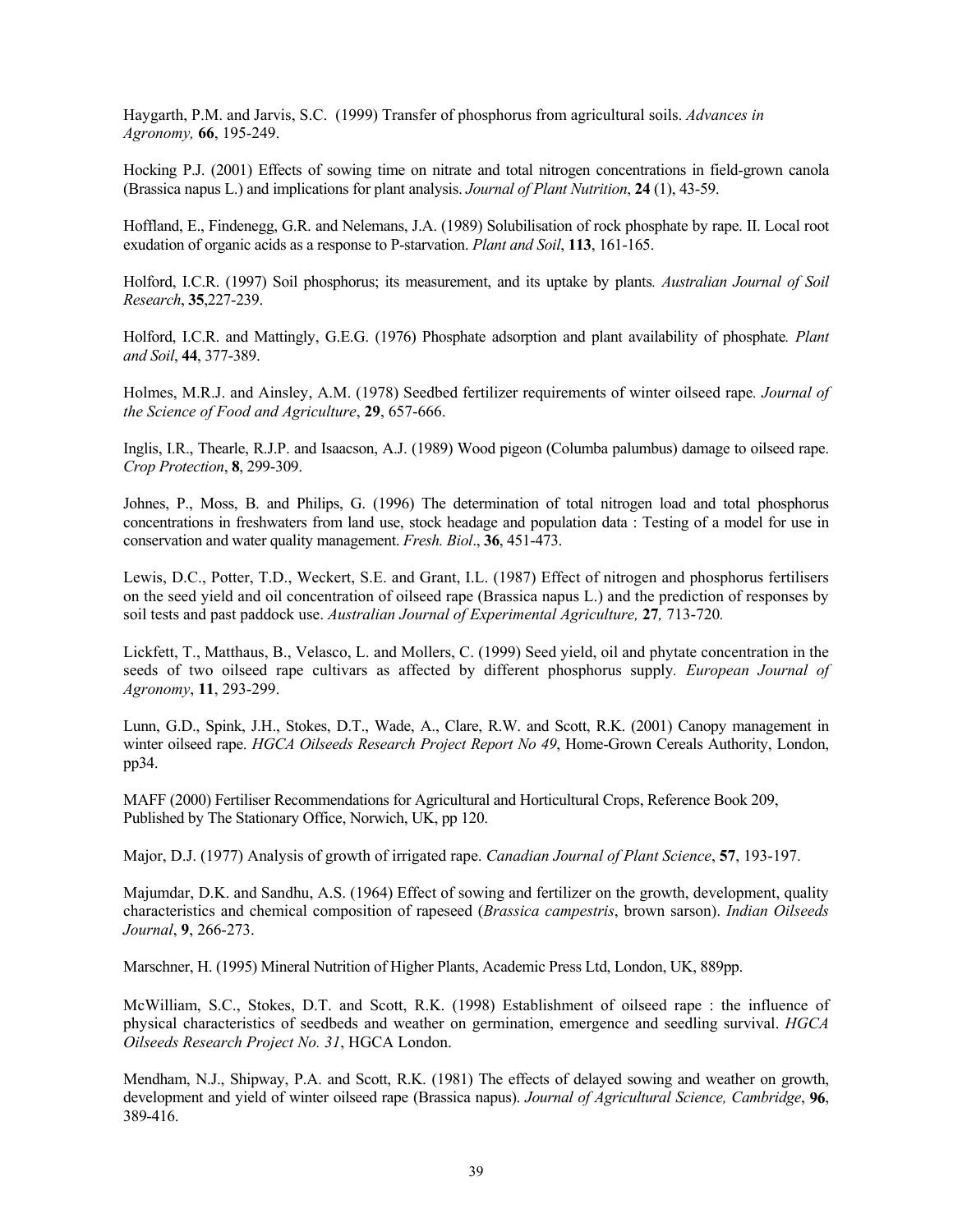Mimura, T. (1999) Regulation of phosphate transport and homeostasis in plant cells*. International review of Cytology,* **191**, 149-200.

Murphy, J. and Riley, J. (1962) A modified single solution method for the determination of PO4 in natural waters. *Analytical Chim. Acta*, **27**, 31-36.

Osborne, G.J. and Batten, G.D. (1978) Yield, oil and protein content of oilseed rape as affected by soil and fertilizer nitrogen. *Australian Journal of Experimental Agriculture and Animal Husbandry*, **18**, 107-111.

Olsen, R.A., Cole, C.V., Watanabe, F.S. and Dean, L.A. (1954) Estimation of available phosphorus in soils by extraction with sodium bicarbonate. *USDA, Circular No 939*, 1-19.

PDA (1997) Phosphate and Potash Removal by Crops, Potash Development Association, Carmarthen, Wales, 4pp.

Paul, V.H. and Rawlinson, C.J.(1992) Diseases and Pests of Rape. Verleg Th .Mann, Gelsenkirchen-Beur, Germany,132pp.

Payne, R.W., Lane, P.W., Digby, P.G.N., Harding, S.A., Leech, P.K., Morgan, G.W., Todd, A.W., Thompson, R., Wilson, G.T., Welham, S.J., and White, R.P. (1993) Genstat 5 Release 3 Reference Manual. Oxford University Press, Oxford, UK, 796pp.

Pinkerton, A., Spencer, K. and Govaars, A.G. (1989) Assessment of the phosphorus status of oilseed rape by plant analysis. *Australian Journal of Experimental Agriculture* , **29**, 861-865.

Pinkerton, A. (1991) Critical phosphorous concentrations in oilseed rape (*Brassica napus*) and Indian mustard (*Brassica juneca*) as affected by nitrogen and plant age. *Australian Journal of Experimental Agriculture*, **31**, 107-115.

Rashid, A. and Bughio, N. (1993) Evaluating internal phosphorous requirement of rapeseed, chickpea, lentil, and wheat by seed analysis*. Communications in Soil Science and Plant Analysis*, **24** (11&12), 1359-1369.

Raun, W.R., Barreto, H.J., Sander, D.H. and Olson, R.A. (1989) Frozen versus non-frozen sample preparation for plant tissue phosphorus analysis. *Communications in Soil Science and Plant Analysis*, **20** , (1+2), 197-211.

Reuter, D.J. and Robinson, J.B. (1997) Plant Analysis : An Interpretation Manual, CSIRO Publishing, Australia, 572pp.

Rood, S.B. and Major, D.J. (1984) Influence of plant density, nitrogen, water supply and pod or leaf removal on growth of oilseed rape. *Field Crops Research*, **8**, 323-331.

Saarela, I. (1990) Inorganic leaf phosphorus as an indicator of phosphorus nutrition in cereals. In *Plant nutrition – physiology and applications*, Edited by van Beusichem, M.L., Published by Kluwer Academic Publishers, Dordrecht, Netherlands, pp 779-784.

Schachtman, D.P., Reid, R.J. and Ayling, S.M. (1998) Phosphorus uptake by plants : From soil to cell. *Plant Physiology*, **116**, 447-453.

Skinner, R.J. and Todd, A.D. (1998) Twenty-five years of monitoring pH and nutrient status of soils in England and Wales. *Soil Use and Management*, **14**, 162-169.

Soper, R.J. (1971) Soil tests as a means of predicting response of rape to added N, P and K. *Agronomy Journal*, **63**, 564-566.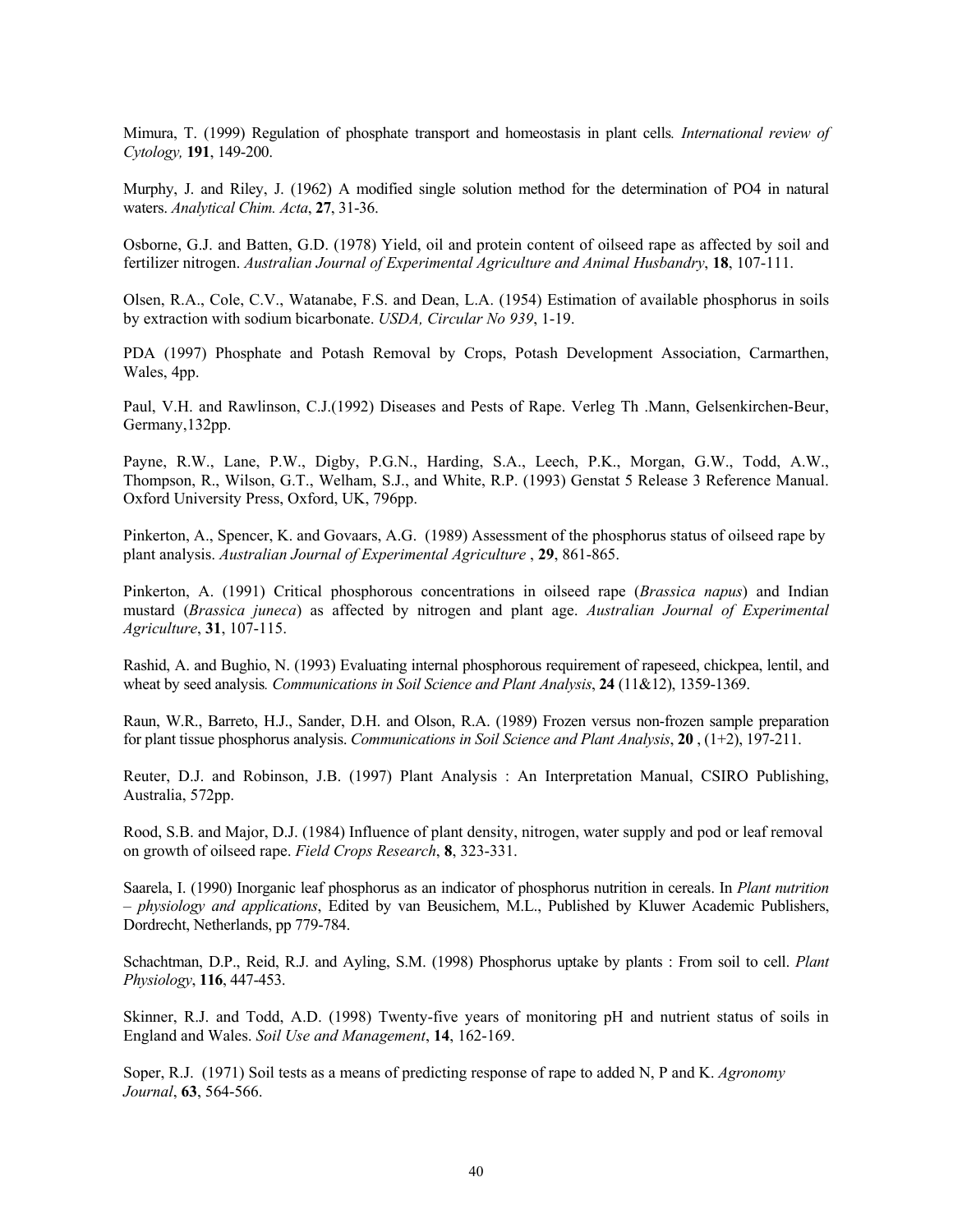Sylvester-Bradley, R. (1985) Revision of a code for stages of development in oilseed rape (*Brassica napus L.) Aspects of Applied* Biology *(Field trials methods and data handling)*, **10**, 395-400.

Sylvester-Bradley, R., Lunn, G., Foulkes, J., Shearman, V., Spink, J. and Ingram, J. (2002) Management strategies for high yields of cereals and oilseed rape*. HGCA Conference 2002; Agronomic Intelligence: the basis for profitable production*. Home-Grown Cereals Authority, London, 8.1-8.17.

Takeshige, K., Mitsumori, F., Tazawa, M. and Mimura, T. (1992) Role of cytoplasmic inorganic phosphate in light induced activation of H+ -pumps in the plasma membrane and tonoplast of *Chara corallina*. *Planta*, **186**, 466-472.

Ware, G.O., Ohki, K. and Moon, L.C. (1982) The Mitscherlich plant growth model for determining critical nutrient deficiency levels. *Agronomy Journal*, **74**, 88-91.

Zarcinas, B.A., Cartwright, B. and Spouncer, L.R. (1987) Nitric acid digestion and multi-element analysis of plant material by inductively coupled plasma spectrometry. *Communications in Soil Science and Plant Analysis*,**18**,131-146.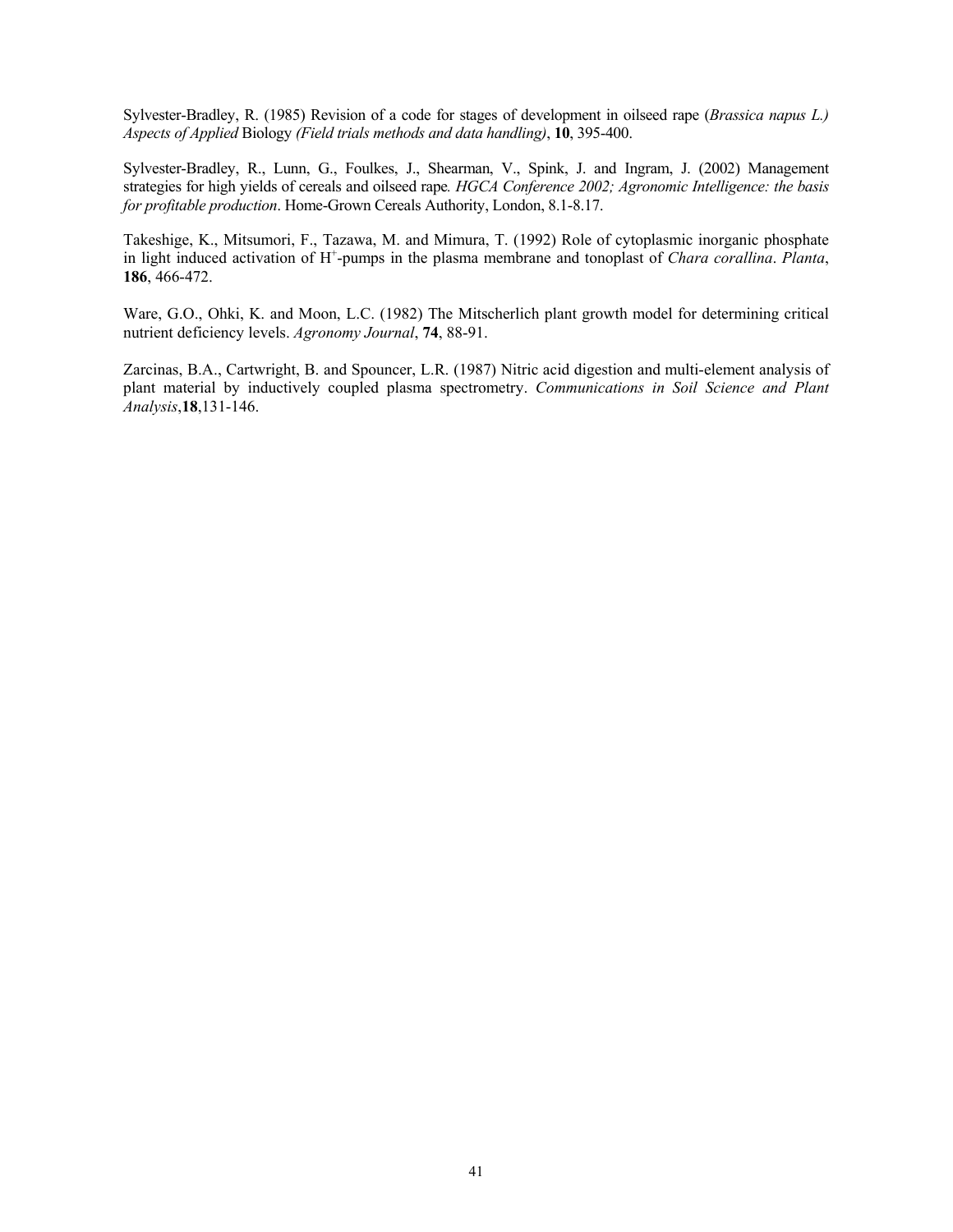## **Appendix A**

## **Weather data in 1999/0 and 2000/1 compared to long term mean**

| Season | Months   |        | Radiation (Total sun hours)<br>Mean temperature $(^{\circ}C)$<br>Total rainfall (mm) |             |        |           |         |        |        |         |
|--------|----------|--------|--------------------------------------------------------------------------------------|-------------|--------|-----------|---------|--------|--------|---------|
|        |          | 1999/0 | 2000/1                                                                               | $a$ 1961-90 | 1999/0 | 2000/1    | 1961-90 | 1999/0 | 2000/1 | 1961-90 |
| Autumn | Sept-Nov | 11.3   | 10.6                                                                                 | 10.0        | 152.6  | $b$ 395.0 | 184.8   | 391.0  | 277.4  | 308.7   |
| Winter | Dec-Feb  | 4.9    | 4.4                                                                                  | 3.4         | 195.9  | 294.2     | 182.4   | 238.5  | 223.1  | 163.7   |
| Spring | Mar-May  | 9.0    | 8.5                                                                                  | 7.9         | 236.0  | 225.2     | 163.1   | 426.0  | 424.8  | 432.3   |
| Summer | Jun-Aug  | 15.9   | 16.3                                                                                 | 15.2        | 133.8  | 230.1     | 157.7   | 536.2  | 629.4  | 557.8   |
|        | Year     | 10.3   | 10.0                                                                                 | 9.1         | 718.3  | 1117.5    | 688.0   | 1591.7 | 1554.7 | 1462.5  |

 $a$  Long term thirty year mean 1961-1990,  $b$  Includes 42 mm applied by irrigation.

| Activity (Growth stage)                | Year                                   |                                        |  |
|----------------------------------------|----------------------------------------|----------------------------------------|--|
|                                        | 1999/0                                 | 2000/1                                 |  |
| Pre-sowing soil Olsen-P test           | 17/08/99                               | 16/08/00                               |  |
| Sown                                   | 31/08/99                               | 22/08/00                               |  |
| Autumn N                               | 19/10/99 - 30 kg N ha <sup>-1</sup>    | $14/09/00 - 30$ kg N ha <sup>-1</sup>  |  |
|                                        |                                        | $-7.6$ kg S ha <sup>-1</sup>           |  |
| Rosette stage sample $(1, 12 - 1, 14)$ | 22/12/99                               | 06/12/01                               |  |
| Spring N (1st dose)                    | $23/02/00 - 50$ kg N ha <sup>-1</sup>  | $15/02/01 - 50$ kg N ha <sup>-1</sup>  |  |
|                                        | $-12.5$ kg S ha <sup>-1</sup>          | $-12.5$ kg S ha <sup>-1</sup>          |  |
| Green-bud stage sample (3.3-3.5)       | 16/03/00                               | 04/04/01                               |  |
| Spring N (2nd dose)                    | $17/03/00 - 130$ kg N ha <sup>-1</sup> | $04/04/01 - 120$ kg N ha <sup>-1</sup> |  |
|                                        | - 33 kg S ha <sup>-1</sup>             | - 30 kg S ha <sup>-1</sup>             |  |
| Yellow bud stage sample $(3.6-4.0)$    | 06/04/00                               | 24/04/01                               |  |
| Pod stage sample $(6.2-6.3)$           | 08/06/00                               | 20/06/01                               |  |
| Desiccant applied (6.5-6.8)            | 12/07/00                               | 14/07/01                               |  |
| Hand-harvest sample (6.5-6.8)          | 17/07/00                               | 19/07/01                               |  |
| Combine harvested (6.9)                | 23/07/00                               | 24/07/01                               |  |

## **Dates of agronomic activities and sampling in 1999/0 and 2000/1**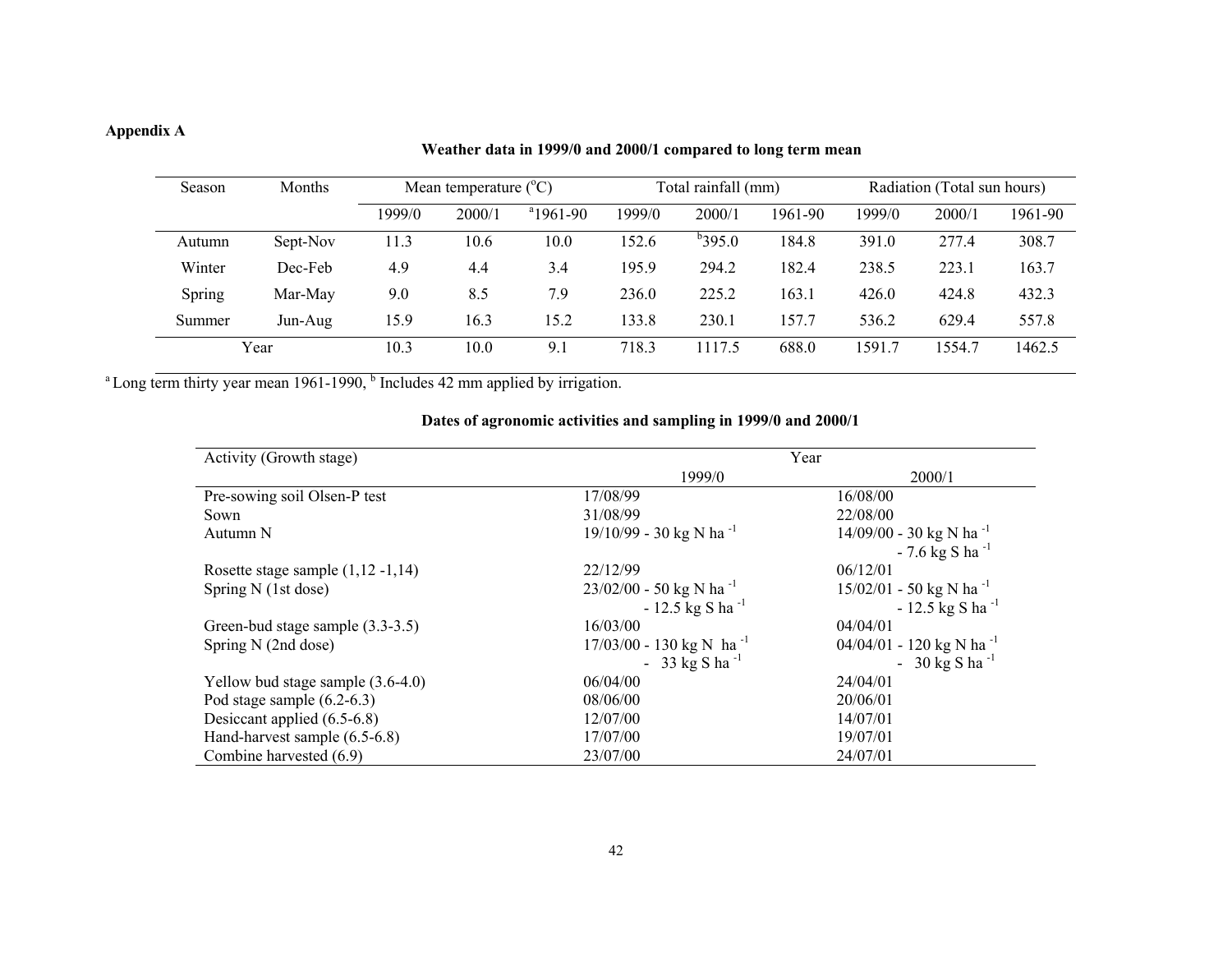### **Appendix B**

### **Equipment and protocol for on-farm plant testing of Pi**

Reflectoquant system (Merck Ltd) RQflex-2 Reflectometer (Cat No. 31902 3U) £502 (inc. VAT) Phosphate test strips (Cat No 31923 3F0 50 strips  $=$  £ 54 (inc. VAT) (test-strips are also available for other elements e.g.  $NO<sub>3</sub>$  and  $K<sup>+</sup>$ )

Supplier : Merck Ltd, Merck House, Poole, Dorset, BH15 1TD.

Tel : 01202 669 700, Fax : 01202 665 599 web : http://www.merckeurolab.ltd.uk

Measuring cylinder, syringes for extracting and diluting sap are also available from this supplier.

![](_page_45_Picture_6.jpeg)

**On-farm protocol for leaf-blade Pi at rosette growth stage** 

1) Select leaves from the middle third of the canopy, i.e. leaves that have fully unfurled and show no signs of crinkling around the leaf edge. Ensure a representative sample of leaves is selected (one leaf from twenty plants will provide plenty of material for testing).

![](_page_45_Figure_9.jpeg)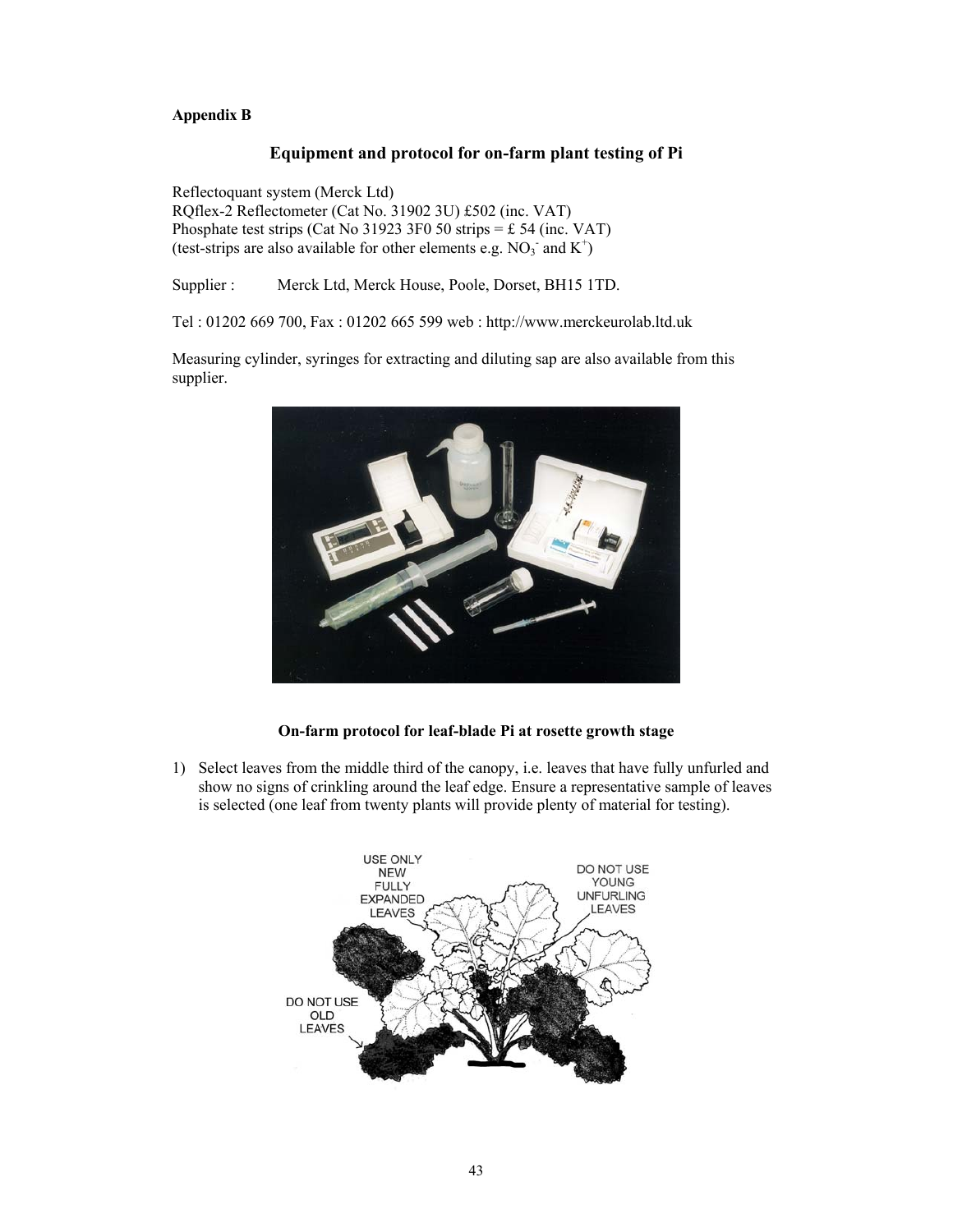2) Remove petiole (stalk) from the leaf, leaving leaf-blade and mid-rib.

![](_page_46_Picture_1.jpeg)

3) Seal leaf-blade in a polythene bag and place in a freezer  $(-18 \degree C)$ .

4) Samples must be frozen before analysis to aid sap extraction. (45 minutes in a domestic freezer is normally suitable).

5) Thaw samples at room temperature, so no ice is remaining on samples (generally 10-15 minutes is sufficient). **Do not leave for longer than this before analysing**.

6) Cut leaf-blades into 2 cm square pieces and pack into a 60 ml plastic syringe.

7) Using hand-pressure only, squeeze the sample to remove the tissue-water into a clean vessel.

8) Dilute the sap 40 times with distilled/de-ionised water and mix well (water for car batteries and steam irons can be used) i.e. 1 ml of sap  $+39$  ml of water.

9) Analyse for phosphate by using RQflex meter and Reflectoquant ® test strips following the manufacturers' instructions supplied with the test-strips (see below).

#### **Phosphate test using RQflex meter and Reflectoquant ® test strips**

#### **Measurement**

#### **Calibration**

- 1. Press the "ON/OFF" button, so that the screen display lights up. (Note : The machine switches itself off after 2 minutes if no button is pushed)
- 2. Press the "TEST" button until the arrow points to where the new method will be stored (you can also choose to overwrite an old method).
- 3. From a new pack of Reflectoquant ® test strips remove the specific barcode.
- 4. Insert the barcode into the machine from left to right until it disappears, and then carefully pull it out. Follow the arrows on the machine.
- 5. The coding process is complete when 3 digits are displayed and the beeper sounds. The digits should match the first 3 digits of the tube Batch number.
- 6. Place the barcode back into the pack, (**do not put the barcode in the strip tube)**.

#### **Phosphate test**

- 7. Rinse the reaction vessel with the diluted test sample.
- 8. Add 5ml of the diluted test sample to the reaction vessel using a syringe.
- 9. Add 10 drops of the  $PO_4$  reagent from the dropper bottle to the reaction vessel, and swirl the contents.
- 10. Press "ON/OFF" to turn machine on and Press "START". The display should read "90 sec".
- 11. Remove one test strip from the tube and replace the cap immediately.
- 12. Press "START" and at the same time immerse the test strip in the reaction vessel, ensuring both reaction pads on the test strips are fully immersed, for approximately 2 seconds. Remove the strip from the reaction vessel when the display reads "87" as it counts down from "90 sec".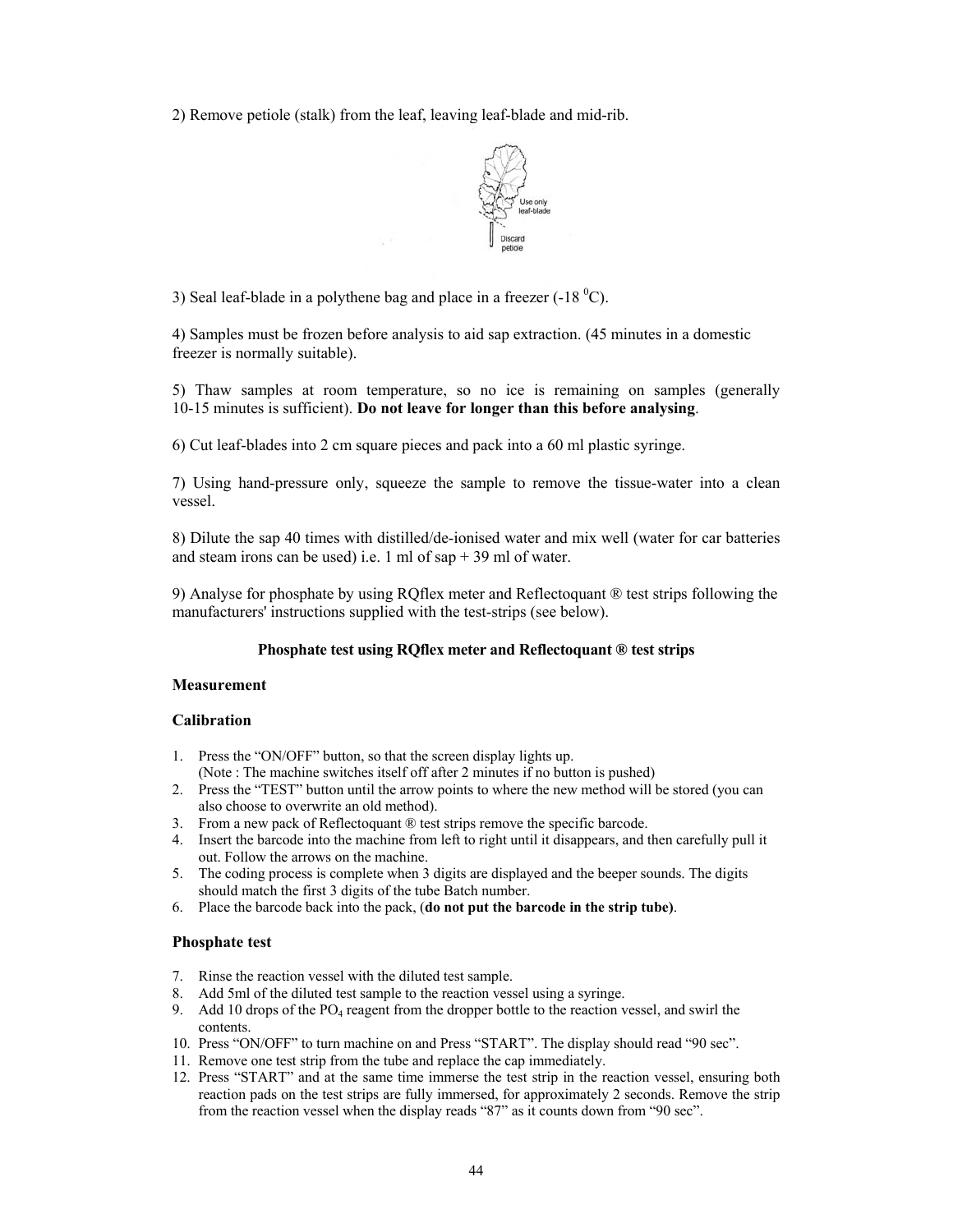- 13. Shake off excess liquid from the test strip. **Do not touch the reaction pads.**
- 14. As the counter reaches "10 sec", align the strip with the strip adapter ready for insertion into the meter. The reaction pads face towards the digital display on the left hand side.
- 15. When the beeper sounds (5 seconds from the end of the reaction time), insert the strip all the way into the strip adapter by sliding it open and then closing it (can be a bit fiddly).
- 16. At "0 sec" the beeper sounds and the result is displayed as mg  $1^{-1}$  PO<sub>4</sub><sup>3</sup>.

#### **If you fail to insert the strip properly, repeat the test, as timing is crucial.**

- 17. To measure another sample, press "TEST" and "START" and "90 sec" will again be displayed.
- 18. At the end of the analysis press "MEM" sequentially to display all of the measurements made.
- 19. At the end of the analysis, dismantle the strip adapter carefully into 3 bits, and clean the reflectant piece with water and a non-abrasive cloth. Dry all the parts and reassemble into the adapter, and carefully slide back into the RQflex machine.

#### **For an explanation of the error messages and further details refer to the Merck RQflex manual**

- 10) Use at least two strips for each test sample, and take the average value.
- 11) Multiply result by x 40, and then multiply by 0.011 to get results in mM

| Volume of | Volume of       | Dilution                     | RQflex2 reading (mg $1^{-1}$ PO <sub>4</sub> <sup>3-</sup> |                |            |
|-----------|-----------------|------------------------------|------------------------------------------------------------|----------------|------------|
| sap used  | distilled       | factor                       | Pi                                                         | Pi             | Pi         |
|           | water needed    |                              | Deficient                                                  | Borderline     | Adequate   |
| 1 ml      | $39 \text{ ml}$ | $\boldsymbol{\mathrm{x}}$ 40 | $Lo-6$                                                     | $7 - 9$        | $10 - Hi$  |
|           |                 |                              |                                                            |                |            |
|           |                 | Equivalent mM concentrations |                                                            |                |            |
|           |                 |                              | $\leq$ 2.6 mM                                              | $3.1 - 3.5$ mM | $>$ 3.9 mM |

#### Critical Pi mM values for winter oilseed rape during rosette growth stage (more than 6 leaves emerged)

| Pi Status  | $Pi \, \text{m}$ | Recommend                                               |  |
|------------|------------------|---------------------------------------------------------|--|
|            | middle canopy    |                                                         |  |
|            | leaf-blade)      |                                                         |  |
| Deficient  | $\leq$ 3 mM      | P fertiliser maintenance dressings require increasing   |  |
|            |                  | (Soil test before subsequent crops essential).          |  |
| Borderline | $3-4$ mM         | P fertiliser maintenance dressings require review,      |  |
|            |                  | possibly increasing rates                               |  |
|            |                  | (Soil test before subsequent crops advisable).          |  |
| Adequate   | $>$ 4 mM         | P fertiliser maintenance dressings are okay.            |  |
|            |                  | There is scope to reduce/withhold P inputs in the short |  |
|            |                  | term.                                                   |  |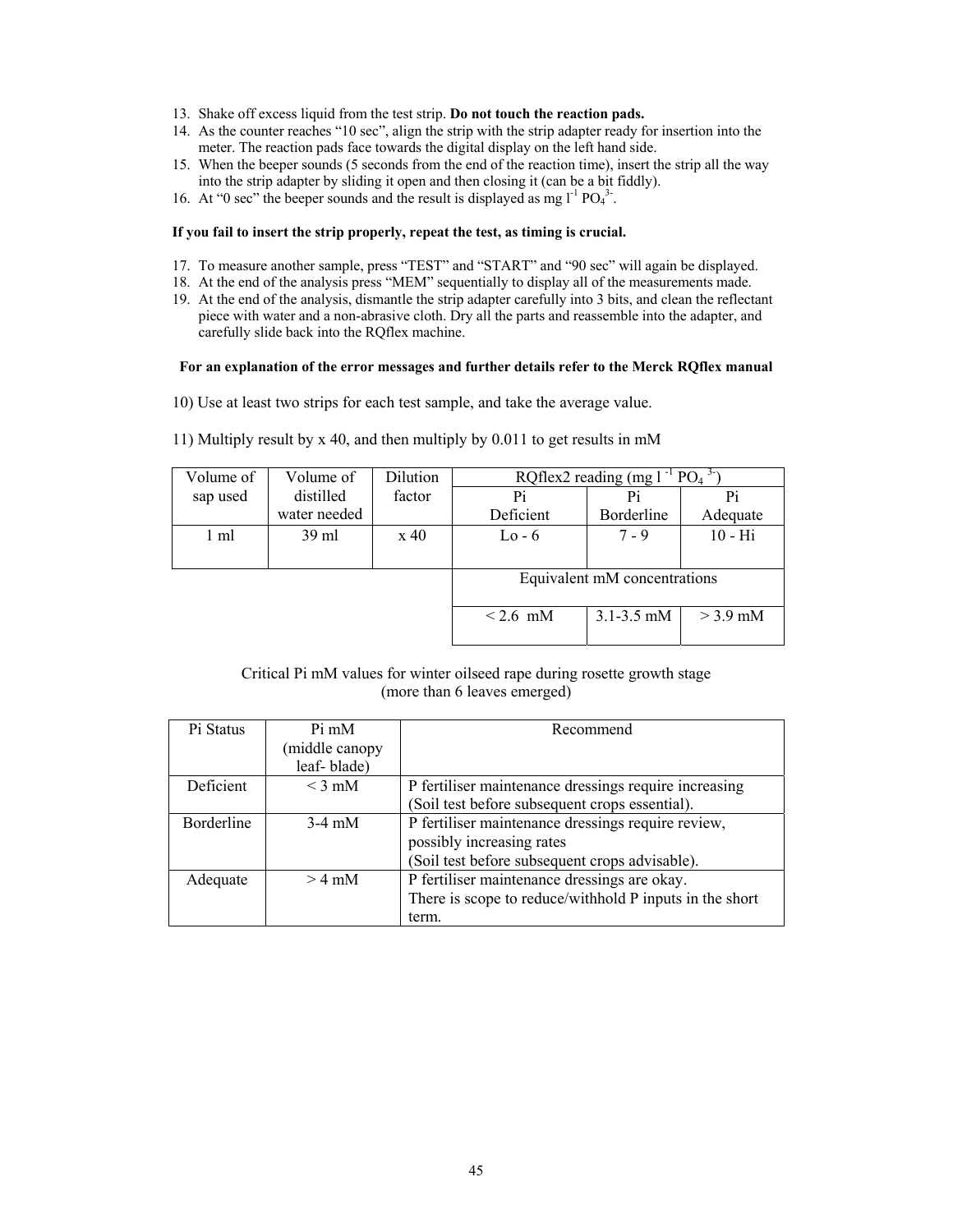#### **Appendix C**

#### **Commercial laboratory analysis of plant P**

Plant samples can be sent to a commercial laboratory for total %P analysis. The cost of these services varies depending on the suite of elements analysed and whether the results are linked to specific fertiliser recommendations relating to commercial products. Costs generally rise from approximately £16 a sample.

Below are the critical values established in winter oilseed rape *at the rosette growth stage* for maximum seed yield. Critical values will be different at other growth stages.

| Sample                                                                     | Total %P in dry matter |               |          |
|----------------------------------------------------------------------------|------------------------|---------------|----------|
|                                                                            | Deficient              | Borderline    | Adequate |
| Leaf-blade only                                                            | < 0.40                 | $0.40 - 0.50$ | > 0.50   |
| Whole leaf for comparison<br>(commonly used by commercial<br>laboratories) | < 0.33                 | $0.33 - 0.43$ | > 0.43   |

Some contact numbers of commercial laboratories offering plant analysis services :-

| <b>ADAS</b> Laboratories,         | Phosyn Laboratories   |
|-----------------------------------|-----------------------|
| Werg Road,                        | Manor Place,          |
| Wolverhampton,                    | The Airfield,         |
| West Midlands,                    | Pocklington,          |
| WV6 8TQ.                          | York,                 |
|                                   | <b>YO4 2NR.</b>       |
| Tel : 01902 693 290               |                       |
| http://www.adas.co.uk/labs        | Tel: 01759 302 545    |
|                                   | Fax: 01759 303 650    |
|                                   | http://www.phosyn.com |
| Natural Resource Management Ltd., |                       |
| Coopers Bridge,                   |                       |
| Braziers Lane,                    |                       |
| Bracknell,                        |                       |
| Berkshire,                        |                       |
| RG42 6NS.                         |                       |
| Tel: 01344 886 338                |                       |
|                                   |                       |

Fax : 01344 890 972 http://www.nrm.co.uk

Omex Agriculture Bardney Airfield, Bardney, Lincoln, LN3 5TP.

Tel : 01526 396 000 Fax : 01526 396 001 http://www.omex.co.uk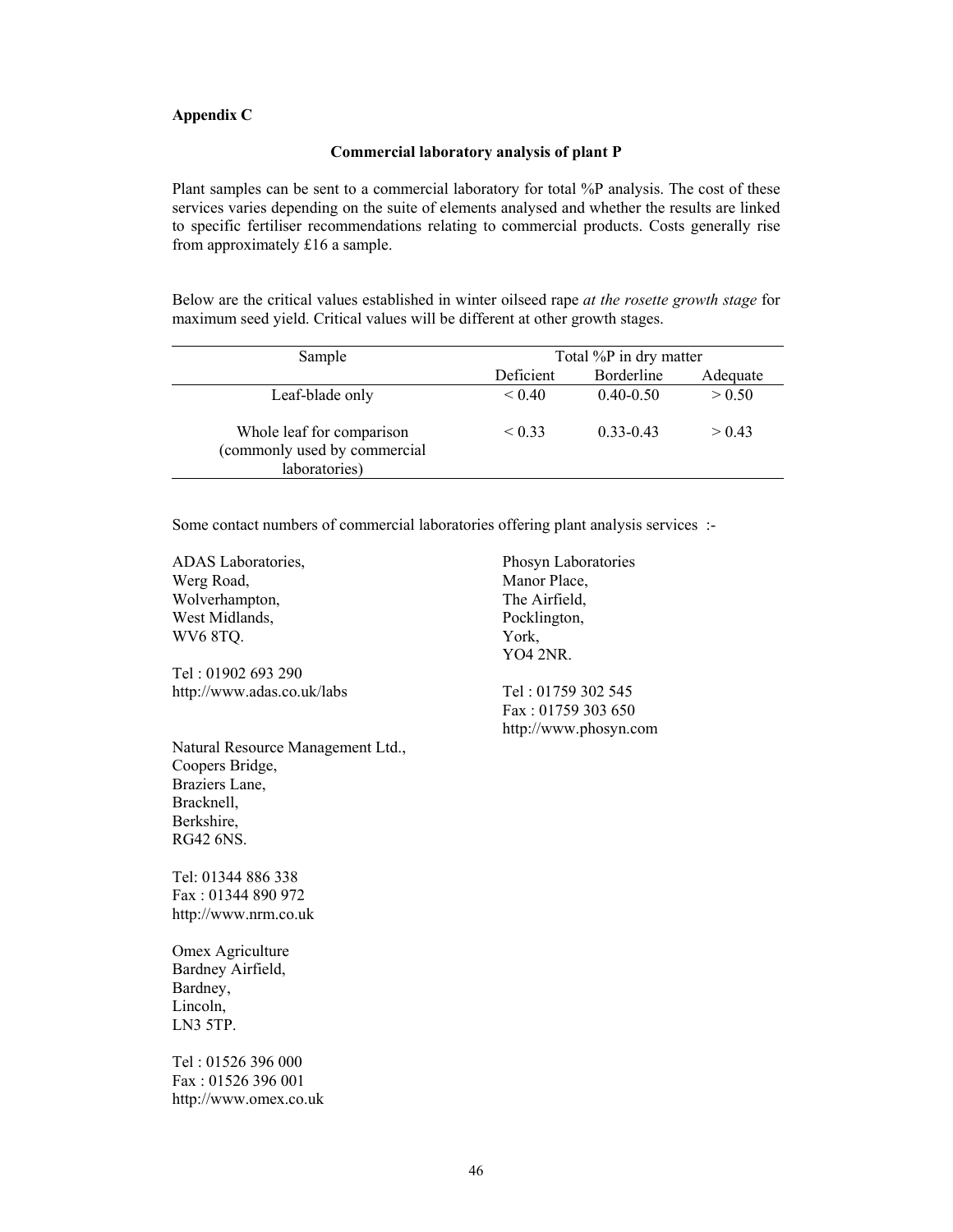## **Appendix D**

| Soil Index       | Soil phosphorus   | Recommended $P_2O_5$                | Equivalent amount of P |
|------------------|-------------------|-------------------------------------|------------------------|
|                  | $(mg l-1 or ppm)$ | application for rape $(kg ha^{-1})$ | $(kg ha^{-1})$         |
| $\boldsymbol{0}$ | $0-9$             | 100                                 | 44                     |
| 1                | $10 - 15$         | 75                                  | 33                     |
| 2                | $16 - 25$         | 50 (Maintenance)                    | 22                     |
| 3                | 26-45             | 50 (Maintenance)                    | 22                     |
| 4                | $46 - 70$         | Nil                                 | Nil                    |
| 5 and above      | >70               | Nil                                 | Nil                    |

## **Fertiliser recommendations for winter oilseed rape (MAFF RB 209)**